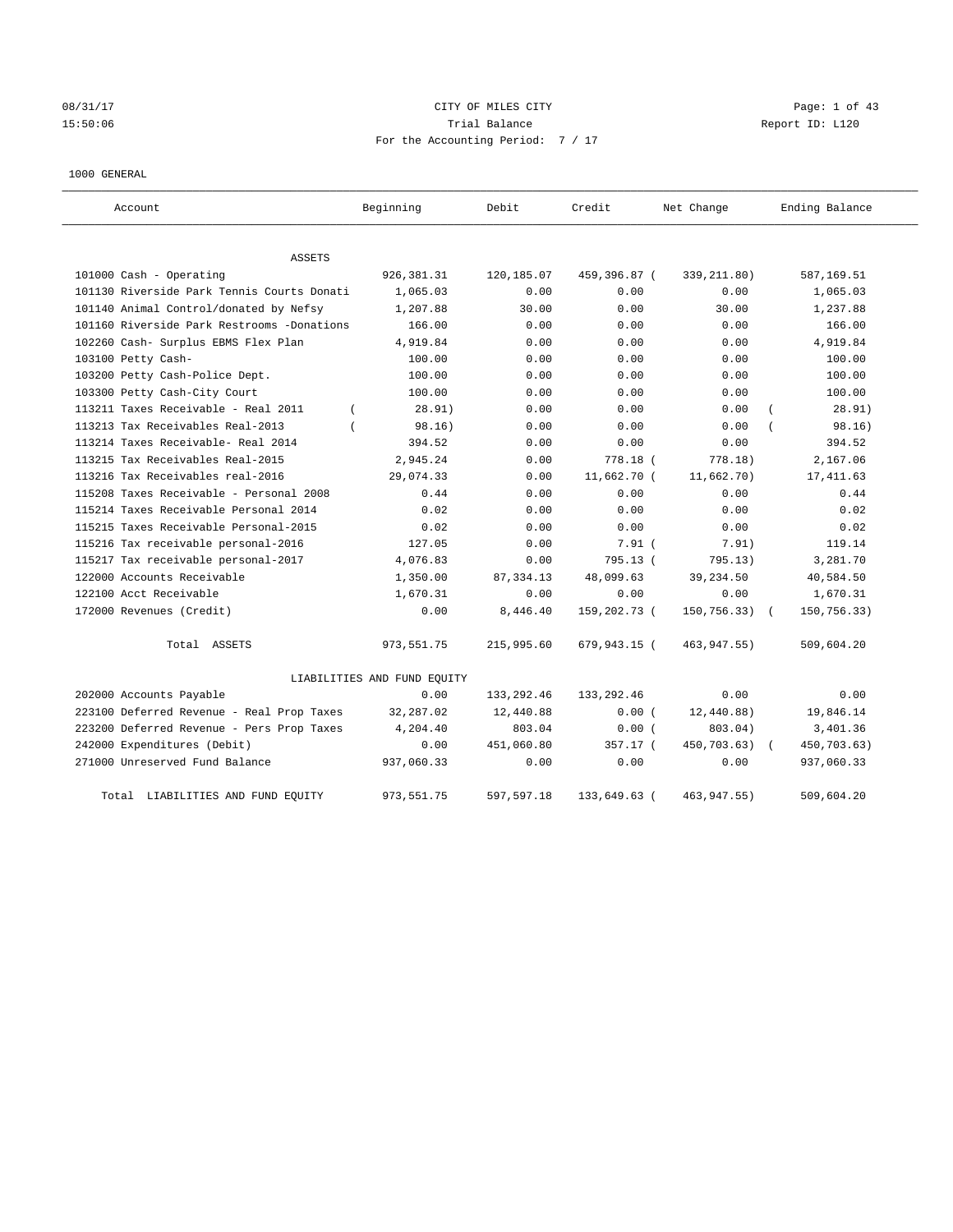# 08/31/17 Page: 2 of 43 15:50:06 Trial Balance Report ID: L120 For the Accounting Period: 7 / 17

## 2220 LIBRARY

| Account                                    | Beginning                   | Debit     | Credit      | Net Change   | Ending Balance |
|--------------------------------------------|-----------------------------|-----------|-------------|--------------|----------------|
|                                            |                             |           |             |              |                |
| ASSETS                                     |                             |           |             |              |                |
| 101000 Cash - Operating                    | 33,614.72                   | 25,051.60 | 33,053.90 ( | 8,002.30)    | 25,612.42      |
| 101032 Cash- Library Board of Trustees Mul | 34,441.40                   | 725.76    | 0.00        | 725.76       | 35, 167. 16    |
| 103000 Petty Cash                          | 75.00                       | 0.00      | 0.00        | 0.00         | 75.00          |
| 172000 Revenues (Credit)                   | 0.00                        | 0.00      | 25,777.36 ( | 25,777.36) ( | 25,777.36)     |
| Total ASSETS                               | 68,131.12                   | 25,777.36 | 58,831.26 ( | 33,053.90)   | 35,077.22      |
|                                            | LIABILITIES AND FUND EQUITY |           |             |              |                |
| 202000 Accounts Payable                    | 0.00                        | 8,502.56  | 8,502.56    | 0.00         | 0.00           |
| 242000 Expenditures (Debit)                | 0.00                        | 33,053.90 | 0.00(       | 33,053.90) ( | 33,053.90)     |
| 271000 Unreserved Fund Balance             | 68,131.12                   | 0.00      | 0.00        | 0.00         | 68,131.12      |
| LIABILITIES AND FUND EQUITY<br>Total       | 68,131.12                   | 41,556.46 | 8,502.56 (  | 33,053.90)   | 35,077.22      |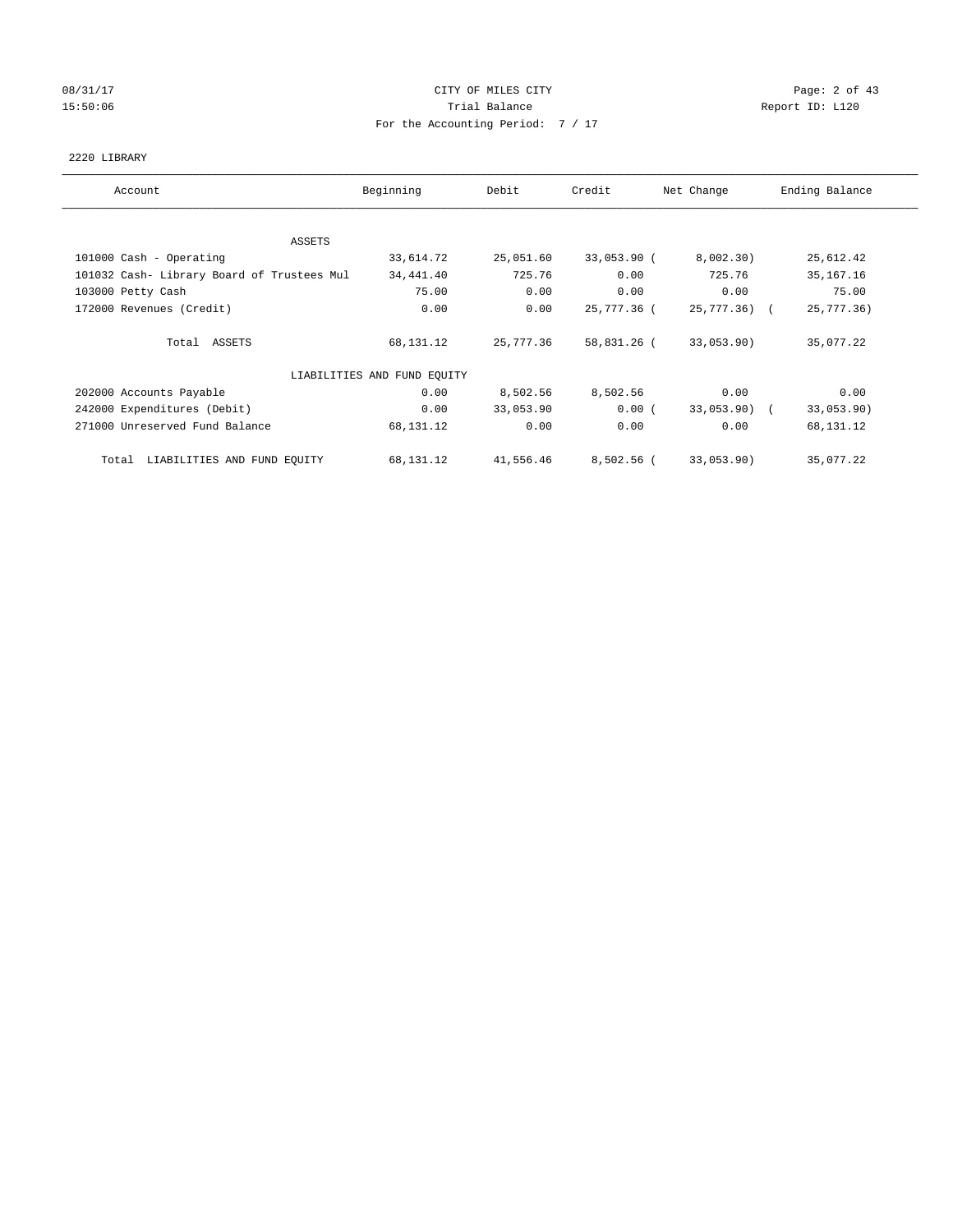# 08/31/17 Page: 3 of 43 15:50:06 Trial Balance Report ID: L120 For the Accounting Period: 7 / 17

## 2260 EMERGENCY DISASTER

| Account                                   | Beginning                   | Debit | Credit   | Net Change                        | Ending Balance |
|-------------------------------------------|-----------------------------|-------|----------|-----------------------------------|----------------|
|                                           |                             |       |          |                                   |                |
| ASSETS                                    |                             |       |          |                                   |                |
| 101000 Cash - Operating                   | 10.28                       | 6.86  | 0.00     | 6.86                              | 17.14          |
| 113211 Taxes Receivable - Real 2011       | 3.46                        | 0.00  | 0.00     | 0.00                              | 3.46           |
| 172000 Revenues (Credit)                  | 0.00                        | 0.00  | $6.86$ ( | 6.86)<br>$\overline{\phantom{a}}$ | 6.86)          |
| Total ASSETS                              | 13.74                       | 6.86  | 6.86     | 0.00                              | 13.74          |
|                                           | LIABILITIES AND FUND EQUITY |       |          |                                   |                |
| 223100 Deferred Revenue - Real Prop Taxes | 3.46                        | 0.00  | 0.00     | 0.00                              | 3.46           |
| 271000 Unreserved Fund Balance            | 10.28                       | 0.00  | 0.00     | 0.00                              | 10.28          |
| LIABILITIES AND FUND EQUITY<br>Total      | 13.74                       | 0.00  | 0.00     | 0.00                              | 13.74          |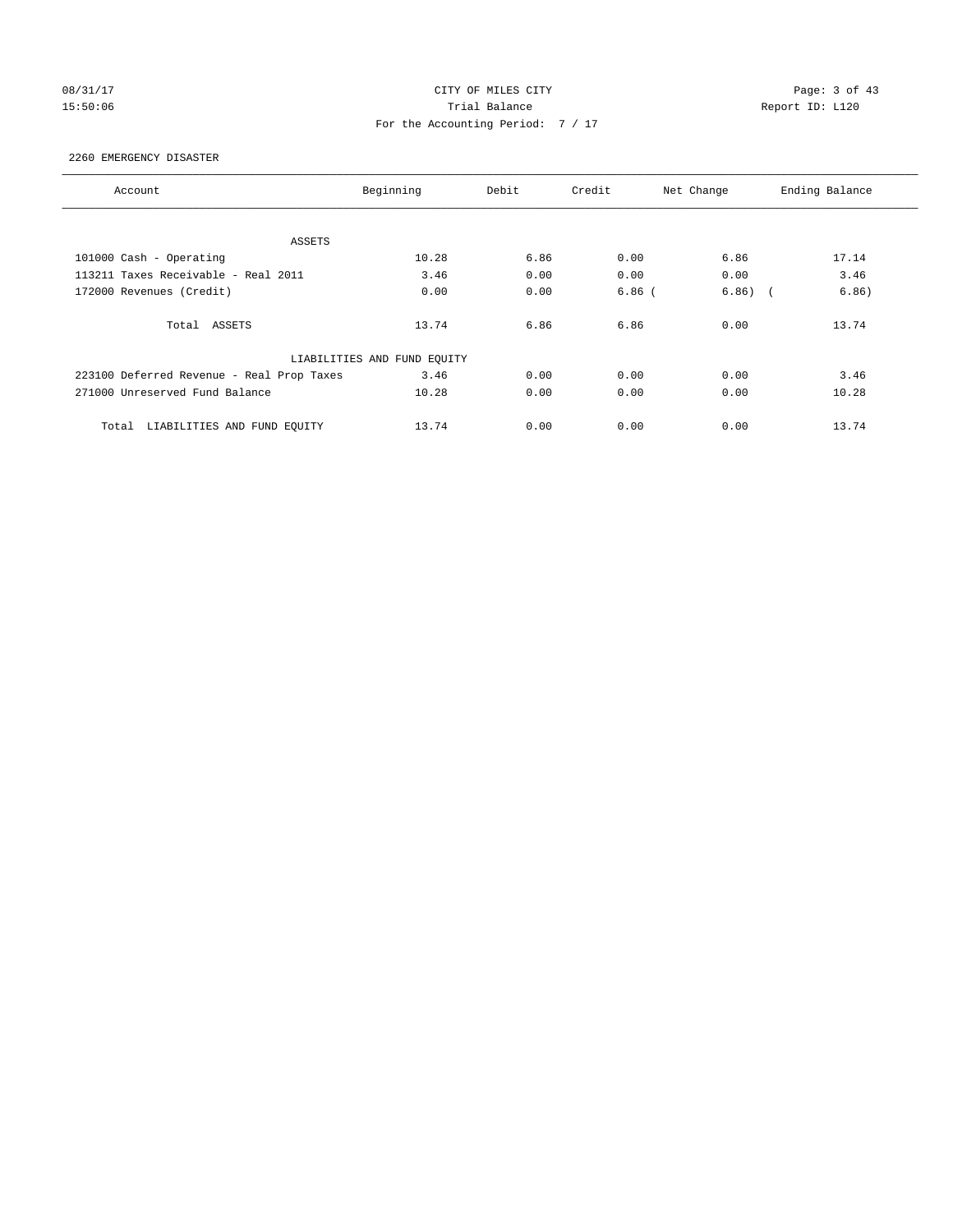| 08/31/17 |  |
|----------|--|
| 15:50:06 |  |

# CITY OF MILES CITY CONTROL CONTROL CONTROL CITY 15:50:06 Report ID: L120 For the Accounting Period: 7 / 17

## 2270 Health

| Account                              | Beginning                   | Debit | Credit | Net Change | Ending Balance |
|--------------------------------------|-----------------------------|-------|--------|------------|----------------|
|                                      |                             |       |        |            |                |
|                                      | ASSETS                      |       |        |            |                |
| 101000 Cash - Operating              | 19,058.88                   | 0.00  | 0.00   | 0.00       | 19,058.88      |
| Total ASSETS                         | 19,058.88                   | 0.00  | 0.00   | 0.00       | 19,058.88      |
|                                      | LIABILITIES AND FUND EQUITY |       |        |            |                |
| 271000 Unreserved Fund Balance       | 19,058.88                   | 0.00  | 0.00   | 0.00       | 19,058.88      |
|                                      |                             |       |        |            |                |
| LIABILITIES AND FUND EQUITY<br>Total | 19,058.88                   | 0.00  | 0.00   | 0.00       | 19,058.88      |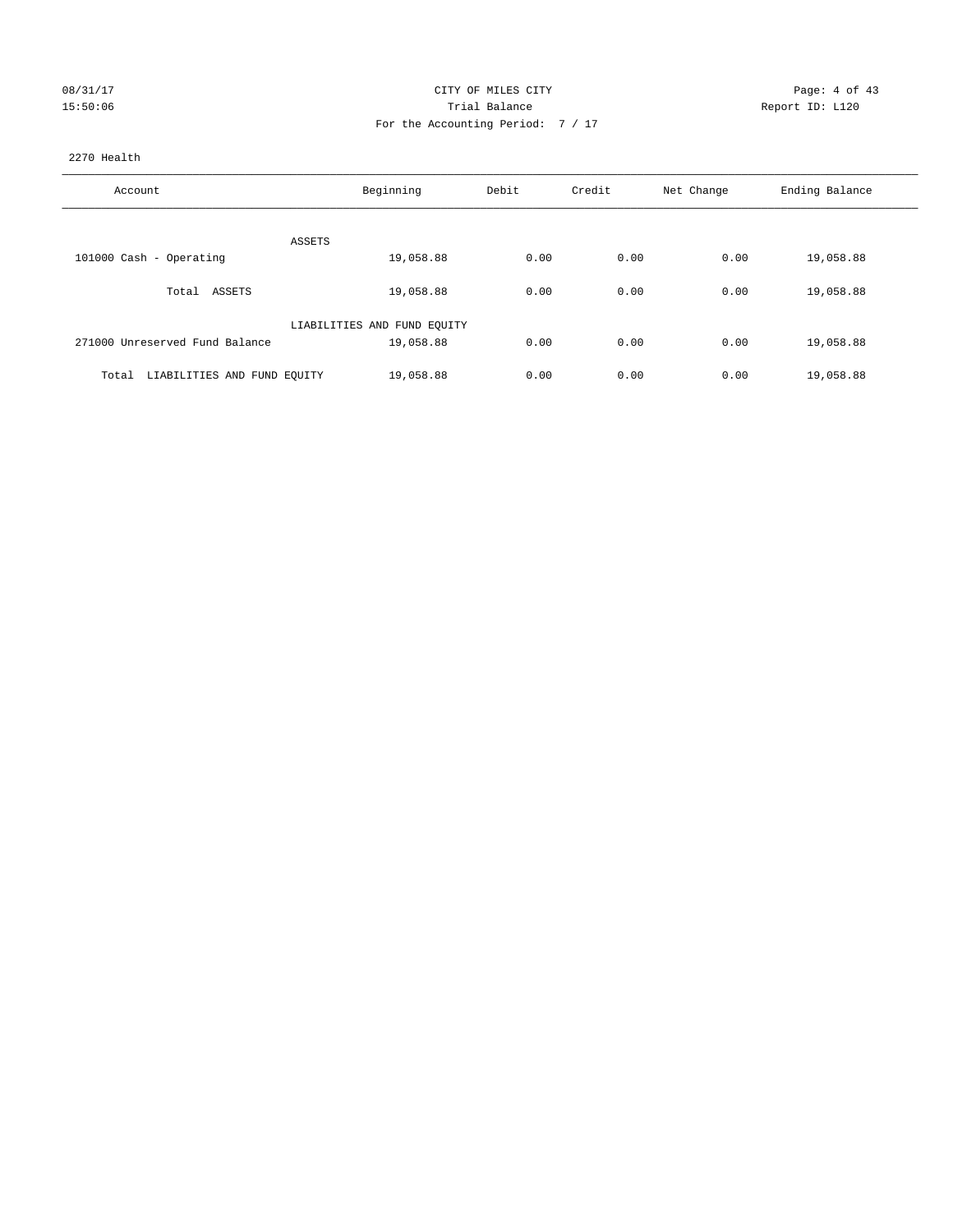# 08/31/17 Page: 5 of 43 15:50:06 Trial Balance Report ID: L120 For the Accounting Period: 7 / 17

## 2350 Local Government/Study Commission

| Account                                   | Beginning                   | Debit | Credit   | Net Change | Ending Balance |
|-------------------------------------------|-----------------------------|-------|----------|------------|----------------|
| <b>ASSETS</b>                             |                             |       |          |            |                |
| 101000 Cash - Operating                   | 0.00                        | 4.47  | 0.00     | 4.47       | 4.47           |
| 113214 Taxes Receivable- Real 2014        | 1.89                        | 0.00  | 0.00     | 0.00       | 1.89           |
| 113215 Tax Receivables Real-2015          | 16.75                       | 0.00  | $4.43$ ( | 4.43)      | 12.32          |
| 115215 Taxes Receivable Personal-2015     | 0.01)                       | 0.00  | 0.00     | 0.00       | 0.01)          |
| 115216 Tax receivable personal-2016       | 0.71                        | 0.00  | $0.04$ ( | 0.04)      | 0.67           |
| 172000 Revenues (Credit)                  | 0.00                        | 0.00  | $4.47$ ( | $4.47$ ) ( | 4.47)          |
| Total ASSETS                              | 19.34                       | 4.47  | $8.94$ ( | 4.47)      | 14.87          |
|                                           | LIABILITIES AND FUND EQUITY |       |          |            |                |
| 223100 Deferred Revenue - Real Prop Taxes | 18.64                       | 4.43  | 0.00(    | 4.43)      | 14.21          |
| 223200 Deferred Revenue - Pers Prop Taxes | 0.70                        | 0.04  | 0.00(    | 0.04)      | 0.66           |
| LIABILITIES AND FUND EQUITY<br>Total      | 19.34                       | 4.47  | 0.00(    | 4.47)      | 14.87          |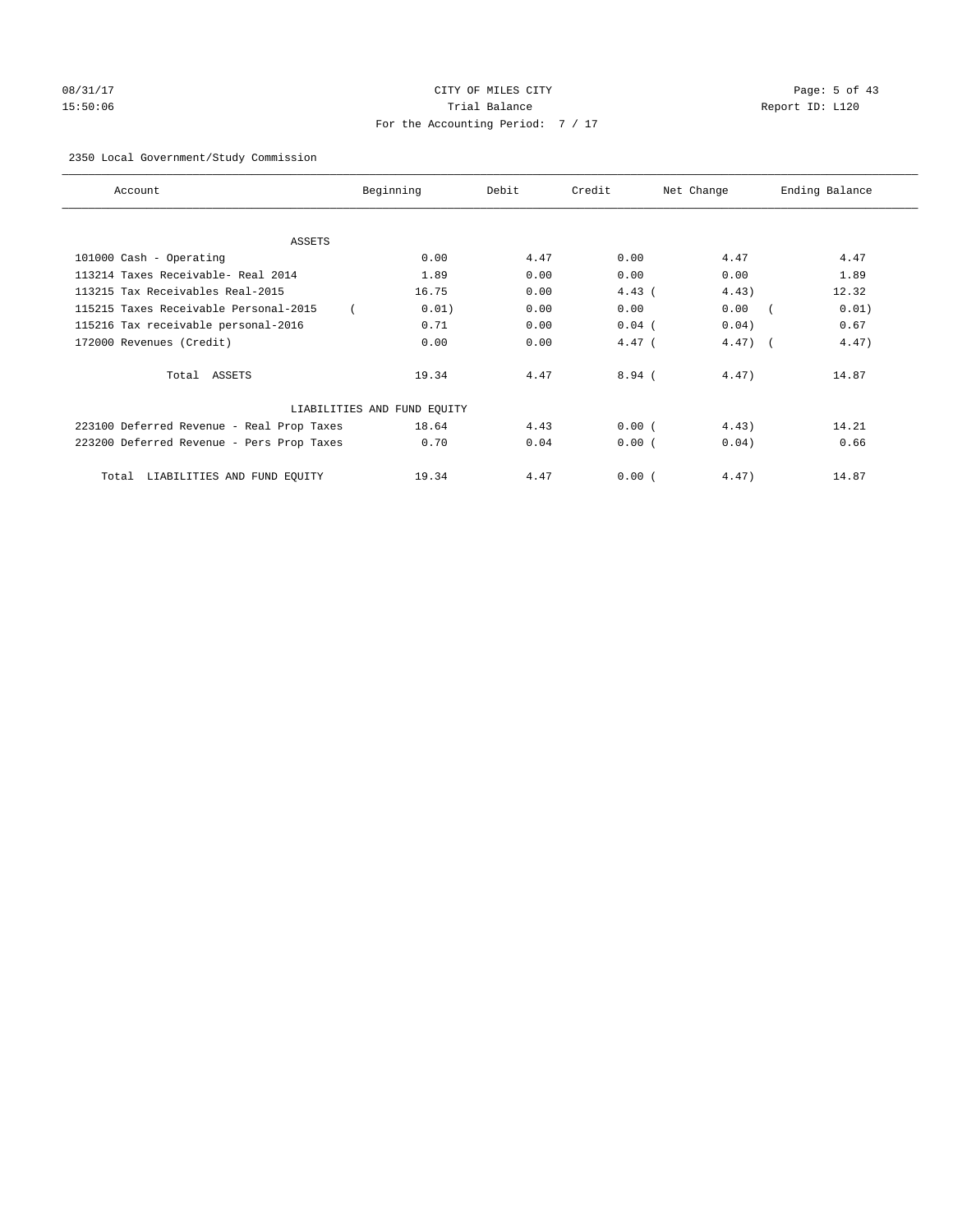# 08/31/17 Page: 6 of 43 15:50:06 Trial Balance Report ID: L120 For the Accounting Period: 7 / 17

## 2372 Permissive Medical Levy

| Account                                   | Beginning                   | Debit    | Credit       | Net Change   | Ending Balance |
|-------------------------------------------|-----------------------------|----------|--------------|--------------|----------------|
| <b>ASSETS</b>                             |                             |          |              |              |                |
| 101000 Cash - Operating                   | 0.00                        | 1,526.00 | 0.00         | 1,526.00     | 1,526.00       |
| 113211 Taxes Receivable - Real 2011       | 5.80)                       | 0.00     | 0.00         | 0.00         | 5.80)          |
| 113213 Tax Receivables Real-2013          | 9.68)                       | 0.00     | 0.00         | 0.00         | 9.68)          |
| 113214 Taxes Receivable- Real 2014        | 43.30                       | 0.00     | 0.00         | 0.00         | 43.30          |
| 113215 Tax Receivables Real-2015          | 323.74                      | 0.00     | 85.54(       | 85.54)       | 238.20         |
| 113216 Tax Receivables real-2016          | 3,303.74                    | 0.00     | $1,325.24$ ( | 1,325.24)    | 1,978.50       |
| 115214 Taxes Receivable Personal 2014     | 0.01)                       | 0.00     | 0.00         | 0.00         | 0.01)          |
| 115215 Taxes Receivable Personal-2015     | 0.01)                       | 0.00     | 0.00         | 0.00         | 0.01)          |
| 115216 Tax receivable personal-2016       | 13.94                       | 0.00     | $0.87$ (     | 0.87)        | 13.07          |
| 115217 Tax receivable personal-2017       | 463.25                      | 0.00     | 90.35(       | 90.35)       | 372.90         |
| 172000 Revenues (Credit)                  | 0.00                        | 0.00     | $1.526.00$ ( | $1,526.00$ ( | 1,526.00)      |
|                                           |                             |          |              |              |                |
| Total ASSETS                              | 4,132.47                    | 1,526.00 | $3.028.00$ ( | 1,502,00)    | 2,630.47       |
|                                           | LIABILITIES AND FUND EQUITY |          |              |              |                |
| 223100 Deferred Revenue - Real Prop Taxes | 3,655.27                    | 1,410.78 | 0.00(        | 1,410.78)    | 2,244.49       |
| 223200 Deferred Revenue - Pers Prop Taxes | 474.57                      | 91.22    | 0.00(        | 91.22)       | 383.35         |
| 271000 Unreserved Fund Balance            | 2.63                        | 0.00     | 0.00         | 0.00         | 2.63           |
| Total LIABILITIES AND FUND EQUITY         | 4,132.47                    | 1,502.00 | 0.00(        | 1,502.00)    | 2,630.47       |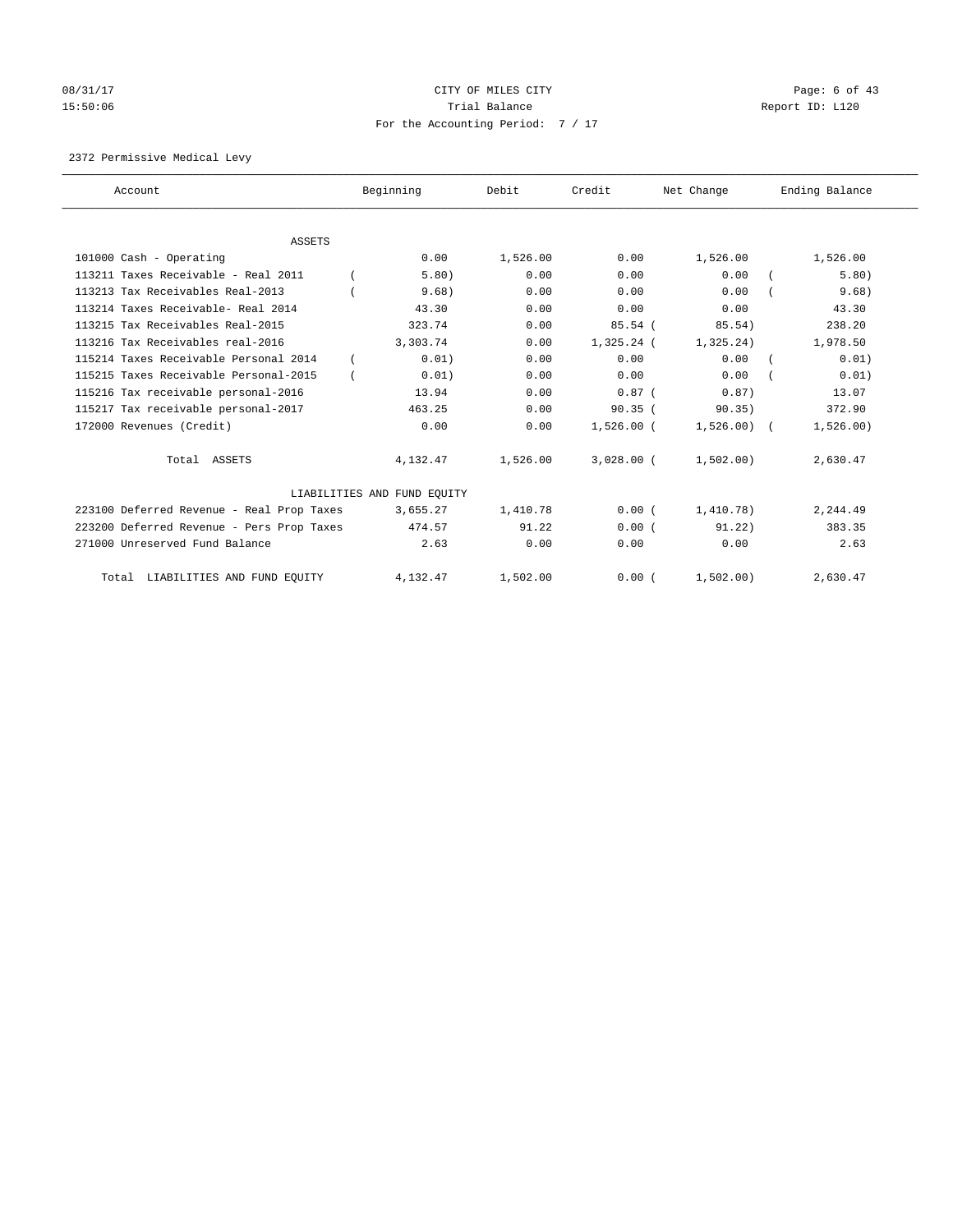## 08/31/17 Page: 7 of 43 15:50:06 Trial Balance Report ID: L120 For the Accounting Period: 7 / 17

## 2394 BUILDING CODE ENFORCEMENT

| Account                              | Beginning                   | Debit       | Credit       | Net Change   | Ending Balance |
|--------------------------------------|-----------------------------|-------------|--------------|--------------|----------------|
|                                      |                             |             |              |              |                |
|                                      | ASSETS                      |             |              |              |                |
| 101000 Cash - Operating              | 119,548.68                  | 8,807.10    | 18,180.97 (  | 9,373.87)    | 110,174.81     |
| 172000 Revenues (Credit)             | 0.00                        | 0.00        | $8,807.10$ ( | $8,807.10$ ( | 8,807.10)      |
| Total<br>ASSETS                      | 119,548.68                  | 8,807.10    | 26,988.07 (  | 18,180.97)   | 101,367.71     |
|                                      | LIABILITIES AND FUND EQUITY |             |              |              |                |
| 202000 Accounts Payable              | 9,000.00                    | 16,150.22   | 16,150.22    | 0.00         | 9,000.00       |
| 242000 Expenditures (Debit)          | 0.00                        | 18,180.97   | 0.00(        | 18,180.97)   | 18,180.97)     |
| 271000 Unreserved Fund Balance       | 110,548.68                  | 0.00        | 0.00         | 0.00         | 110,548.68     |
| LIABILITIES AND FUND EQUITY<br>Total | 119,548.68                  | 34, 331. 19 | 16,150.22 (  | 18,180.97)   | 101,367.71     |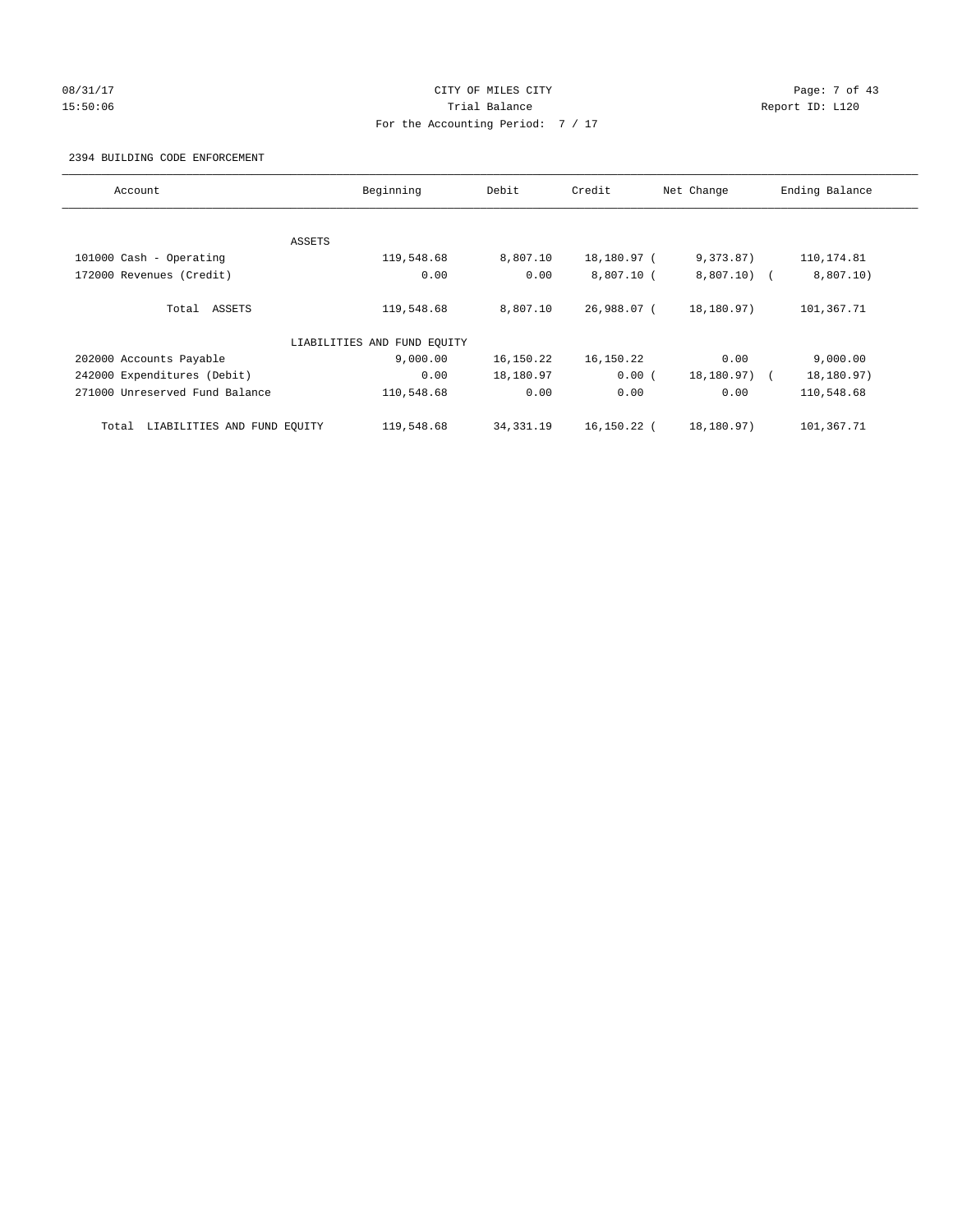## 08/31/17 Page: 8 of 43 15:50:06 Trial Balance Report ID: L120 For the Accounting Period: 7 / 17

2400 LTG M D#165-(Gen City)

| Account                                     | Beginning                   | Debit     | Credit      | Net Change   | Ending Balance |
|---------------------------------------------|-----------------------------|-----------|-------------|--------------|----------------|
|                                             |                             |           |             |              |                |
| <b>ASSETS</b>                               |                             |           |             |              |                |
| 101000 Cash - Operating                     | 37,188.21                   | 2,769.76  | 16,457.91 ( | 13,688.15)   | 23,500.06      |
| 118130 Special Assessments Receivable 2013( | 13.38)                      | 0.00      | 0.00        | 0.00         | 13.38)         |
| 118140 Special Assessments Receivables-201  | 140.36                      | 0.00      | 0.00        | 0.00         | 140.36         |
| 118150 Special Assessments Receivables-201  | 819.58                      | 0.00      | 312.97 (    | 312.97)      | 506.61         |
| 118160 Special Assessments Receivables-201  | 5,205.48                    | 0.00      | 2,263.68 (  | 2, 263.68)   | 2,941.80       |
| 172000 Revenues (Credit)                    | 0.00                        | 0.00      | 2,769.76 (  | $2,769.76$ ( | 2,769.76)      |
| Total ASSETS                                | 43,340.25                   | 2,769.76  | 21,804.32 ( | 19,034.56)   | 24,305.69      |
|                                             | LIABILITIES AND FUND EQUITY |           |             |              |                |
| 202000 Accounts Payable                     | 0.00                        | 15,457.91 | 15,457.91   | 0.00         | 0.00           |
| 223000 Deferred Revenue/Uncollected Taxes   | 6, 153.40                   | 2,576.65  | 0.00(       | 2,576.65)    | 3,576.75       |
| 242000 Expenditures (Debit)                 | 0.00                        | 16,457.91 | 0.00(       | 16,457.91) ( | 16, 457.91)    |
| 271000 Unreserved Fund Balance              | 37,186.85                   | 0.00      | 0.00        | 0.00         | 37,186.85      |
| Total LIABILITIES AND FUND EQUITY           | 43, 340.25                  | 34,492.47 | 15,457.91 ( | 19,034.56)   | 24,305.69      |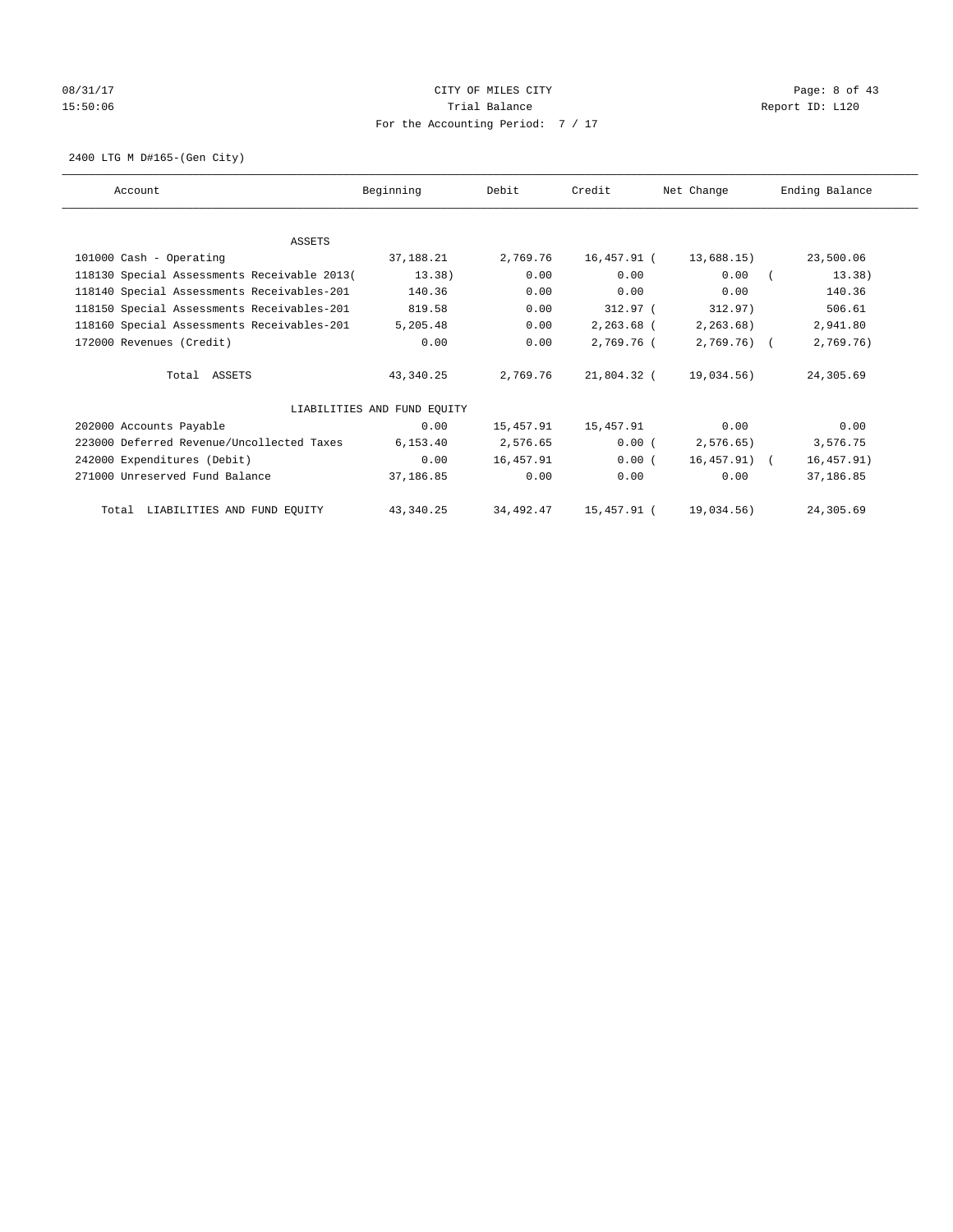# 08/31/17 Page: 9 of 43 15:50:06 Trial Balance Report ID: L120 For the Accounting Period: 7 / 17

## 2420 LTG M D#167-(MilesAddn Etc)

| Account                                    | Beginning                   | Debit    | Credit       | Net Change   | Ending Balance |
|--------------------------------------------|-----------------------------|----------|--------------|--------------|----------------|
|                                            |                             |          |              |              |                |
| ASSETS                                     |                             |          |              |              |                |
| 101000 Cash - Operating                    | 12,642.82                   | 1,502.14 | $3,587.28$ ( | 2,085.14)    | 10,557.68      |
| 118160 Special Assessments Receivables-201 | 1,711.57                    | 0.00     | 1,421.24 (   | 1,421.24)    | 290.33         |
| 172000 Revenues (Credit)                   | 0.00                        | 0.00     | $1,502.14$ ( | $1,502.14$ ( | 1,502.14)      |
| Total ASSETS                               | 14,354.39                   | 1,502.14 | $6,510.66$ ( | 5,008.52)    | 9,345.87       |
|                                            | LIABILITIES AND FUND EQUITY |          |              |              |                |
| 202000 Accounts Payable                    | 0.00                        | 2,587.28 | 2,587.28     | 0.00         | 0.00           |
| 223000 Deferred Revenue/Uncollected Taxes  | 1,711.57                    | 1,421.24 | $0.00$ (     | 1,421.24)    | 290.33         |
| 242000 Expenditures (Debit)                | 0.00                        | 3,587.28 | 0.00(        | $3,587.28$ ( | 3,587.28)      |
| 271000 Unreserved Fund Balance             | 12,642.82                   | 0.00     | 0.00         | 0.00         | 12,642.82      |
| LIABILITIES AND FUND EQUITY<br>Total       | 14,354.39                   | 7,595.80 | 2,587.28 (   | 5,008.52)    | 9,345.87       |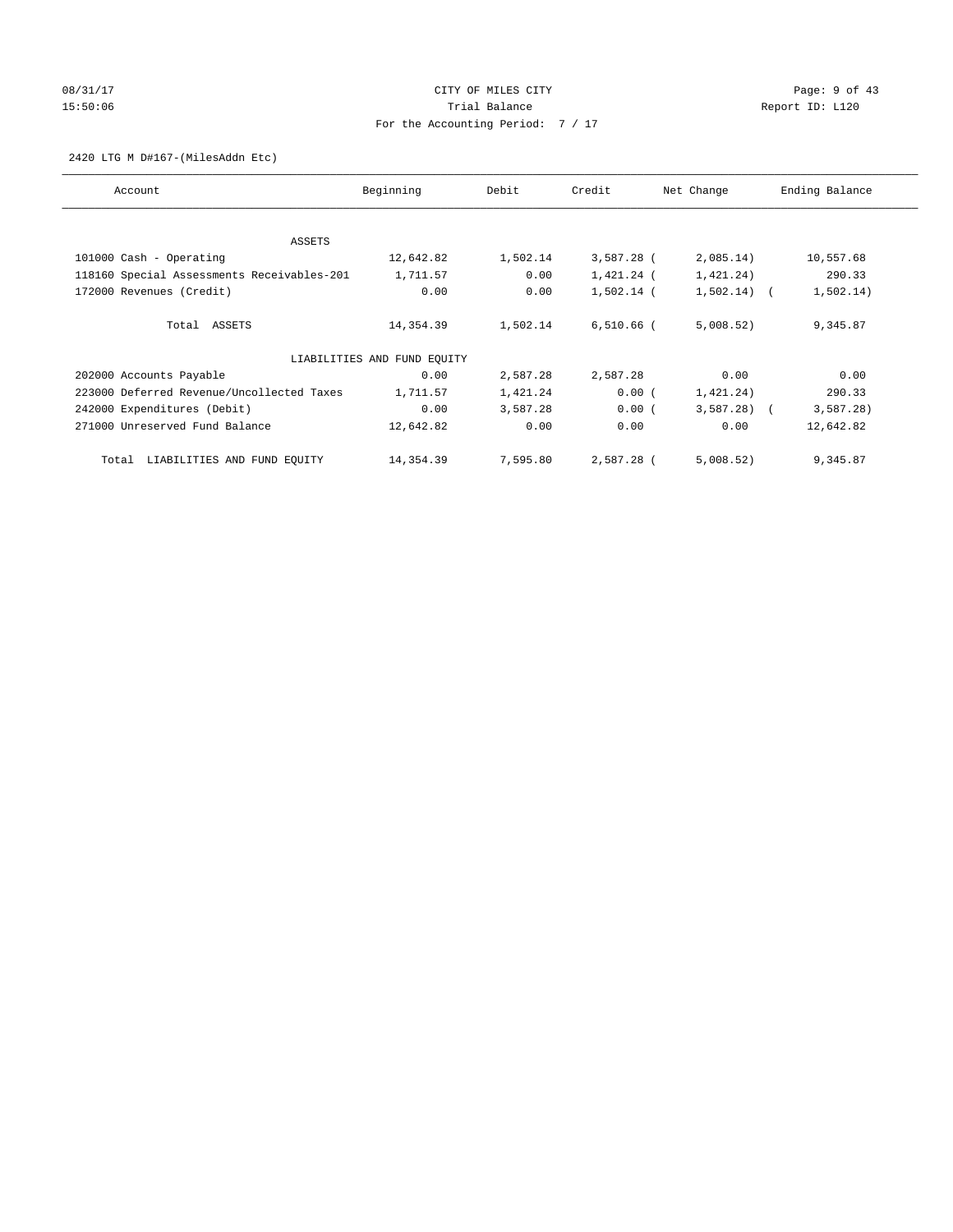## 08/31/17 Page: 10 of 43 15:50:06 Trial Balance Report ID: L120 For the Accounting Period: 7 / 17

2430 LTG M D#171-(Balsam Est)

| Account                              | Beginning                   | Debit    | Credit       | Net Change | Ending Balance      |
|--------------------------------------|-----------------------------|----------|--------------|------------|---------------------|
|                                      |                             |          |              |            |                     |
|                                      | ASSETS                      |          |              |            |                     |
| 101000 Cash - Operating              | 2,177.28                    | 2.01     | 1,308.96 (   | 1,306.95)  | 870.33              |
| 172000 Revenues (Credit)             | 0.00                        | 0.00     | $2.01$ (     | $2.01)$ (  | 2.01)               |
| Total ASSETS                         | 2,177.28                    | 2.01     | $1.310.97$ ( | 1,308.96)  | 868.32              |
|                                      | LIABILITIES AND FUND EQUITY |          |              |            |                     |
| 202000 Accounts Payable              | 0.00                        | 308.96   | 308.96       | 0.00       | 0.00                |
| 242000 Expenditures (Debit)          | 0.00                        | 1,308.96 | 0.00(        | 1,308.96)  | 1,308.96)<br>$\sim$ |
| 271000 Unreserved Fund Balance       | 2,177.28                    | 0.00     | 0.00         | 0.00       | 2,177.28            |
| LIABILITIES AND FUND EQUITY<br>Total | 2,177.28                    | 1,617.92 | $308.96$ (   | 1,308.96)  | 868.32              |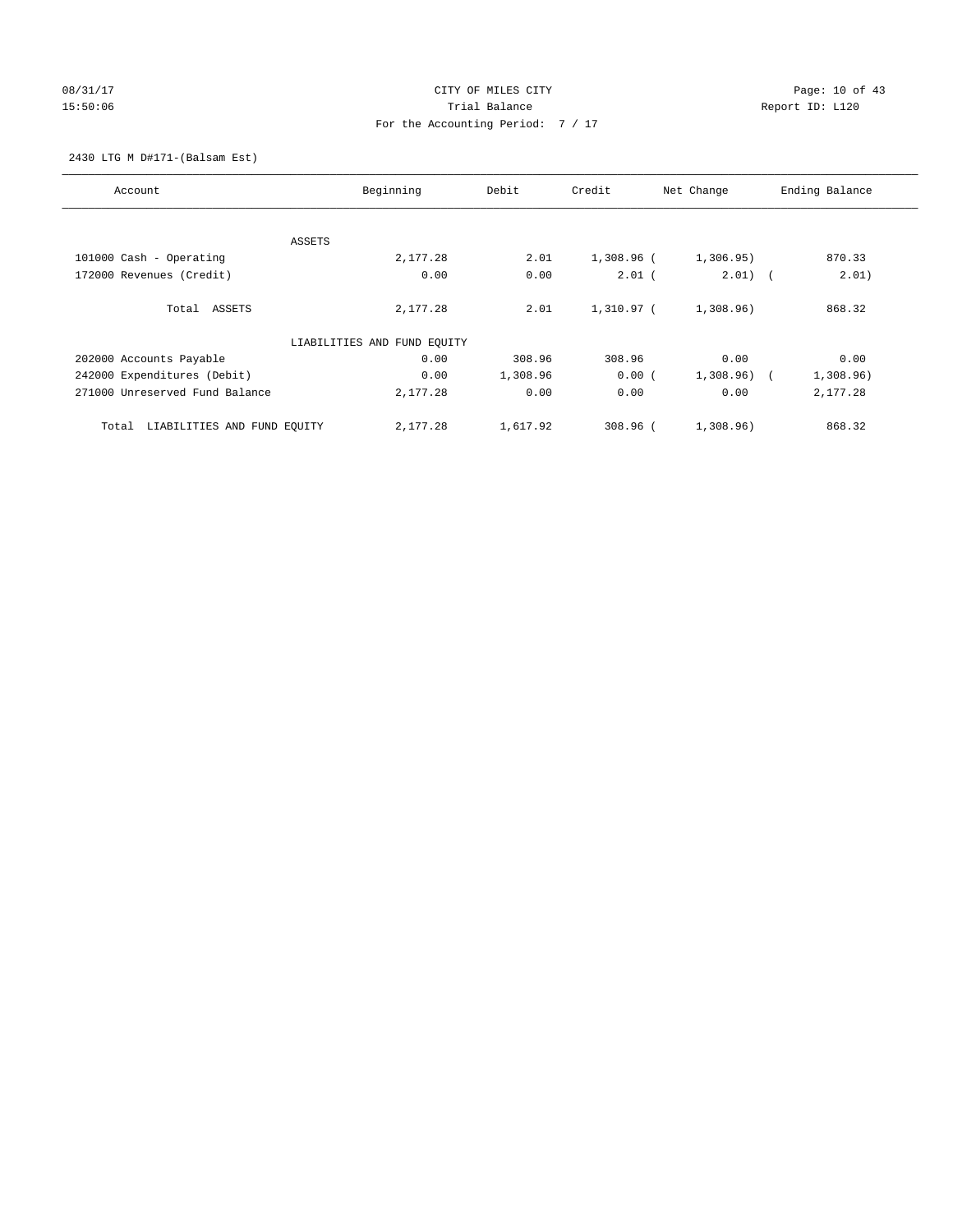# 08/31/17 Page: 11 of 43 15:50:06 Channel Balance Trial Balance Report ID: L120 For the Accounting Period: 7 / 17

2440 LTG M D#172-(Main Str)

| Account                                    | Beginning                   | Debit    | Credit       | Net Change   | Ending Balance |
|--------------------------------------------|-----------------------------|----------|--------------|--------------|----------------|
|                                            |                             |          |              |              |                |
| ASSETS                                     |                             |          |              |              |                |
| 101000 Cash - Operating                    | 5,453.08                    | 913.00   | $2,435.94$ ( | 1,522.94)    | 3,930.14       |
| 118160 Special Assessments Receivables-201 | 1,331.01                    | 0.00     | 865.79 (     | 865.79)      | 465.22         |
| 172000 Revenues (Credit)                   | 0.00                        | 0.00     | $913.00$ (   | $913.00)$ (  | 913.00)        |
| Total ASSETS                               | 6,784.09                    | 913.00   | 4,214.73 (   | 3,301.73)    | 3,482.36       |
|                                            | LIABILITIES AND FUND EQUITY |          |              |              |                |
| 202000 Accounts Payable                    | 0.00                        | 1,435.94 | 1,435.94     | 0.00         | 0.00           |
| 223000 Deferred Revenue/Uncollected Taxes  | 1,331.01                    | 865.79   | 0.00(        | 865.79)      | 465.22         |
| 242000 Expenditures (Debit)                | 0.00                        | 2,435.94 | 0.00(        | $2,435.94$ ( | 2,435.94)      |
| 271000 Unreserved Fund Balance             | 5,453.08                    | 0.00     | 0.00         | 0.00         | 5,453.08       |
| LIABILITIES AND FUND EQUITY<br>Total       | 6,784.09                    | 4,737.67 | 1,435.94 (   | 3,301.73)    | 3,482.36       |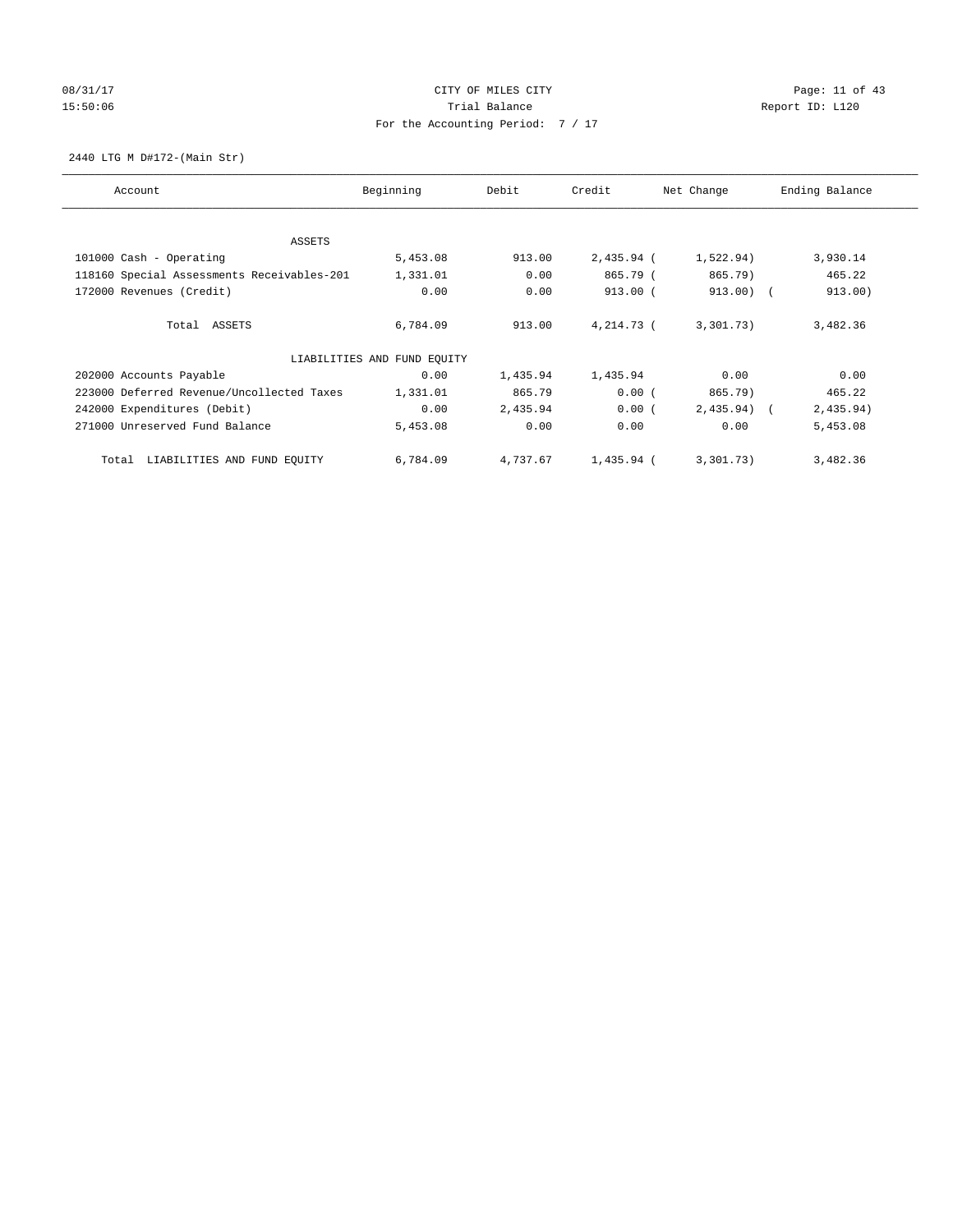# 08/31/17 Page: 12 of 43 15:50:06 Channel Balance Trial Balance Report ID: L120 For the Accounting Period: 7 / 17

2450 LTG M D#195-(SG-Trico)

| Account                                    | Beginning                   | Debit    | Credit     | Net Change     | Ending Balance |
|--------------------------------------------|-----------------------------|----------|------------|----------------|----------------|
|                                            |                             |          |            |                |                |
| ASSETS                                     |                             |          |            |                |                |
| 101000 Cash - Operating                    | 2,906.15                    | 30.01    | 1,401.84 ( | 1,371.83)      | 1,534.32       |
| 118160 Special Assessments Receivables-201 | 26.05                       | 0.00     | $26.05$ (  | 26.05)         | 0.00           |
| 172000 Revenues (Credit)                   | 0.00                        | 0.00     | $30.01$ (  | $30.01)$ (     | 30.01)         |
| Total ASSETS                               | 2,932.20                    | 30.01    | 1,457.90 ( | 1,427.89)      | 1,504.31       |
|                                            | LIABILITIES AND FUND EQUITY |          |            |                |                |
| 202000 Accounts Payable                    | 0.00                        | 401.84   | 401.84     | 0.00           | 0.00           |
| 223000 Deferred Revenue/Uncollected Taxes  | 26.05                       | 26.05    | 0.00(      | 26.05)         | 0.00           |
| 242000 Expenditures (Debit)                | 0.00                        | 1,401.84 | 0.00(      | $1,401.84$ ) ( | 1,401.84)      |
| 271000 Unreserved Fund Balance             | 2,906.15                    | 0.00     | 0.00       | 0.00           | 2,906.15       |
| LIABILITIES AND FUND EQUITY<br>Total       | 2,932.20                    | 1,829.73 | 401.84 (   | 1,427.89)      | 1,504.31       |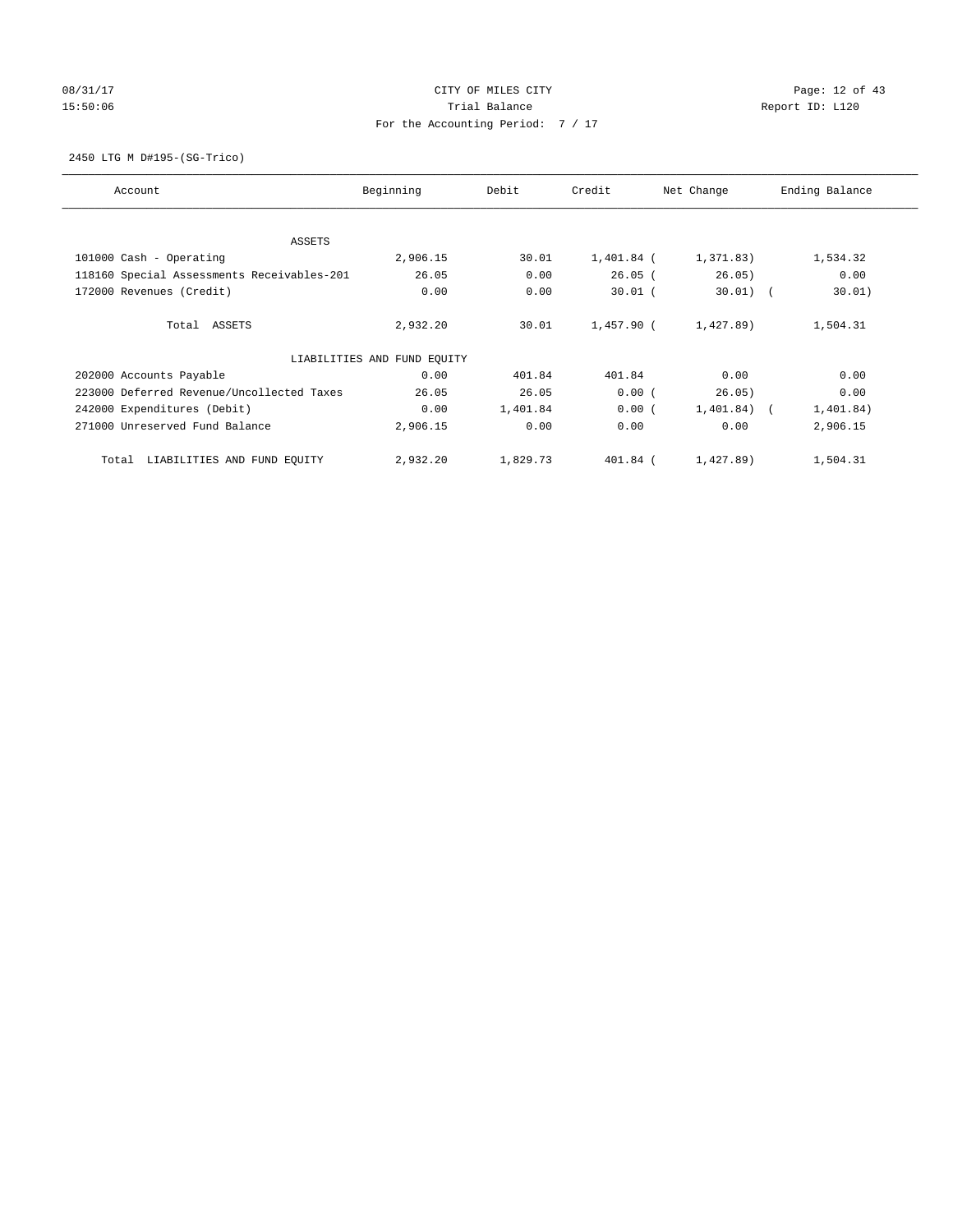# 08/31/17 Page: 13 of 43 15:50:06 Channel Balance Trial Balance Report ID: L120 For the Accounting Period: 7 / 17

2470 LTG M D#202-(SG-MDU&NV)

| Account                                    | Beginning                   | Debit    | Credit     | Net Change     | Ending Balance |
|--------------------------------------------|-----------------------------|----------|------------|----------------|----------------|
|                                            |                             |          |            |                |                |
| ASSETS                                     |                             |          |            |                |                |
| 101000 Cash - Operating                    | 2,626.65                    | 169.14   | 1,587.43 ( | 1,418.29       | 1,208.36       |
| 118160 Special Assessments Receivables-201 | 334.01                      | 0.00     | 158.97 (   | 158.97)        | 175.04         |
| 172000 Revenues (Credit)                   | 0.00                        | 0.00     | 169.14 (   | $169.14)$ (    | 169.14)        |
| Total ASSETS                               | 2,960.66                    | 169.14   | 1,915.54 ( | 1,746.40)      | 1,214.26       |
|                                            | LIABILITIES AND FUND EOUITY |          |            |                |                |
| 202000 Accounts Payable                    | 0.00                        | 587.43   | 587.43     | 0.00           | 0.00           |
| 223000 Deferred Revenue/Uncollected Taxes  | 334.01                      | 158.97   | 0.00(      | 158.97)        | 175.04         |
| 242000 Expenditures (Debit)                | 0.00                        | 1,587.43 | 0.00(      | $1,587.43$ ) ( | 1,587.43)      |
| 271000 Unreserved Fund Balance             | 2,626.65                    | 0.00     | 0.00       | 0.00           | 2,626.65       |
| LIABILITIES AND FUND EQUITY<br>Total       | 2,960.66                    | 2,333.83 | 587.43 (   | 1,746.40)      | 1,214.26       |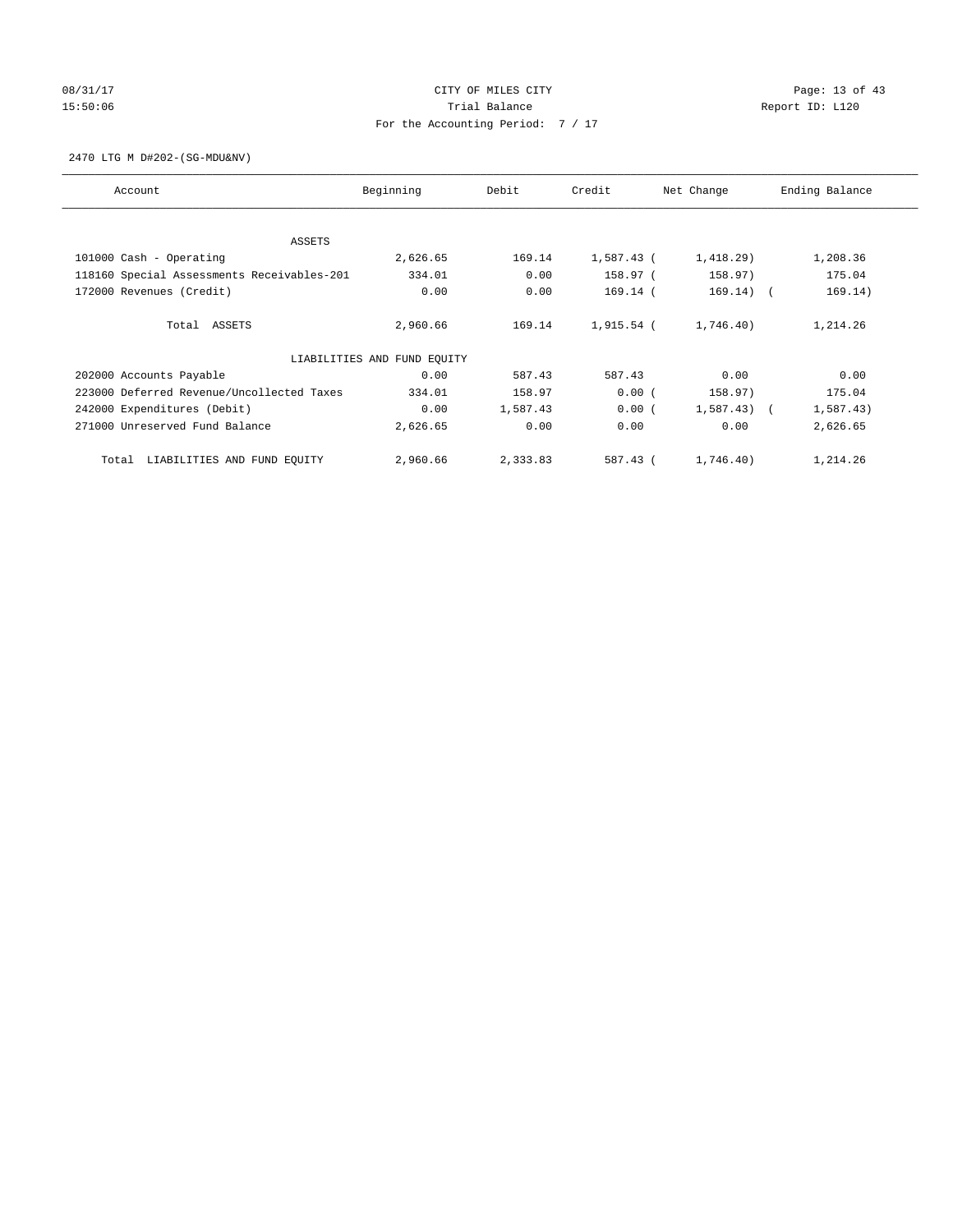# 08/31/17 Page: 14 of 43 15:50:06 Trial Balance Report ID: L120 For the Accounting Period: 7 / 17

## 2480 LTG M M#173-(Milestown Estates)

| Account                              | Beginning                   | Debit  | Credit     | Net Change | Ending Balance |
|--------------------------------------|-----------------------------|--------|------------|------------|----------------|
|                                      |                             |        |            |            |                |
| ASSETS                               |                             |        |            |            |                |
| 101000 Cash - Operating              | 1,287.27                    | 1.19   | 358.27 (   | 357.08)    | 930.19         |
| 172000 Revenues (Credit)             | 0.00                        | 0.00   | $1.19$ (   | $1.19$ (   | 1.19)          |
| Total ASSETS                         | 1,287.27                    | 1.19   | $359.46$ ( | 358.27)    | 929.00         |
|                                      | LIABILITIES AND FUND EQUITY |        |            |            |                |
| 202000 Accounts Payable              | 0.00                        | 108.27 | 108.27     | 0.00       | 0.00           |
| 242000 Expenditures (Debit)          | 0.00                        | 358.27 | 0.00(      | $358.27$ ( | 358.27)        |
| 271000 Unreserved Fund Balance       | 1,287.27                    | 0.00   | 0.00       | 0.00       | 1,287.27       |
| LIABILITIES AND FUND EQUITY<br>Total | 1,287.27                    | 466.54 | $108.27$ ( | 358.27)    | 929.00         |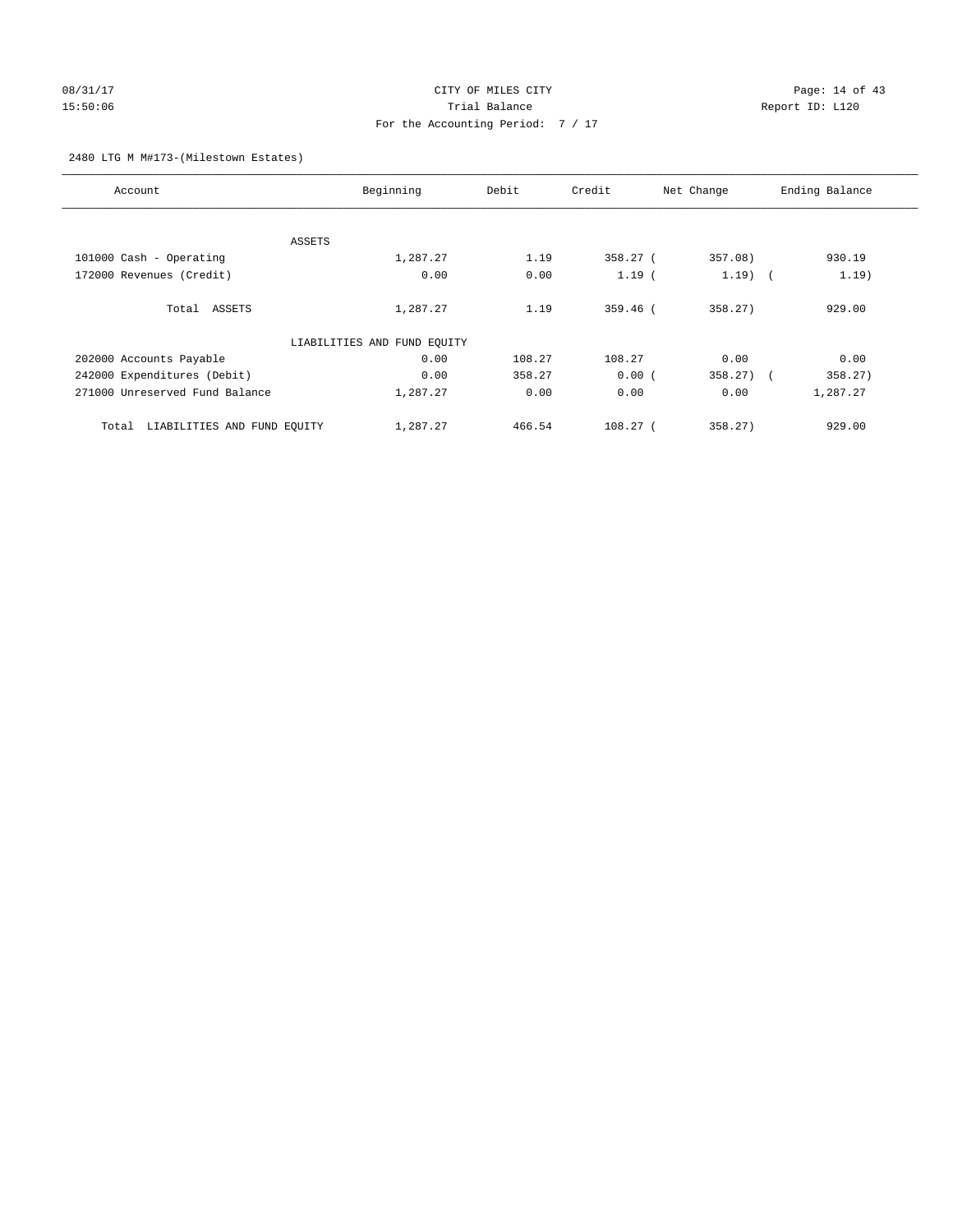# 08/31/17 Page: 15 of 43 15:50:06 Channel Balance Trial Balance Report ID: L120 For the Accounting Period: 7 / 17

2510 STR MAINT DIST #204

| Account                                    | Beginning                   | Debit      | Credit       | Net Change   | Ending Balance |
|--------------------------------------------|-----------------------------|------------|--------------|--------------|----------------|
|                                            |                             |            |              |              |                |
| <b>ASSETS</b>                              |                             |            |              |              |                |
| 101000 Cash - Operating                    | 674,877.22                  | 16,865.08  | 85,613.70 (  | 68,748.62)   | 606,128.60     |
| 118130 Special Assessments Receivable 2013 | 210.31                      | 0.00       | 0.00         | 0.00         | 210.31         |
| 118140 Special Assessments Receivables-201 | 452.37                      | 0.00       | 0.00         | 0.00         | 452.37         |
| 118150 Special Assessments Receivables-201 | 3,497.27                    | 0.00       | 995.49 (     | 995.49)      | 2,501.78       |
| 118160 Special Assessments Receivables-201 | 29,451.21                   | 0.00       | 14,390.72 (  | 14,390.72)   | 15,060.49      |
| 172000 Revenues (Credit)                   | 0.00                        | 0.00       | 16,865.08 (  | 16,865.08) ( | 16,865.08)     |
| Total ASSETS                               | 708,488.38                  | 16,865.08  | 117,864.99 ( | 100.999.91)  | 607, 488, 47   |
|                                            | LIABILITIES AND FUND EQUITY |            |              |              |                |
| 202000 Accounts Payable                    | 0.00                        | 50,164.14  | 50,164.14    | 0.00         | 0.00           |
| 223000 Deferred Revenue/Uncollected Taxes  | 33,611.17                   | 15,386.21  | 0.00(        | 15,386.21)   | 18,224.96      |
| 242000 Expenditures (Debit)                | 0.00                        | 85,613.70  | 0.00(        | 85,613.70) ( | 85,613.70)     |
| 271000 Unreserved Fund Balance             | 674,877.21                  | 0.00       | 0.00         | 0.00         | 674,877.21     |
| Total LIABILITIES AND FUND EQUITY          | 708,488.38                  | 151,164.05 | 50,164.14 (  | 100.999.91)  | 607,488.47     |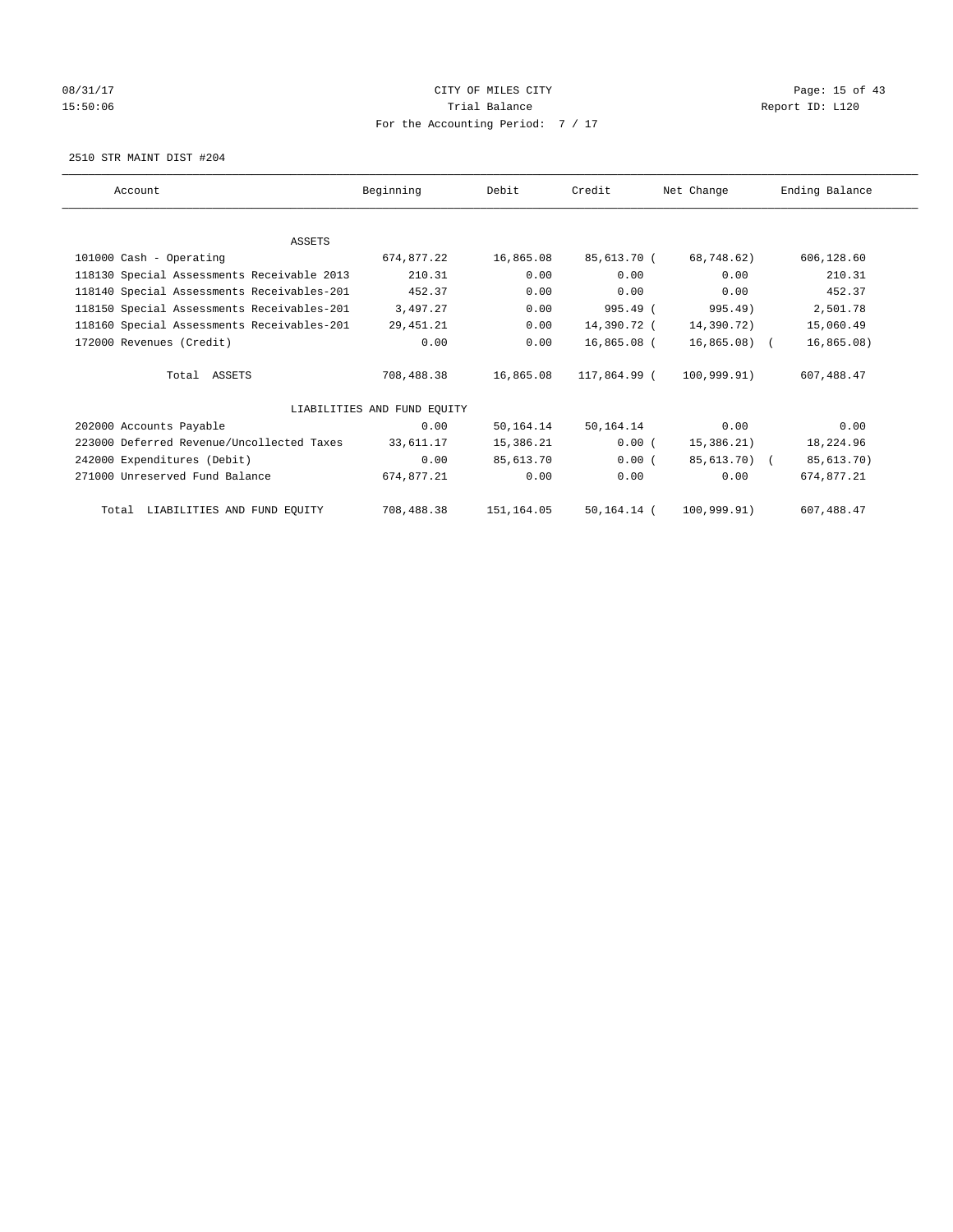# 08/31/17 Page: 16 of 43 15:50:06 Channel Balance Trial Balance Report ID: L120 For the Accounting Period: 7 / 17

2520 STR MAINT DIST #205

| Account                                     | Beginning                   | Debit     | Credit       | Net Change     | Ending Balance |
|---------------------------------------------|-----------------------------|-----------|--------------|----------------|----------------|
|                                             |                             |           |              |                |                |
| ASSETS                                      |                             |           |              |                |                |
| 101000 Cash - Operating                     | 341,218.13                  | 7,354.94  | 14,754.34 (  | 7,399.40)      | 333,818.73     |
| 118130 Special Assessments Receivable 2013( | 45.28)                      | 0.00      | 0.00         | 0.00           | 45.28          |
| 118140 Special Assessments Receivables-201  | 604.50                      | 0.00      | 0.00         | 0.00           | 604.50         |
| 118150 Special Assessments Receivables-201  | 1,668.14                    | 0.00      | $1,000.14$ ( | 1,000.14)      | 668.00         |
| 118160 Special Assessments Receivables-201  | 11,364.45                   | 0.00      | $5,611.19$ ( | 5,611.19)      | 5,753.26       |
| 172000 Revenues (Credit)                    | 0.00                        | 0.00      | $7.354.94$ ( | 7,354.94) (    | 7,354.94)      |
| Total ASSETS                                | 354,809.94                  | 7.354.94  | 28,720.61 (  | 21,365.67)     | 333, 444.27    |
|                                             | LIABILITIES AND FUND EOUITY |           |              |                |                |
| 202000 Accounts Payable                     | 0.00                        | 4,021.40  | 4,021.40     | 0.00           | 0.00           |
| 223000 Deferred Revenue/Uncollected Taxes   | 13,591.65                   | 6,611.33  | $0.00$ (     | 6, 611.33)     | 6,980.32       |
| 242000 Expenditures (Debit)                 | 0.00                        | 14,754.34 | 0.00(        | $14,754.34)$ ( | 14,754.34)     |
| 271000 Unreserved Fund Balance              | 341,218.29                  | 0.00      | 0.00         | 0.00           | 341,218.29     |
| Total LIABILITIES AND FUND EQUITY           | 354,809.94                  | 25,387.07 | $4,021.40$ ( | 21,365.67)     | 333, 444.27    |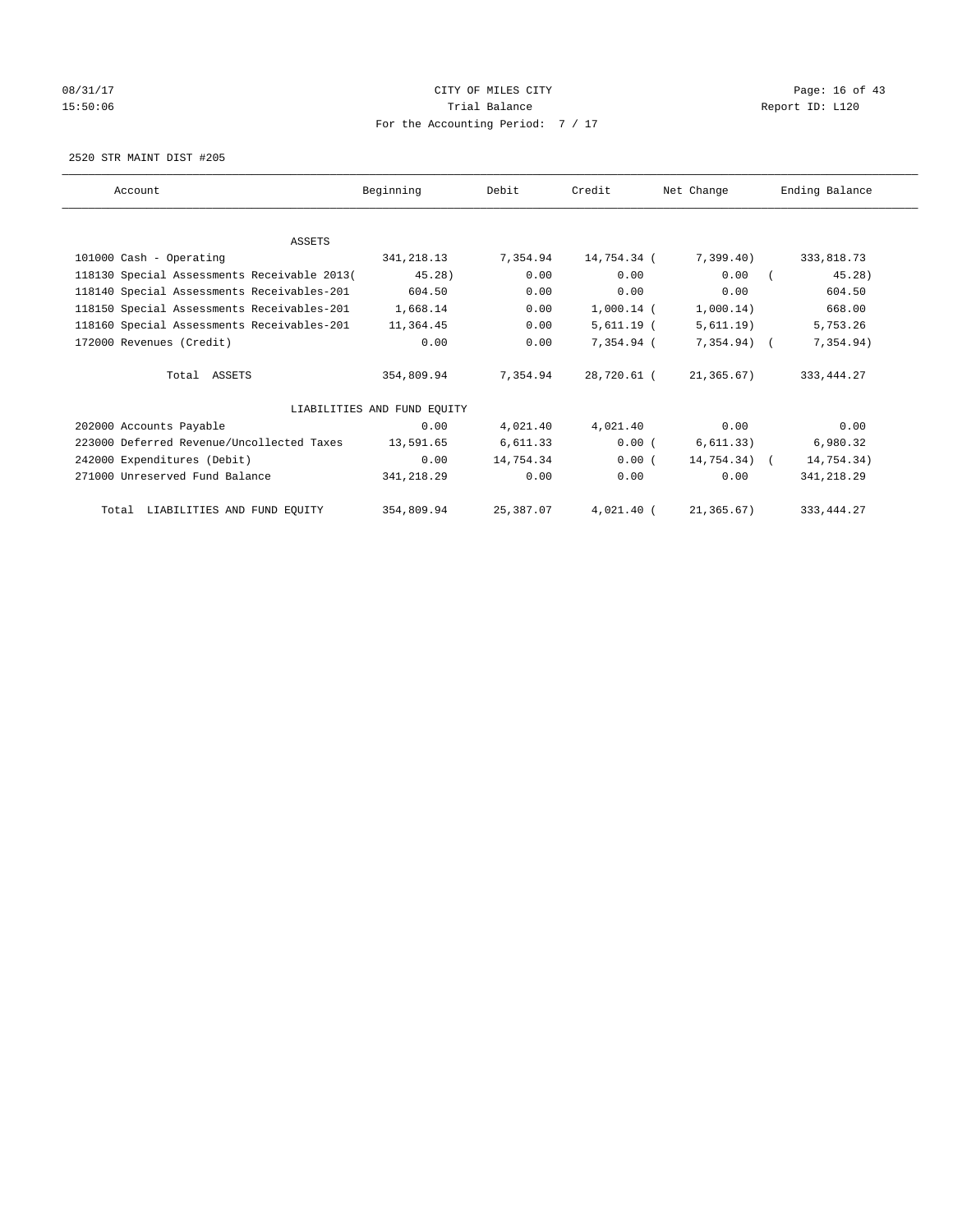# 08/31/17 Page: 17 of 43 15:50:06 Channel Balance Trial Balance Report ID: L120 For the Accounting Period: 7 / 17

## 2540 STR MAINT DIST#207-(MILESTOWN ESTATES)

| Account                              | Beginning                   | Debit  | Credit     | Net Change | Ending Balance        |
|--------------------------------------|-----------------------------|--------|------------|------------|-----------------------|
|                                      |                             |        |            |            |                       |
| ASSETS                               |                             |        |            |            |                       |
| 101000 Cash - Operating              | 3,139.11                    | 2.90   | 576.64 (   | 573.74)    | 2,565.37              |
| 172000 Revenues (Credit)             | 0.00                        | 0.00   | $2.90$ (   | $2.90)$ (  | 2.90)                 |
| Total ASSETS                         | 3,139.11                    | 2.90   | 579.54 (   | 576.64)    | 2,562.47              |
|                                      | LIABILITIES AND FUND EQUITY |        |            |            |                       |
| 202000 Accounts Payable              | 0.00                        | 130.03 | 130.03     | 0.00       | 0.00                  |
| 242000 Expenditures (Debit)          | 0.00                        | 576.64 | 0.00(      | 576.64)    | 576.64)<br>$\sqrt{2}$ |
| 271000 Unreserved Fund Balance       | 3,139.11                    | 0.00   | 0.00       | 0.00       | 3,139.11              |
| LIABILITIES AND FUND EQUITY<br>Total | 3,139.11                    | 706.67 | $130.03$ ( | 576.64)    | 2,562.47              |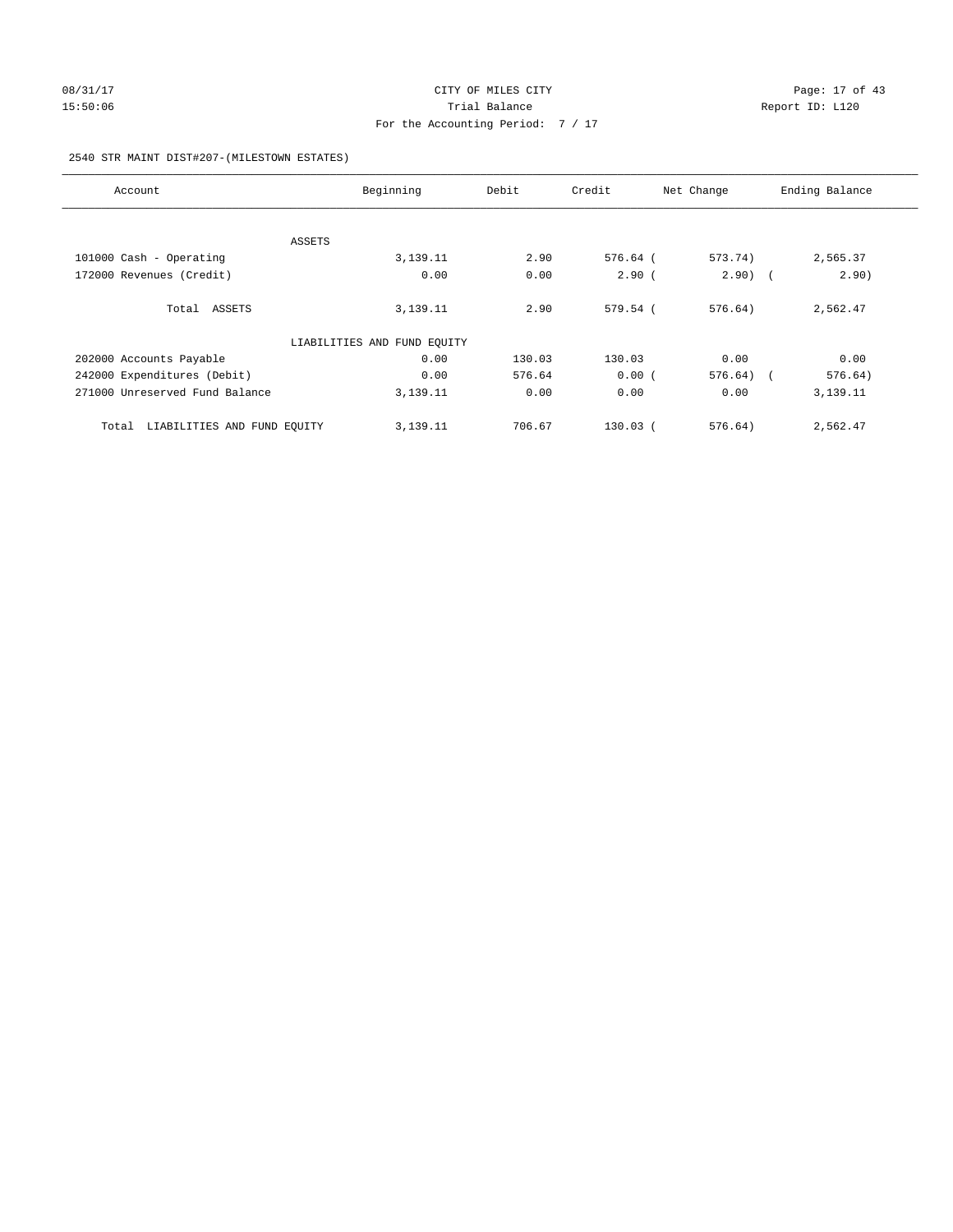| 08/31/17 |
|----------|
| 15:50:06 |

# CITY OF MILES CITY Page: 18 of 43<br>Trial Balance Report ID: L120 15:50:06 Report ID: L120 For the Accounting Period: 7 / 17

## 2701 Fire Grants

| Account                              | Beginning                   | Debit | Credit | Net Change | Ending Balance |
|--------------------------------------|-----------------------------|-------|--------|------------|----------------|
|                                      |                             |       |        |            |                |
| ASSETS                               |                             |       |        |            |                |
| 101000 Cash - Operating              | 1,376.15                    | 0.00  | 0.00   | 0.00       | 1,376.15       |
| Total ASSETS                         | 1,376.15                    | 0.00  | 0.00   | 0.00       | 1,376.15       |
|                                      | LIABILITIES AND FUND EQUITY |       |        |            |                |
| 271000 Unreserved Fund Balance       | 1,376.15                    | 0.00  | 0.00   | 0.00       | 1,376.15       |
| LIABILITIES AND FUND EQUITY<br>Total | 1,376.15                    | 0.00  | 0.00   | 0.00       | 1,376.15       |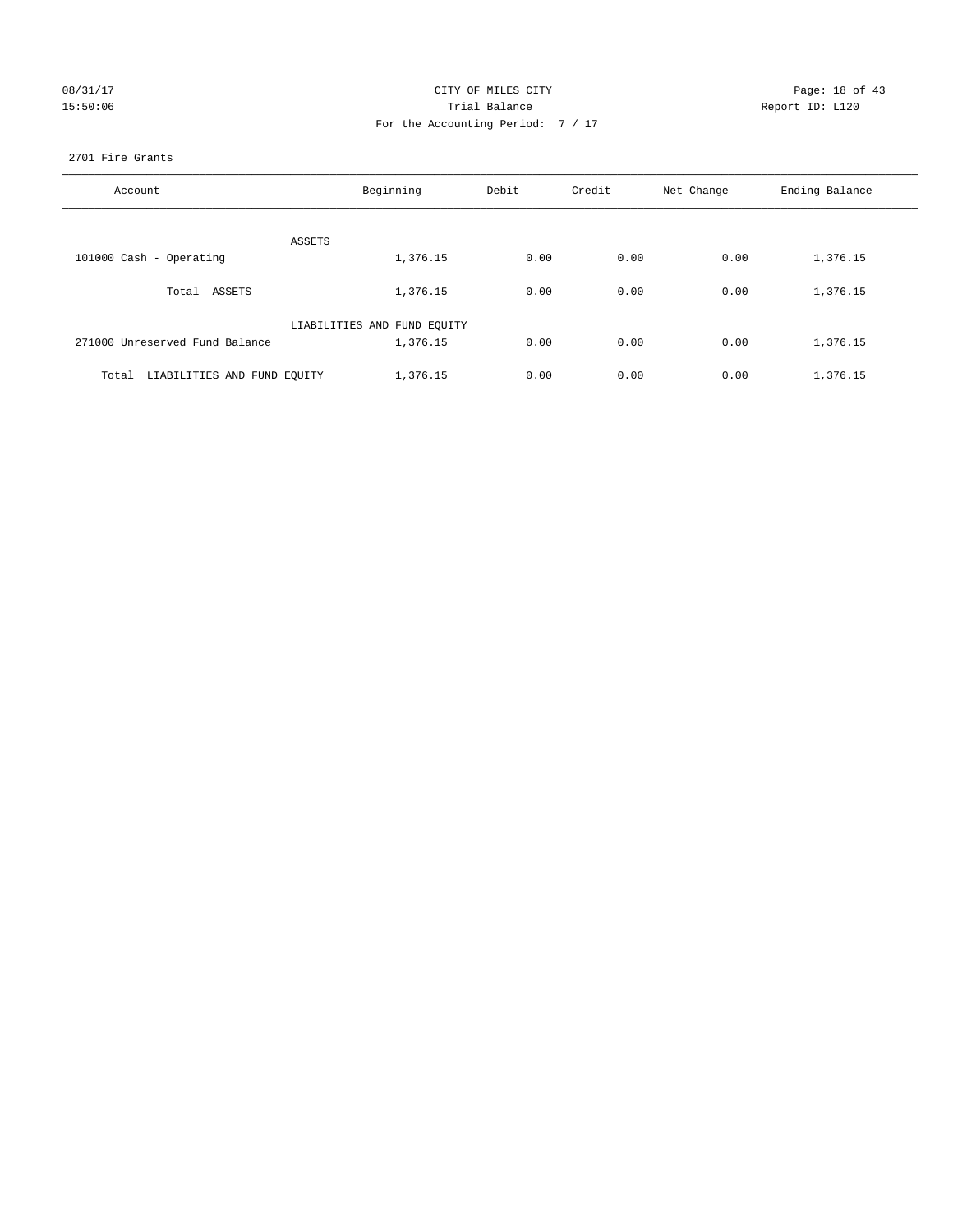# 08/31/17 Page: 19 of 43 15:50:06 Trial Balance Report ID: L120 For the Accounting Period: 7 / 17

## 2820 GAS TAX

| Account                              | Beginning                   | Debit     | Credit      | Net Change   | Ending Balance |
|--------------------------------------|-----------------------------|-----------|-------------|--------------|----------------|
| ASSETS                               |                             |           |             |              |                |
| 101000 Cash - Operating              | 2.03                        | 14,739.76 | 336.50      | 14,403.26    | 14,405.29      |
| 172000 Revenues (Credit)             | 0.00                        | 0.00      | 14,739.76 ( | 14,739.76) ( | 14,739.76)     |
| Total ASSETS                         | 2.03                        | 14,739.76 | 15,076.26 ( | $336.50$ (   | 334.47)        |
|                                      | LIABILITIES AND FUND EQUITY |           |             |              |                |
| 242000 Expenditures (Debit)          | 0.00                        | 336.50    | 0.00(       | $336.50$ (   | 336.50)        |
| 271000 Unreserved Fund Balance       | 2.03                        | 0.00      | 0.00        | 0.00         | 2.03           |
| LIABILITIES AND FUND EQUITY<br>Total | 2.03                        | 336.50    | 0.00(       | 336.50       | 334.47)        |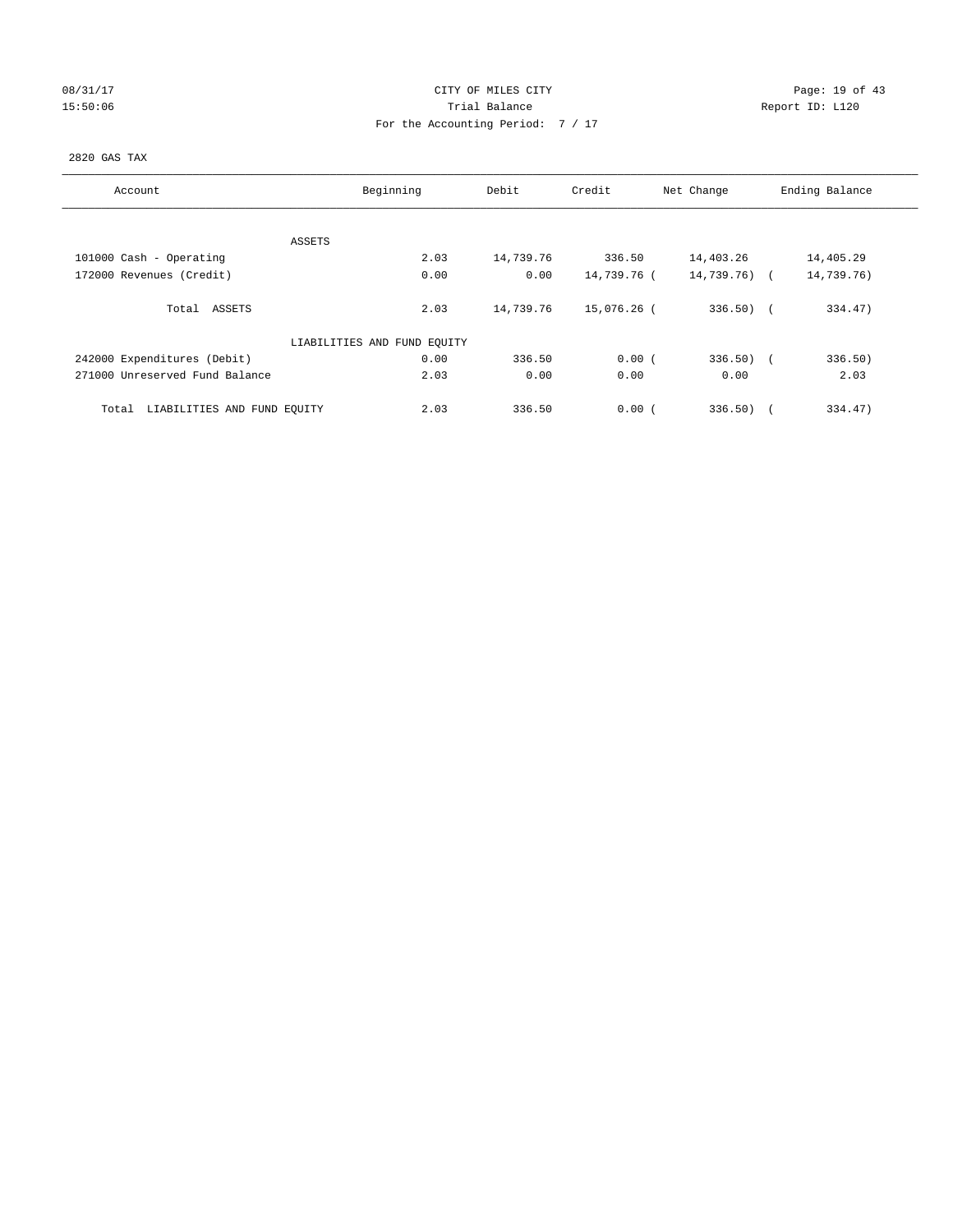## 08/31/17 Page: 20 of 43 15:50:06 Trial Balance Report ID: L120 For the Accounting Period: 7 / 17

### 2850 911 EMERGENCY

| Account                              | Beginning                   | Debit     | Credit       | Net Change | Ending Balance        |
|--------------------------------------|-----------------------------|-----------|--------------|------------|-----------------------|
|                                      |                             |           |              |            |                       |
|                                      | ASSETS                      |           |              |            |                       |
| 101000 Cash - Operating              | 201,449.85                  | 3,512.26  | 7,970.08 (   | 4,457.82)  | 196,992.03            |
| 141000 Prepaid Expense               | 11,440.00                   | 0.00      | 0.00         | 0.00       | 11,440.00             |
| 172000 Revenues (Credit)             | 0.00                        | 0.00      | $186.18$ (   | 186.18)    | 186.18)<br>$\sqrt{2}$ |
|                                      |                             |           |              |            |                       |
| Total ASSETS                         | 212,889.85                  | 3,512.26  | $8,156.26$ ( | 4,644.00)  | 208, 245.85           |
|                                      |                             |           |              |            |                       |
|                                      | LIABILITIES AND FUND EQUITY |           |              |            |                       |
| 202000 Accounts Payable              | 0.00                        | 9,439.23  | 9,439.23     | 0.00       | 0.00                  |
| 242000 Expenditures (Debit)          | 0.00                        | 7,970.08  | $3,326.08$ ( | 4,644.00)  | 4,644.00)             |
| 271000 Unreserved Fund Balance       | 212,889.85                  | 0.00      | 0.00         | 0.00       | 212,889.85            |
|                                      |                             |           |              |            |                       |
| LIABILITIES AND FUND EQUITY<br>Total | 212,889.85                  | 17,409.31 | 12,765.31 (  | 4,644.00)  | 208, 245.85           |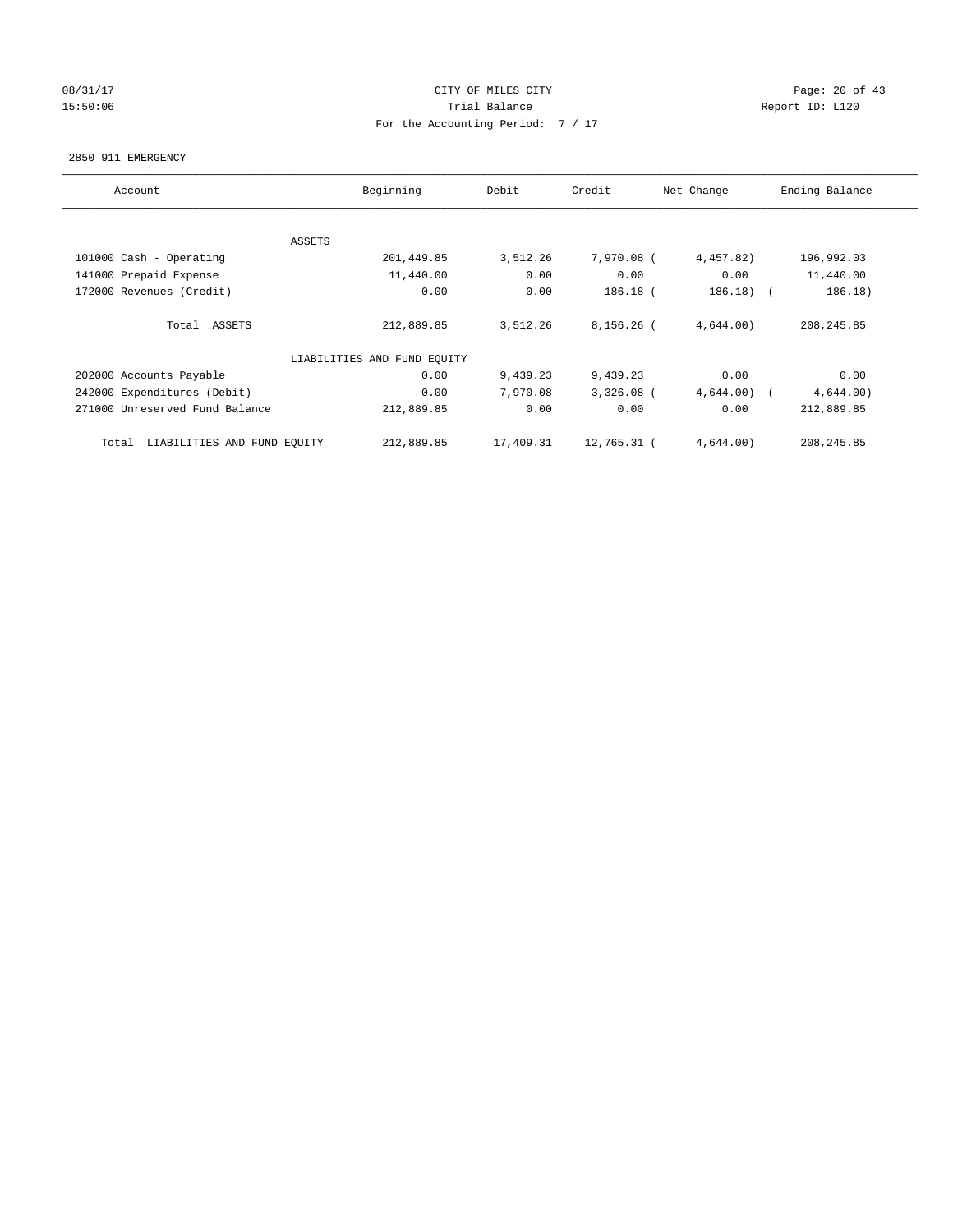# 08/31/17 Page: 21 of 43 15:50:06 Report ID: L120 For the Accounting Period: 7 / 17

### 2880 LIBRARY GRANTS

| Account                                | Beginning                   | Debit | Credit | Net Change | Ending Balance |
|----------------------------------------|-----------------------------|-------|--------|------------|----------------|
|                                        |                             |       |        |            |                |
| ASSETS                                 |                             |       |        |            |                |
| 101003 Cash - per capita               | 15,832.34                   | 0.00  | 0.00   | 0.00       | 15,832.34      |
| 101020 Cash - Partners Program         | 38,446.20                   | 0.00  | 0.00   | 0.00       | 38,446.20      |
| 101030 Cash - Sagebrush Fed/Base Grant | 10,000.83                   | 0.00  | 0.00   | 0.00       | 10,000.83      |
| 101033 Library - Humanities Grant      | 502.08                      | 0.00  | 0.00   | 0.00       | 502.08         |
| Total ASSETS                           | 64,781.45                   | 0.00  | 0.00   | 0.00       | 64,781.45      |
|                                        | LIABILITIES AND FUND EQUITY |       |        |            |                |
| 271000 Unreserved Fund Balance         | 64,781.45                   | 0.00  | 0.00   | 0.00       | 64,781.45      |
|                                        |                             |       |        |            |                |
| LIABILITIES AND FUND EQUITY<br>Total   | 64,781.45                   | 0.00  | 0.00   | 0.00       | 64,781.45      |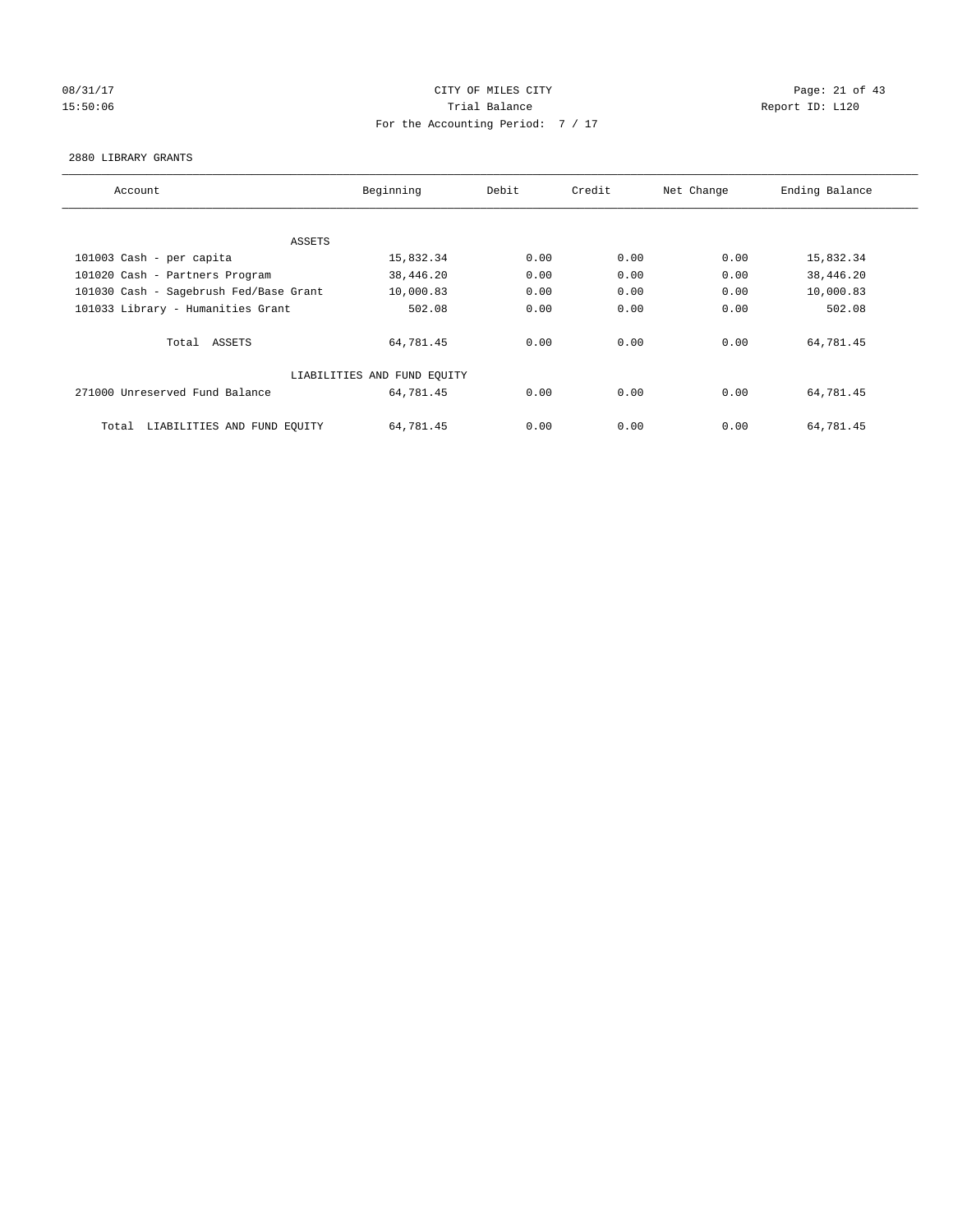## 08/31/17 Page: 22 of 43 15:50:06 Channel Balance Trial Balance Report ID: L120 For the Accounting Period: 7 / 17

2935 Historic Preservation

| Account                                    | Beginning                   | Debit    | Credit       | Net Change     | Ending Balance |
|--------------------------------------------|-----------------------------|----------|--------------|----------------|----------------|
|                                            |                             |          |              |                |                |
| ASSETS                                     |                             |          |              |                |                |
| 101000 Cash - Operating                    | 6,375.33                    | 286.00   | 1,221.07 (   | 935.07)        | 5,440.26       |
| 101039 HP- CCHS Grant                      | 286.00                      | 0.00     | $286.00$ (   | 286.00         | 0.00           |
| 132000 Due From Government (Short Term)    | 3,286.38                    | 0.00     | $3,286.38$ ( | 3,286.38)      | 0.00           |
| Total ASSETS                               | 9,947.71                    | 286.00   | 4,793.45 (   | $4,507.45$ )   | 5,440.26       |
|                                            | LIABILITIES AND FUND EQUITY |          |              |                |                |
| 202000 Accounts Payable                    | 0.00                        | 992.16   | 992.16       | 0.00           | 0.00           |
| 242000 Expenditures (Debit)                | 0.00                        | 1,221.07 | 0.00(        | $1,221.07$ ) ( | 1,221.07)      |
| 271000 Unreserved Fund Balance             | 9,947.71                    | 0.00     | 0.00         | 0.00           | 9,947.71       |
| 271500 Restatements to Prior Year's Fund B | 0.00                        | 3,286.38 | 0.00(        | $3,286.38$ (   | 3, 286.38)     |
| LIABILITIES AND FUND EQUITY<br>Total       | 9,947.71                    | 5,499.61 | 992.16 (     | $4,507.45$ )   | 5,440.26       |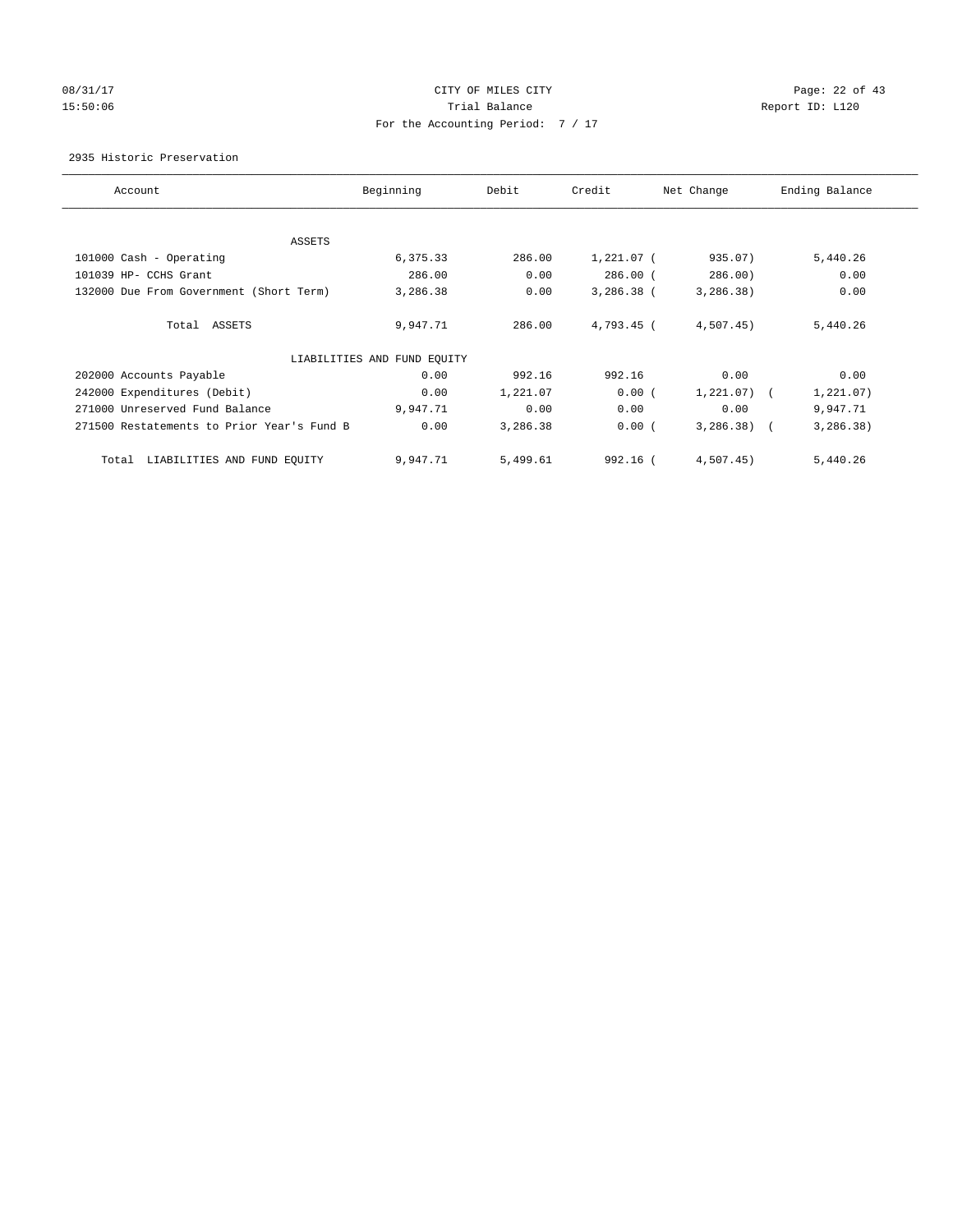# 08/31/17 Page: 23 of 43 15:50:06 Trial Balance Report ID: L120 For the Accounting Period: 7 / 17

## 2985 RETIRED SENIOR VOLUNTEER PROG (RSVP)

| Account                                    | Beginning                   | Debit     | Credit       | Net Change | Ending Balance |
|--------------------------------------------|-----------------------------|-----------|--------------|------------|----------------|
|                                            |                             |           |              |            |                |
| ASSETS                                     |                             |           |              |            |                |
| 101000 Cash - Operating                    | 0.00                        | 8,746.24  | 8,111.68     | 634.56     | 634.56         |
| 101004 RSVP Non-Federal Cash Operating-Cus | 3,865.16                    | 1,000.00  | 136.96       | 863.04     | 4,728.20       |
| 103100 Petty Cash-                         | 200.00                      | 0.00      | 0.00         | 0.00       | 200.00         |
| 132000 Due From Government (Short Term)    | 8,605.71                    | 0.00      | 0.00         | 0.00       | 8,605.71       |
| 172000 Revenues (Credit)                   | 0.00                        | 0.00      | $9,609.28$ ( | 9,609.28)  | 9,609.28)      |
| Total ASSETS                               | 12,670.87                   | 9,746.24  | 17,857.92 (  | 8, 111.68) | 4,559.19       |
|                                            | LIABILITIES AND FUND EQUITY |           |              |            |                |
| 202000 Accounts Payable                    | 0.00                        | 2,580.00  | 2,580.00     | 0.00       | 0.00           |
| 242000 Expenditures (Debit)                | 0.00                        | 8,111.68  | 0.00(        | 8, 111.68) | 8, 111.68)     |
| 271000 Unreserved Fund Balance             | 12,670.87                   | 0.00      | 0.00         | 0.00       | 12,670.87      |
| LIABILITIES AND FUND EQUITY<br>Total       | 12,670.87                   | 10,691.68 | $2,580.00$ ( | 8, 111.68) | 4,559.19       |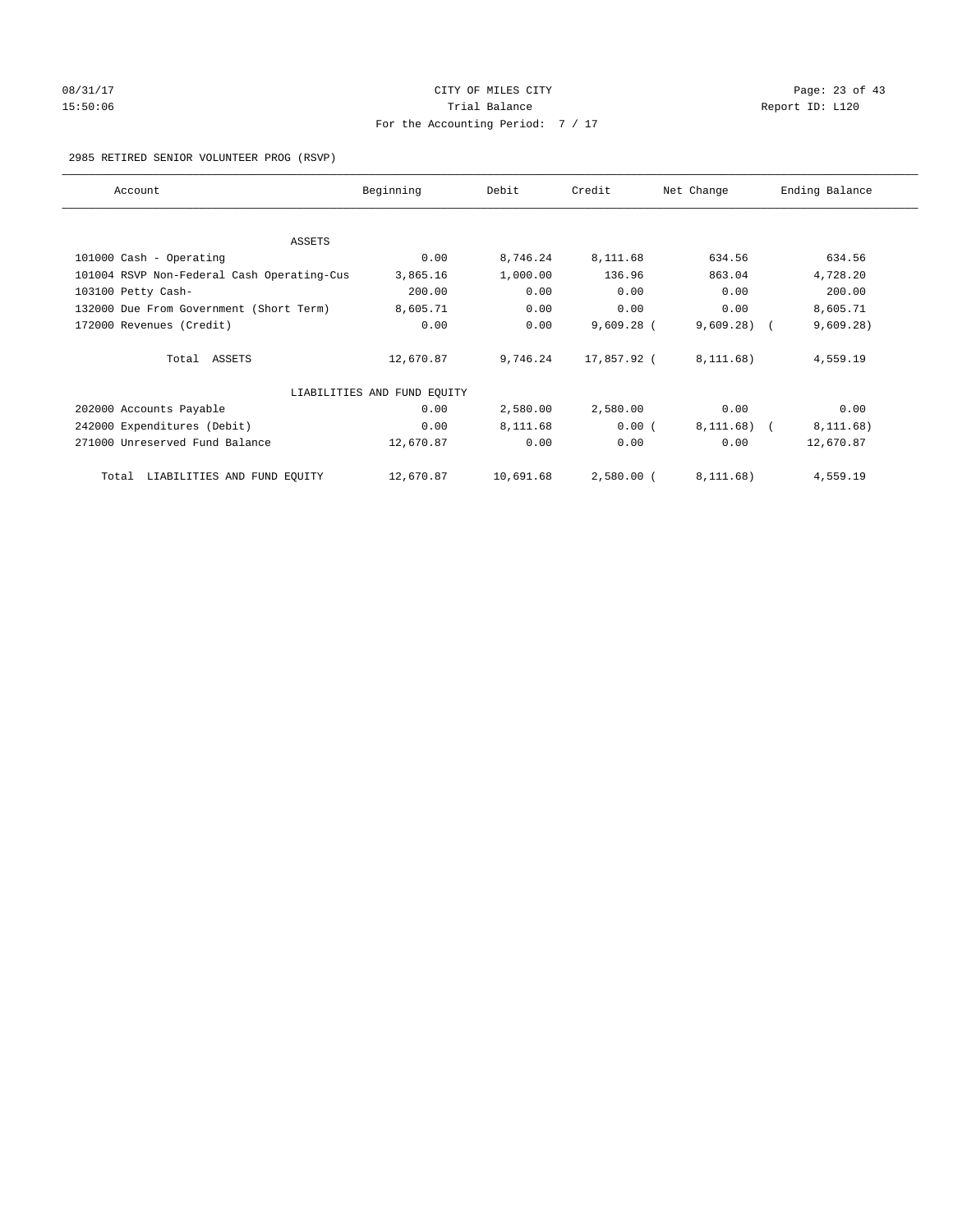3300 Judgement & Losses-Power Settlement

| Account                                     | Beginning                   |       | Debit | Credit | Net Change | Ending Balance |       |
|---------------------------------------------|-----------------------------|-------|-------|--------|------------|----------------|-------|
| ASSETS                                      |                             |       |       |        |            |                |       |
| 115208 Taxes Receivable - Personal 2008     |                             | 0.47) | 0.00  | 0.00   | 0.00       |                | 0.47) |
| Total ASSETS                                |                             | 0.47) | 0.00  | 0.00   | 0.00       | $\sqrt{2}$     | 0.47) |
|                                             | LIABILITIES AND FUND EQUITY |       |       |        |            |                |       |
| 223200 Deferred Revenue - Pers Prop Taxes ( |                             | 0.47) | 0.00  | 0.00   | 0.00       | $\sim$         | 0.47) |
| Total LIABILITIES AND FUND EOUITY           |                             | 0.47) | 0.00  | 0.00   | 0.00       |                | 0.47) |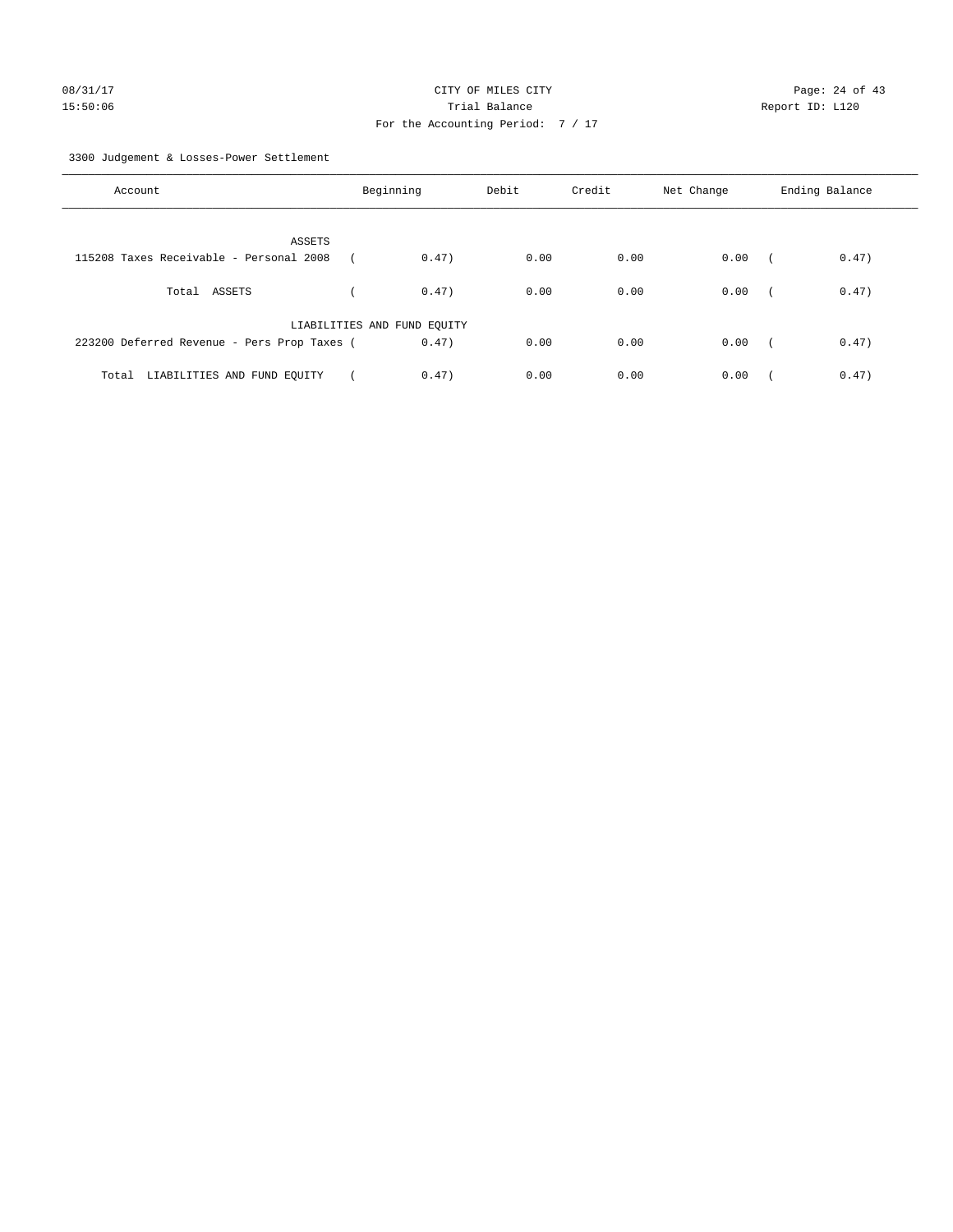## 08/31/17 Page: 25 of 43 15:50:06 Trial Balance Report ID: L120 For the Accounting Period: 7 / 17

3400 SID REVOLVING FUND

| Account                              | Beginning                   | Debit | Credit | Net Change | Ending Balance |
|--------------------------------------|-----------------------------|-------|--------|------------|----------------|
| ASSETS                               |                             |       |        |            |                |
| 101000 Cash - Operating              | 2,985.00                    | 0.00  | 0.00   | 0.00       | 2,985.00       |
| ASSETS<br>Total                      | 2,985.00                    | 0.00  | 0.00   | 0.00       | 2,985.00       |
|                                      | LIABILITIES AND FUND EQUITY |       |        |            |                |
| 271000 Unreserved Fund Balance       | 2,985.00                    | 0.00  | 0.00   | 0.00       | 2,985.00       |
| LIABILITIES AND FUND EQUITY<br>Total | 2,985.00                    | 0.00  | 0.00   | 0.00       | 2,985.00       |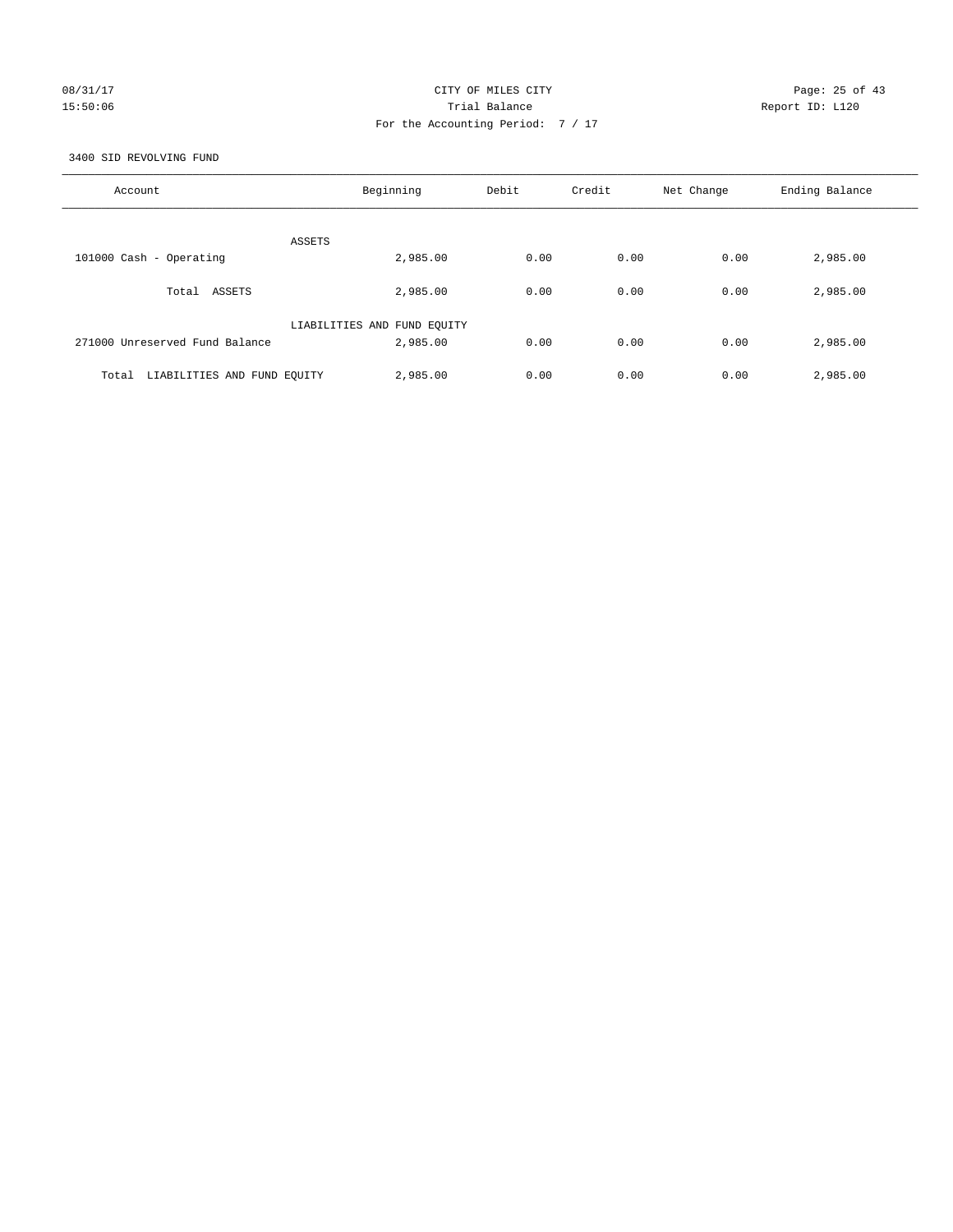# 08/31/17 Page: 26 of 43 15:50:06 Channel Balance Trial Balance Report ID: L120 For the Accounting Period: 7 / 17

## 3670 SID 211

| Account                                    | Beginning                   | Debit    | Credit     | Net Change | Ending Balance |
|--------------------------------------------|-----------------------------|----------|------------|------------|----------------|
|                                            |                             |          |            |            |                |
| ASSETS                                     |                             |          |            |            |                |
| 101000 Cash - Operating                    | 14,103.70                   | 0.00     | 2,524.38 ( | 2,524.38)  | 11,579.32      |
| 118000 Special Assessments Receivable 2000 | 2,551.35                    | 0.00     | 0.00       | 0.00       | 2,551.35       |
| 118150 Special Assessments Receivables-201 | 1,224.81                    | 0.00     | 0.00       | 0.00       | 1,224.81       |
| 119000 Special Assmt Recbl - Deferred      | 39,670.16                   | 0.00     | 0.00       | 0.00       | 39,670.16      |
|                                            |                             |          |            |            |                |
| Total ASSETS                               | 57,550.02                   | 0.00     | 2,524.38 ( | 2,524.38)  | 55,025.64      |
|                                            |                             |          |            |            |                |
|                                            | LIABILITIES AND FUND EQUITY |          |            |            |                |
| 202000 Accounts Payable                    | 0.00                        | 2,524.38 | 2,524.38   | 0.00       | 0.00           |
| 223000 Deferred Revenue/Uncollected Taxes  | 43, 446. 32                 | 0.00     | 0.00       | 0.00       | 43, 446.32     |
| 242000 Expenditures (Debit)                | 0.00                        | 2,524.38 | 0.00(      | 2,524.38)  | 2,524.38)      |
| 271000 Unreserved Fund Balance             | 14,103.70                   | 0.00     | 0.00       | 0.00       | 14,103.70      |
|                                            |                             |          |            |            |                |
| LIABILITIES AND FUND EQUITY<br>Total       | 57,550.02                   | 5,048.76 | 2,524.38 ( | 2,524.38)  | 55,025.64      |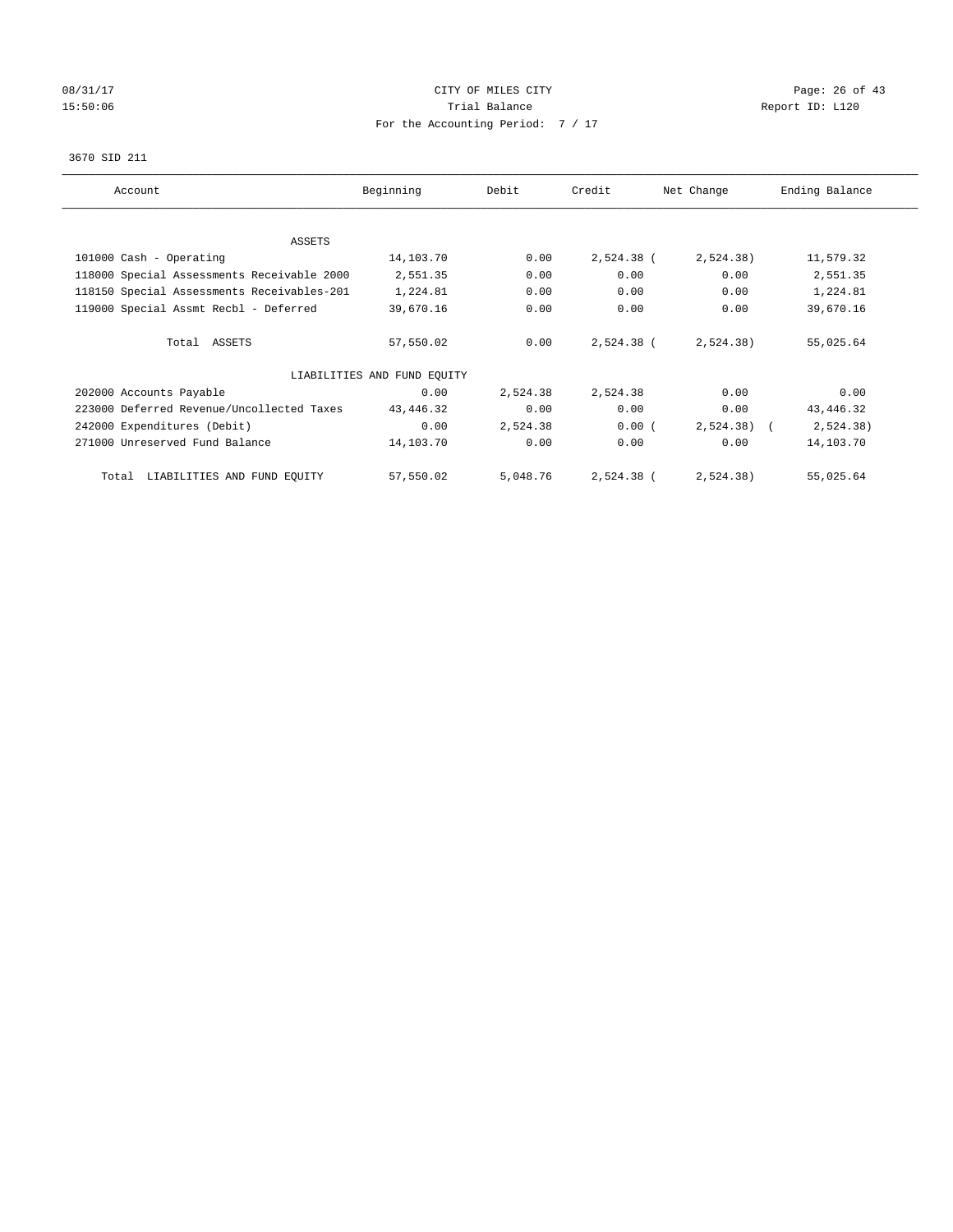# 08/31/17 Page: 27 of 43 15:50:06 Trial Balance Report ID: L120 For the Accounting Period: 7 / 17

4000 General Fund Capitol Improvement Fund

| Account                              | Beginning                   | Debit | Credit  | Net Change | Ending Balance |
|--------------------------------------|-----------------------------|-------|---------|------------|----------------|
|                                      |                             |       |         |            |                |
| ASSETS<br>101000 Cash - Operating    | 74,107.06                   | 68.49 | 0.00    | 68.49      | 74,175.55      |
| 172000 Revenues (Credit)             | 0.00                        | 0.00  | 68.49 ( | $68.49$ (  | 68.49)         |
|                                      |                             |       |         |            |                |
| ASSETS<br>Total                      | 74,107.06                   | 68.49 | 68.49   | 0.00       | 74,107.06      |
|                                      | LIABILITIES AND FUND EQUITY |       |         |            |                |
| 271000 Unreserved Fund Balance       | 74,107.06                   | 0.00  | 0.00    | 0.00       | 74,107.06      |
| LIABILITIES AND FUND EQUITY<br>Total | 74,107.06                   | 0.00  | 0.00    | 0.00       | 74,107.06      |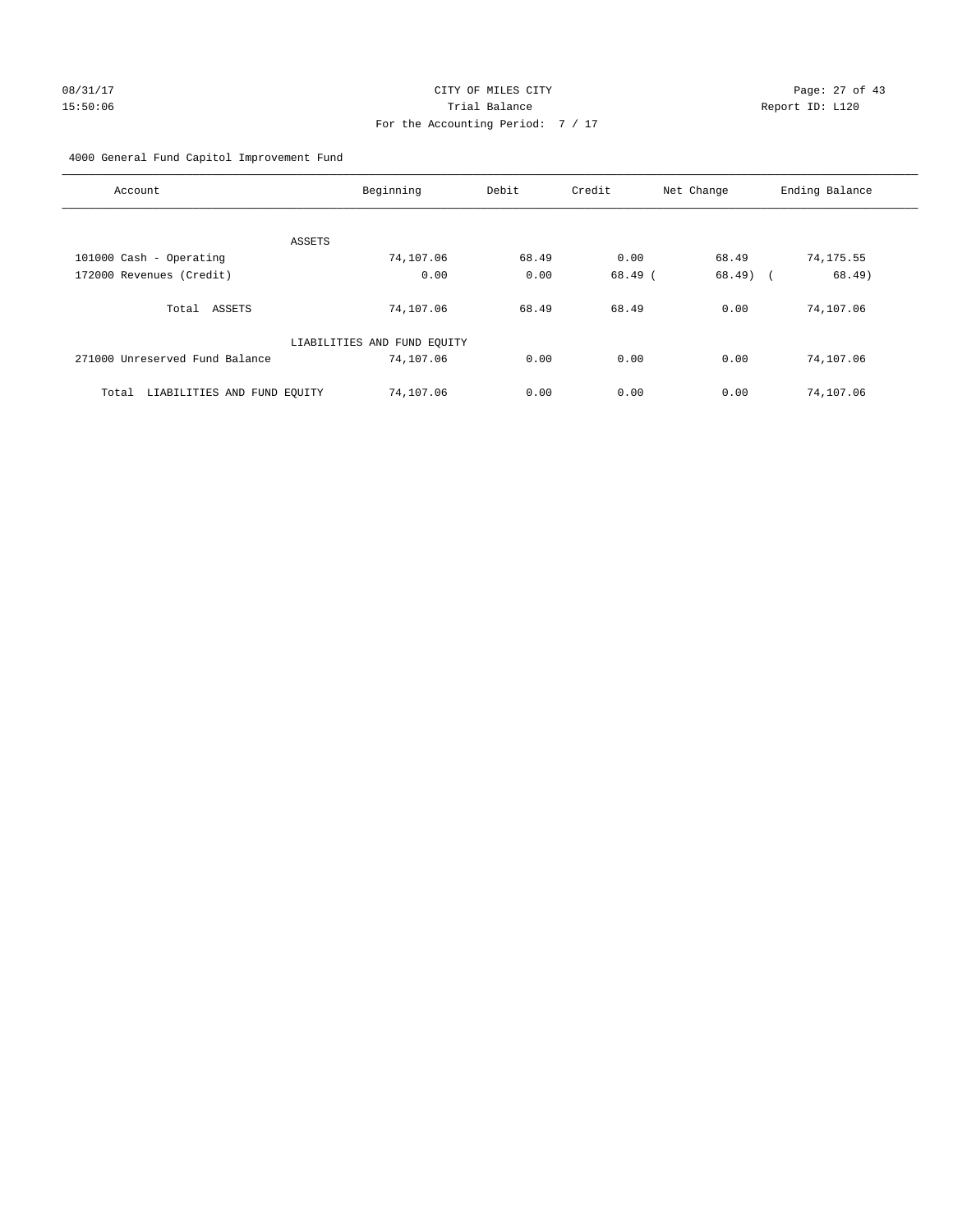4050 Ambulance Capital Improvement Fund

| Account                              | Beginning                   | Debit | Credit | Net Change | Ending Balance |
|--------------------------------------|-----------------------------|-------|--------|------------|----------------|
| ASSETS                               |                             |       |        |            |                |
| 101000 Cash - Operating              | 13,779.06                   | 0.00  | 0.00   | 0.00       | 13,779.06      |
| ASSETS<br>Total                      | 13,779.06                   | 0.00  | 0.00   | 0.00       | 13,779.06      |
|                                      | LIABILITIES AND FUND EQUITY |       |        |            |                |
| 271000 Unreserved Fund Balance       | 13,779.06                   | 0.00  | 0.00   | 0.00       | 13,779.06      |
| LIABILITIES AND FUND EQUITY<br>Total | 13,779.06                   | 0.00  | 0.00   | 0.00       | 13,779.06      |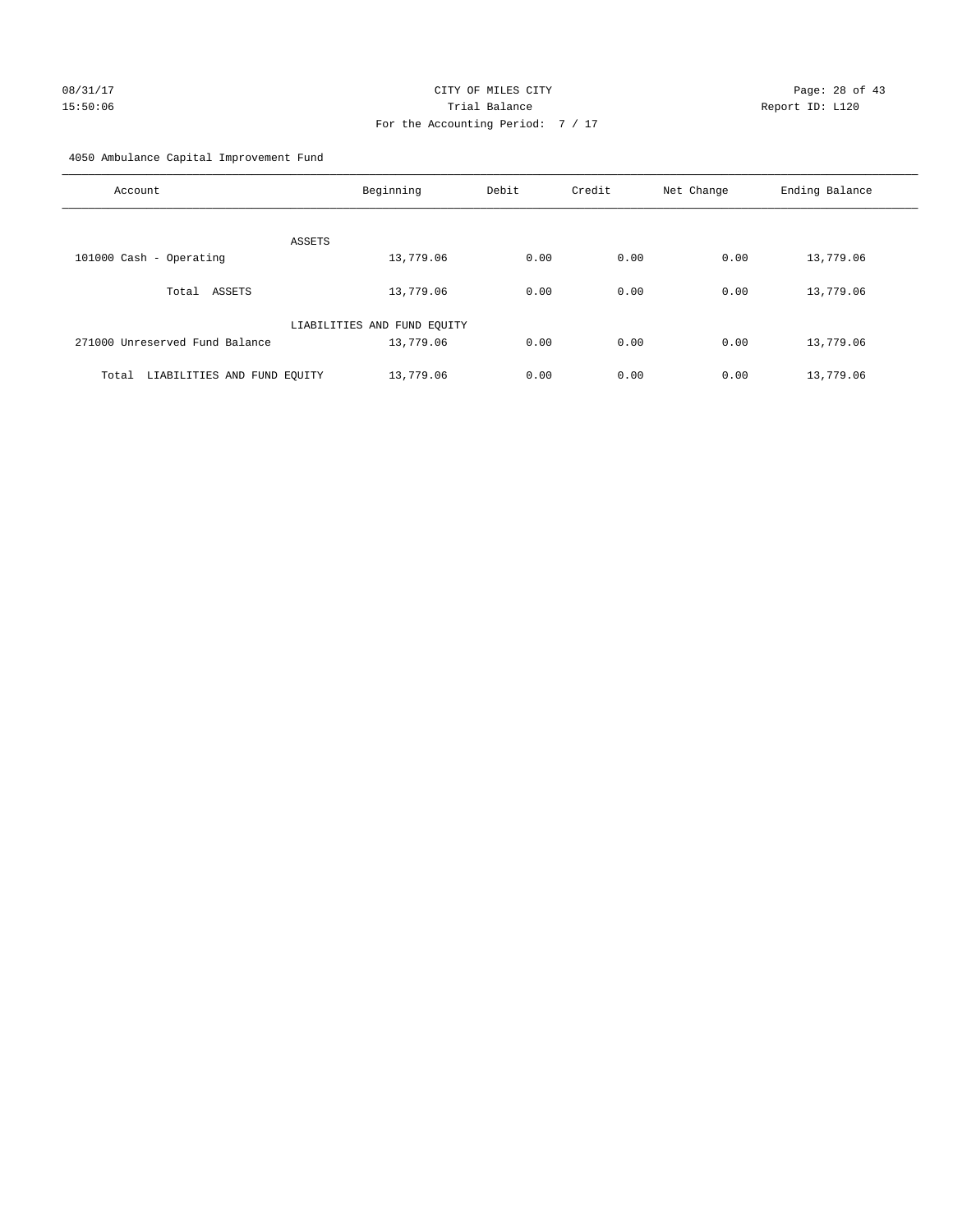# 08/31/17 Page: 29 of 43 15:50:06 Trial Balance Report ID: L120 For the Accounting Period: 7 / 17

4060 CAPITAL IMPROV-PUBLIC WORKS

| Account                              | Beginning                   | Debit  | Credit   | Net Change | Ending Balance |
|--------------------------------------|-----------------------------|--------|----------|------------|----------------|
|                                      |                             |        |          |            |                |
|                                      | ASSETS                      |        |          |            |                |
| 101000 Cash - Operating              | 258,501.28                  | 588.91 | 0.00     | 588.91     | 259,090.19     |
| 172000 Revenues (Credit)             | 0.00                        | 0.00   | 588.91 ( | 588.91) (  | 588.91)        |
|                                      |                             |        |          |            |                |
| Total ASSETS                         | 258,501.28                  | 588.91 | 588.91   | 0.00       | 258,501.28     |
|                                      |                             |        |          |            |                |
|                                      | LIABILITIES AND FUND EQUITY |        |          |            |                |
| 271000 Unreserved Fund Balance       | 258,501.28                  | 0.00   | 0.00     | 0.00       | 258,501.28     |
|                                      |                             |        |          |            |                |
| LIABILITIES AND FUND EQUITY<br>Total | 258,501.28                  | 0.00   | 0.00     | 0.00       | 258,501.28     |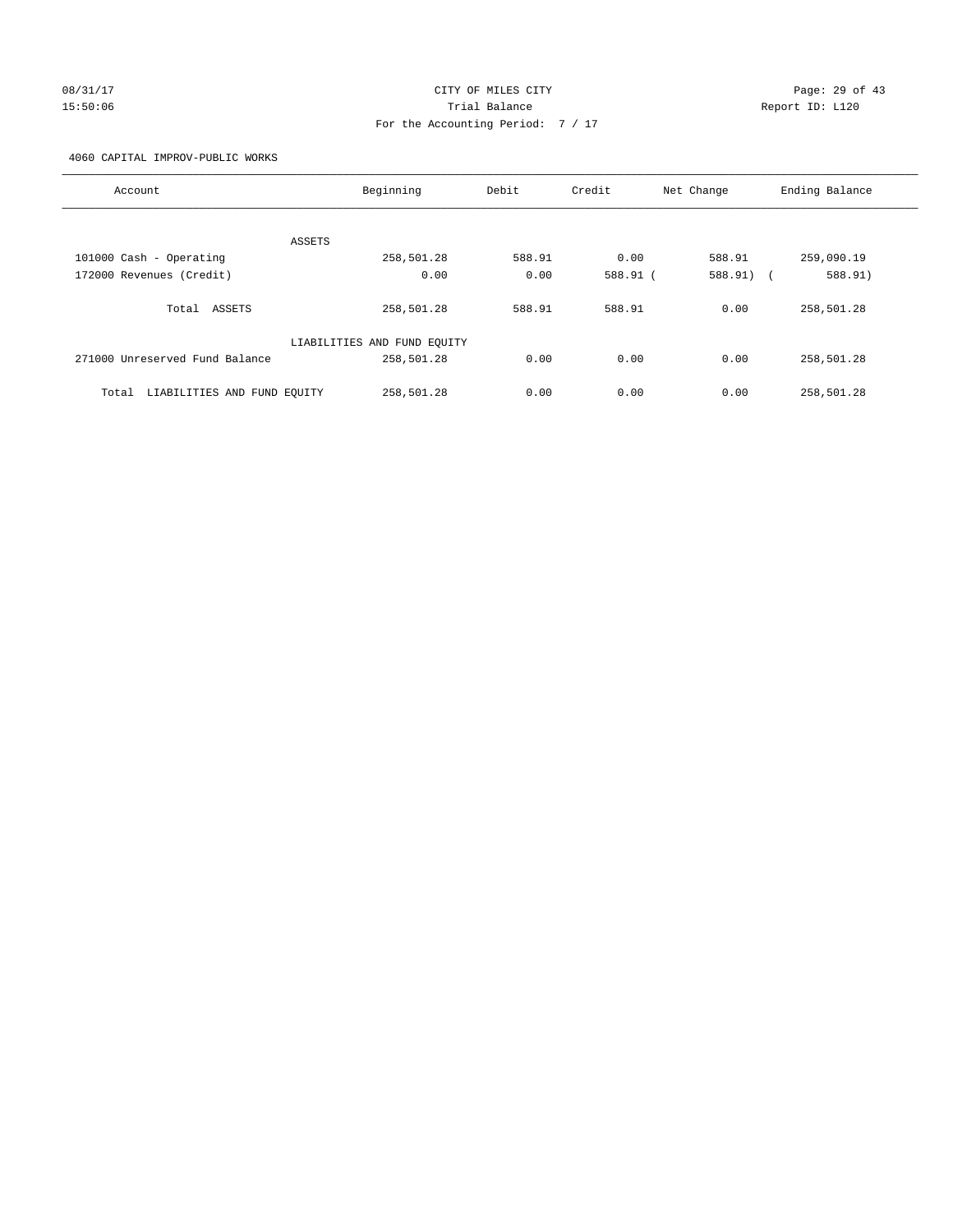## 08/31/17 Page: 30 of 43 15:50:06 Trial Balance Report ID: L120 For the Accounting Period: 7 / 17

#### 5210 WATER UTILITY

| Account                                                   | Beginning                   | Debit      | Credit       | Net Change  | Ending Balance          |
|-----------------------------------------------------------|-----------------------------|------------|--------------|-------------|-------------------------|
| ASSETS                                                    |                             |            |              |             |                         |
| 101000 Cash - Operating                                   | 2,748,873.31                | 274,799.83 | 143,180.64   | 131,619.19  | 2,880,492.50            |
| 101010 Deposit Cash                                       | 97,450.00                   | 3,450.00   | $5,200.00$ ( | 1,750.00)   | 95,700.00               |
| 102240 Cash - Replacement & Depreciation                  | 1,489,589.35                | 0.00       | 0.00         | 0.00        | 1,489,589.35            |
| 102250 Cash - System Devlopment Fees                      | 298,553.25                  | 600.00     | 0.00         | 600.00      | 299,153.25              |
| 102270 Cash - Curb Stop Replacement Fee                   | 292,190.86                  | 3,599.09   | 171.75       | 3,427.34    | 295,618.20              |
| 102312 RevBnd/CurYearDebt-DNRC/CarbonTank                 | 0.00                        | 11,587.19  | 0.00         | 11,587.19   | 11,587.19               |
| 102313 RevBnd/CurYearDebt-DNRC/NE WtrLine                 | 0.00                        | 11,867.60  | 0.00         | 11,867.60   | 11,867.60               |
| 102315 RevBnd/CurYearDebt-ARRA/NE Water Li                | 0.09                        | 1,546.98   | 0.00         | 1,546.98    | 1,547.07                |
| 102322 RevBnd/Reserve-DNRC/CarbonTank                     | 153,009.00                  | 0.00       | 0.00         | 0.00        | 153,009.00              |
| 102323 RevBnd/Reserve-DNRC/NE WtrLine                     | 128,653.00                  | 0.00       | 0.00         | 0.00        | 128,653.00              |
| 102325 RevBnd/Reserve-ARRA B-NE Waterline                 | 18,245.00                   | 0.00       | 0.00         | 0.00        | 18,245.00               |
| 103000 Petty Cash                                         | 330.00                      | 0.00       | 0.00         | 0.00        | 330.00                  |
| 122000 Accounts Receivable                                | 311,376.26                  | 283,593.27 | 272,723.93   | 10,869.34   | 322,245.60              |
| 122020 Accounts Receivable-\$2.00 State Ass               | 4.00                        | 0.00       | 0.00         | 0.00        | 4.00                    |
| 162000 Deferred outflows-GASB68                           | 35,161.00                   | 0.00       | 0.00         | 0.00        | 35,161.00               |
| 172000 Revenues (Credit)                                  | 0.00                        | 0.00       | 282,736.47 ( | 282,736.47) | 282,736.47)             |
| 181000 Land                                               | 41,844.00                   | 0.00       | 0.00         | 0.00        | 41,844.00               |
| 182000 Buildings                                          | 22,997.00                   | 0.00       | 0.00         | 0.00        | 22,997.00               |
| 182100 Allowance for Depr - Buildings (Cre(               | 22,997.00)                  | 0.00       | 0.00         | 0.00        | 22,997.00)              |
| 186000 Machinery and Equipment                            | 453,741.42                  | 0.00       | 0.00         | 0.00        | 453,741.42              |
| 186100 Allowance for Depr - Machinery & Eq(               | 286,464.00)                 | 0.00       | 0.00         | 0.00        | 286,464.00)             |
| 189100 Source of Supply                                   | 3,448,234.49                | 0.00       | 0.00         | 0.00        | 3,448,234.49            |
| 189110 Allowance for Depreciation - Source(               | 637,848.00)                 | 0.00       | 0.00         | 0.00        | 637,848.00)<br>$\left($ |
| 189300 Treatment Plant                                    | 3,716,158.00                | 0.00       | 0.00         | 0.00        | 3,716,158.00            |
| 189310 Allowance for Depr - Treatment Plan( 1,952,682.00) |                             | 0.00       | 0.00         | 0.00        | (1,952,682.00)          |
| 189400 Transmission & Distribution                        | 13, 364, 910.26             | 0.00       | 0.00         | 0.00        | 13, 364, 910.26         |
| 189410 Allowance for Depr - Trans & Distri( 3,987,172.00) |                             | 0.00       | 0.00         | 0.00        | (3,987,172.00)          |
| Total ASSETS                                              | 19,734,157.29               | 591,043.96 | 704,012.79 ( | 112,968.83) | 19,621,188.46           |
|                                                           | LIABILITIES AND FUND EQUITY |            |              |             |                         |
| 202000 Accounts Payable                                   | 0.00                        | 51,065.07  | 51,065.07    | 0.00        | 0.00                    |
| 214000 Deposits Payable                                   | 97,450.00                   | 5,200.00   | $3,450.00$ ( | 1,750.00)   | 95,700.00               |
| 214010 Refunds Payable                                    | 0.00                        | 413.35     | 413.35       | 0.00        | 0.00                    |
| 223899 Deferred inflows-GASB 68                           | 49,087.00                   | 0.00       | 0.00         | 0.00        | 49,087.00               |
| 231000 BONDS PAYABLE                                      | 4,499,000.00                | 0.00       | 0.00         | 0.00        | 4,499,000.00            |
| 237000 Net Pension liability-GASB 68                      | 473,885.00                  | 0.00       | 0.00         | 0.00        | 473,885.00              |
| 238000 Other Post Employment Benefits                     | 11,236.00                   | 0.00       | 0.00         | 0.00        | 11,236.00               |
| 239000 Compensated Absences Payable                       | 100,480.00                  | 0.00       | 0.00         | 0.00        | 100,480.00              |
| 242000 Expenditures (Debit)                               | 0.00                        | 111,974.83 | 756.00 (     | 111,218.83) | 111,218.83)             |
| 250300 Reserve Revenue Bond - Current Debt                | 323, 303.85                 | 0.00       | 0.00         | 0.00        | 323, 303.85             |
| 250500 Reserve - System Dev Fees                          | 171,098.25                  | 0.00       | 0.00         | 0.00        | 171,098.25              |
| 250600 Reserve for Replacement & Depreciat                | 1,351,889.30                | 0.00       | 0.00         | 0.00        | 1,351,889.30            |
| 271000 Unreserved Fund Balance<br>$\left($                | 479,092.93)                 | 0.00       | 0.00         | 0.00        | 479,092.93)             |
| 272000 Unreserved Retained Earnings                       | 13, 135, 820.82             | 0.00       | 0.00         | 0.00        | 13, 135, 820.82         |
| Total LIABILITIES AND FUND EQUITY                         | 19,734,157.29               | 168,653.25 | 55,684.42 (  | 112,968.83) | 19,621,188.46           |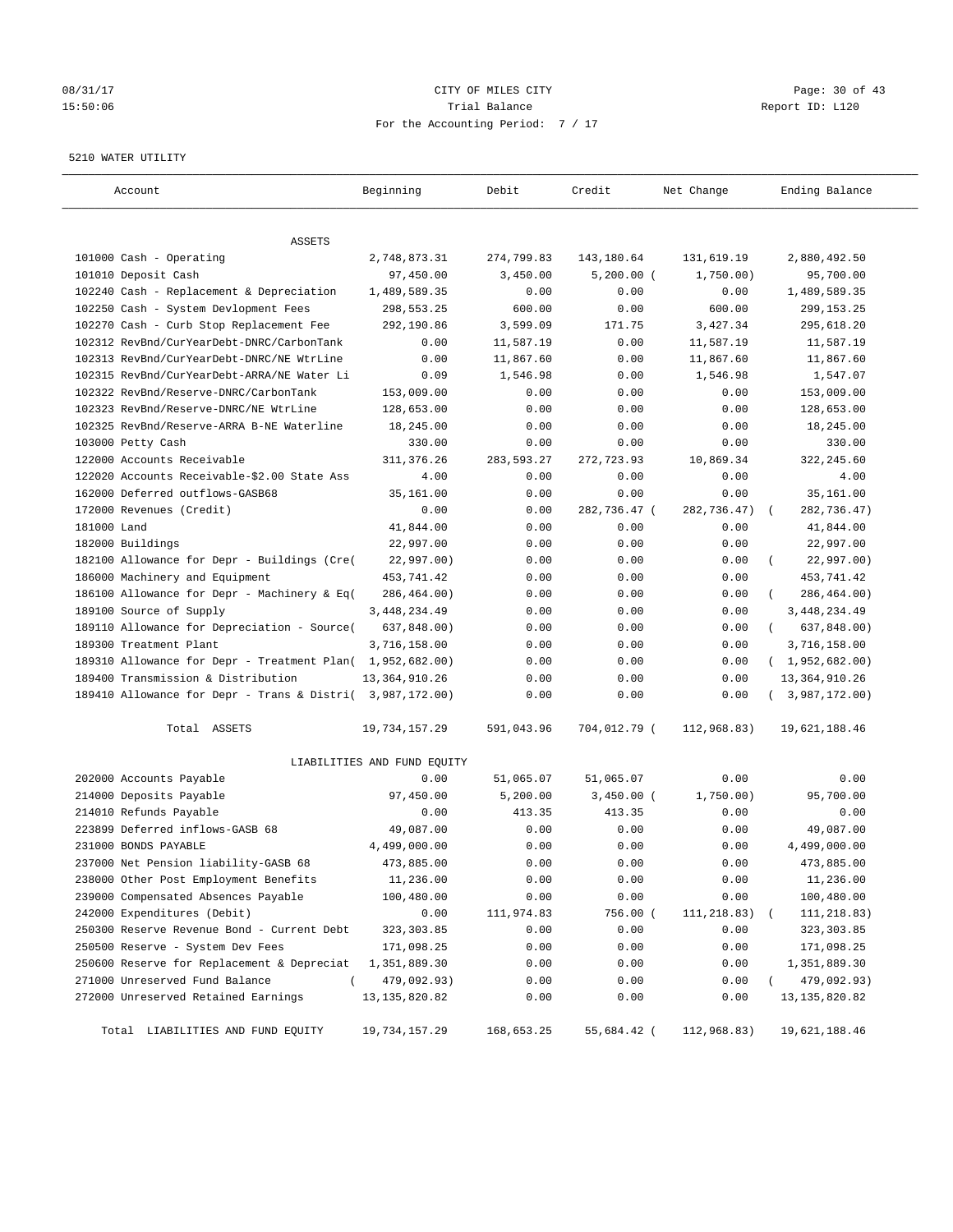# 08/31/17 Page: 31 of 43 15:50:06 Channel Balance Trial Balance Report ID: L120 For the Accounting Period: 7 / 17

5310 SEWER UTILITY

| Account                                                   | Beginning                   | Debit       | Credit       | Net Change    | Ending Balance   |
|-----------------------------------------------------------|-----------------------------|-------------|--------------|---------------|------------------|
| <b>ASSETS</b>                                             |                             |             |              |               |                  |
| 101000 Cash - Operating                                   | 1,522,045.57                | 168,048.09  | 126,977.62   | 41,070.47     | 1,563,116.04     |
| 102240 Cash - Replacement & Depreciation                  | 195,098.39                  | 0.00        | 0.00         | 0.00          | 195,098.39       |
| 102250 Cash - System Devlopment Fees                      | 145,080.91                  | 360.00      | 0.00         | 360.00        | 145,440.91       |
| 102279 WWtr Treatment Plant-Phase II Const(               | 1,551,670.00)               | 0.00        | 27,322.49 (  | 27, 322.49)   | 1,578,992.49)    |
| 102280 WWtr Treatment Plant-Phase I Constr                | 678,063.46                  | 0.00        | 0.00         | 0.00          | 678,063.46       |
| 102316 RevBnd/CurYearDebt-Phase 1 Haynes L                | 0.00                        | 8,406.67    | 0.00         | 8,406.67      | 8,406.67         |
| 102317 RevBnd/CurYearDebt-WWTP Phase II                   | 134,040.05                  | 33, 483. 33 | 134,040.05 ( | 100,556.72)   | 33, 483. 33      |
| 102390 REV BOND/RESERVE-Sewer Phase 1                     | 101,735.00                  | 0.00        | 0.00         | 0.00          | 101,735.00       |
| 102396 REV BOND/RESERVE-SEWER PHASE II                    | 85,894.00                   | 0.00        | 0.00         | 0.00          | 85,894.00        |
| 122000 Accounts Receivable                                | 212, 454.52                 | 164, 419.35 | 166,769.10 ( | 2,349.75)     | 210,104.77       |
| 132000 Due From Government (Short Term)                   | 1,684,258.00                | 0.00        | 0.00         | 0.00          | 1,684,258.00     |
| 162000 Deferred outflows-GASB68                           | 28,579.00                   | 0.00        | 0.00         | 0.00          | 28,579.00        |
| 172000 Revenues (Credit)                                  | 0.00                        | 452.76      | 166,511.10 ( | 166,058.34)   | 166,058.34)      |
| 181000 Land                                               | 2.00                        | 0.00        | 0.00         | 0.00          | 2.00             |
| 186000 Machinery and Equipment                            | 743,665.77                  | 0.00        | 0.00         | 0.00          | 743,665.77       |
| 186100 Allowance for Depr - Machinery & Eq(               | 458,458.00)                 | 0.00        | 0.00         | 0.00          | 458, 458.00)     |
| 188000 Const. Work in Progress-NE Wtr Line                | 4,835,122.93                | 0.00        | 0.00         | 0.00          | 4,835,122.93     |
| 189300 Treatment Plant                                    | 4,648,138.96                | 0.00        | 0.00         | 0.00          | 4,648,138.96     |
| 189310 Allowance for Depr - Treatment Plan(               | 1,413,812.00)               | 0.00        | 0.00         | 0.00          | (1, 413, 812.00) |
| 189400 Transmission & Distribution                        | 4,028,819.40                | 0.00        | 0.00         | 0.00          | 4,028,819.40     |
| 189410 Allowance for Depr - Trans & Distri( 1,500,237.00) |                             | 0.00        | 0.00         | 0.00          | (1,500,237.00)   |
| Total ASSETS                                              | 14, 118, 820. 96            | 375,170.20  | 621,620.36 ( | 246, 450. 16) | 13,872,370.80    |
|                                                           | LIABILITIES AND FUND EQUITY |             |              |               |                  |
| 202000 Accounts Payable                                   | 132,588.44                  | 197,755.24  | 197,755.24   | 0.00          | 132,588.44       |
| 223899 Deferred inflows-GASB 68                           | 39,898.00                   | 0.00        | 0.00         | 0.00          | 39,898.00        |
| 231300 Bonds Pay 1979 Issue                               | 1,212,000.00                | 0.00        | 0.00         | 0.00          | 1,212,000.00     |
| 231301 WWTP #2 Bonds Pay                                  | 3,908,520.00                | 0.00        | 0.00         | 0.00          | 3,908,520.00     |
| 237000 Net Pension liability-GASB 68                      | 385,177.00                  | 0.00        | 0.00         | 0.00          | 385,177.00       |
| 238000 Other Post Employment Benefits                     | 9,136.00                    | 0.00        | 0.00         | 0.00          | 9,136.00         |
| 239000 Compensated Absences Payable                       | 79,792.00                   | 0.00        | 0.00         | 0.00          | 79,792.00        |
| 242000 Expenditures (Debit)                               | 0.00                        | 246, 450.16 | 0.00(        | 246, 450. 16) | 246, 450. 16)    |
| 250500 Reserve - System Dev Fees                          | 82,925.91                   | 0.00        | 0.00         | 0.00          | 82,925.91        |
| 250600 Reserve for Replacement & Depreciat                | 1,666,491.83                | 0.00        | 0.00         | 0.00          | 1,666,491.83     |
| 271000 Unreserved Fund Balance<br>$\left($                | 362,628.93)                 | 0.00        | 0.00         | 0.00          | 362,628.93)      |
| 272000 Unreserved Retained Earnings                       | 6,964,920.71                | 0.00        | 0.00         | 0.00          | 6,964,920.71     |
| Total LIABILITIES AND FUND EOUITY                         | 14, 118, 820, 96            | 444, 205.40 | 197,755.24 ( | 246.450.16    | 13,872,370.80    |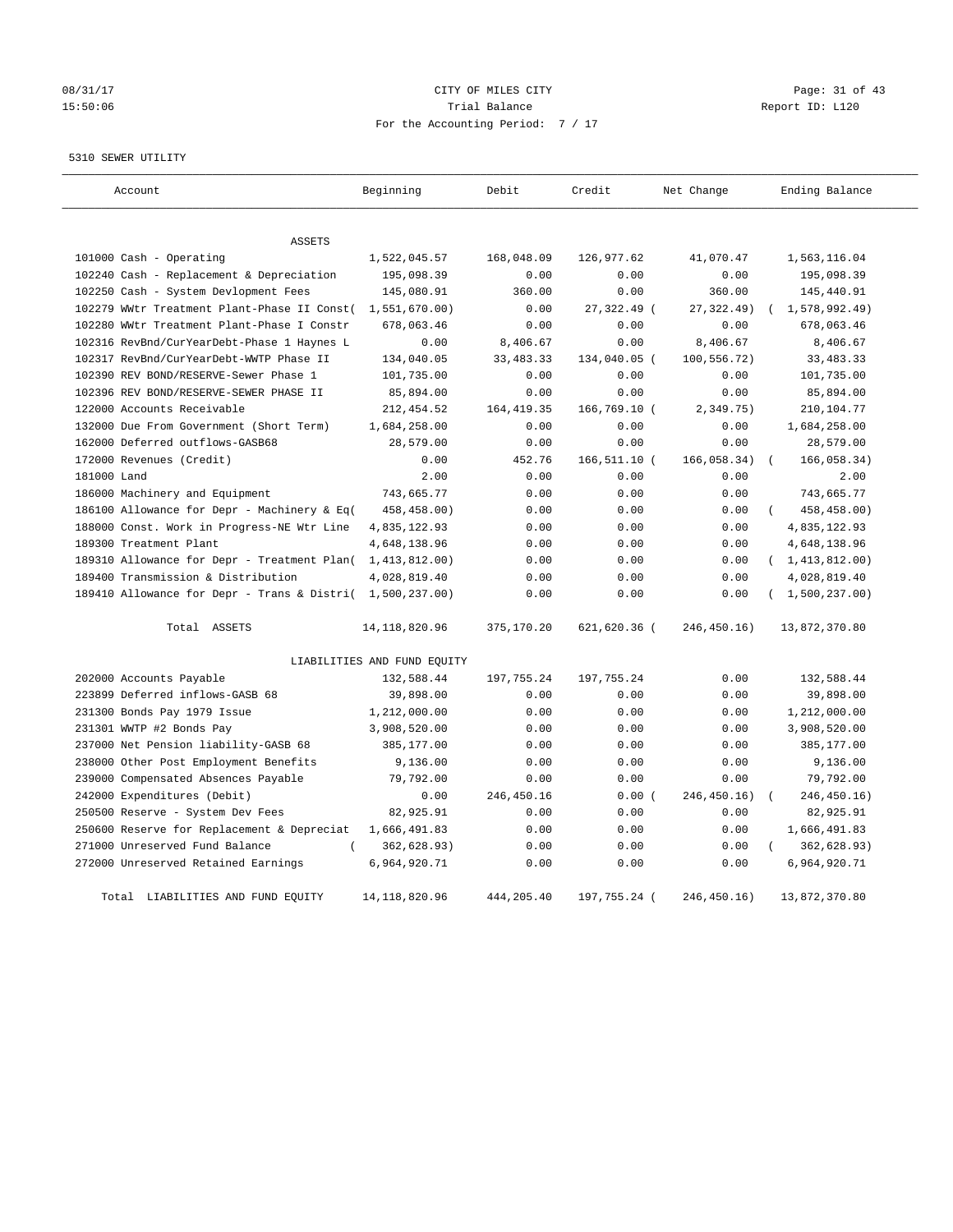# 08/31/17 Page: 32 of 43 15:50:06 Trial Balance Report ID: L120 For the Accounting Period: 7 / 17

#### 5510 AMBULANCE FUND

| Account                                           | Beginning                   | Debit       | Credit       | Net Change | Ending Balance           |
|---------------------------------------------------|-----------------------------|-------------|--------------|------------|--------------------------|
| <b>ASSETS</b>                                     |                             |             |              |            |                          |
| 101000 Cash - Operating<br>$\left($               | 173,045.80)                 | 38,811.70   | 38,249.60    | 562.10     | 172,483.70)              |
| 113211 Taxes Receivable - Real 2011               | 19.68                       | 0.00        | 0.00         | 0.00       | 19.68                    |
| 113213 Tax Receivables Real-2013<br>$\left($      | 0.47)                       | 0.00        | 0.00         | 0.00       | 0.47)                    |
| 113214 Taxes Receivable- Real 2014                | 1.89                        | 0.00        | 0.00         | 0.00       | 1.89                     |
| 113215 Tax Receivables Real-2015                  | 16.75                       | 0.00        | $4.43$ (     | 4.43)      | 12.32                    |
| 113216 Tax Receivables real-2016                  | 147.19                      | 0.00        | 59.03(       | 59.03)     | 88.16                    |
| 115208 Taxes Receivable - Personal 2008           | 0.01                        | 0.00        | 0.00         | 0.00       | 0.01                     |
| 115214 Taxes Receivable Personal 2014<br>$\left($ | 0.01)                       | 0.00        | 0.00         | 0.00       | 0.01)                    |
| 115215 Taxes Receivable Personal-2015<br>$\left($ | 0.01)                       | 0.00        | 0.00         | 0.00       | 0.01)                    |
| 115216 Tax receivable personal-2016               | 0.71                        | 0.00        | $0.04$ (     | 0.04)      | 0.67                     |
| 115217 Tax receivable personal-2017               | 20.64                       | 0.00        | $4.02$ (     | 4.02)      | 16.62                    |
| 122000 Accounts Receivable                        | 207,932.18                  | 79,748.27   | 55,825.42    | 23,922.85  | 231,855.03               |
| 122100 Acct Receivable                            | 204, 915. 20)               | 0.00        | 0.00         | 0.00       | 204, 915. 20)            |
| 162000 Deferred outflows-GASB68                   | 24,356.00                   | 0.00        | 0.00         | 0.00       | 24,356.00                |
| 172000 Revenues (Credit)                          | 0.00                        | 171.24      | 80,261.69 (  | 80,090.45) | 80,090.45)               |
| 186000 Machinery and Equipment                    | 411, 482.11                 | 0.00        | 0.00         | 0.00       | 411, 482.11              |
| 186100 Allowance for Depr - Machinery & Eq(       | 263, 437.00)                | 0.00        | 0.00         | 0.00       | 263, 437.00)             |
| Total ASSETS                                      | 2,578.67                    | 118,731.21  | 174,404.23 ( | 55,673.02) | 53,094.35)<br>$\sqrt{2}$ |
|                                                   | LIABILITIES AND FUND EQUITY |             |              |            |                          |
| 202000 Accounts Payable                           | 0.00                        | 9,653.61    | 9,653.61     | 0.00       | 0.00                     |
| 223100 Deferred Revenue - Real Prop Taxes         | 0.00                        | 63.46       | 0.00(        | 63.46)     | 63.46)                   |
| 223200 Deferred Revenue - Pers Prop Taxes         | 0.00                        | 4.06        | 0.00(        | 4.06)      | 4.06)                    |
| 223899 Deferred inflows-GASB 68                   | 16,741.00                   | 0.00        | 0.00         | 0.00       | 16,741.00                |
| 235000 CONTRACTS/NOTES/LOANS PAYABLE<br>$\left($  | 0.01)                       | 0.00        | 0.00         | 0.00       | 0.01)                    |
| 237000 Net Pension liability-GASB 68              | 123,016.00                  | 0.00        | 0.00         | 0.00       | 123,016.00               |
| 238000 Other Post Employment Benefits             | 4,975.00                    | 0.00        | 0.00         | 0.00       | 4,975.00                 |
| 239000 Compensated Absences Payable               | 28,702.00                   | 0.00        | 0.00         | 0.00       | 28,702.00                |
| 242000 Expenditures (Debit)                       | 0.00                        | 55,757.64   | 152.14 (     | 55,605.50) | 55,605.50)               |
| 271000 Unreserved Fund Balance<br>$\left($        | 121, 630.00)                | 0.00        | 0.00         | 0.00       | 121,630.00)              |
| 272000 Unreserved Retained Earnings<br>$\left($   | 49,225.32)                  | 0.00        | 0.00         | 0.00       | 49,225.32)               |
| Total LIABILITIES AND FUND EQUITY                 | 2,578.67                    | 65, 478. 77 | $9,805.75$ ( | 55,673.02) | 53,094.35)               |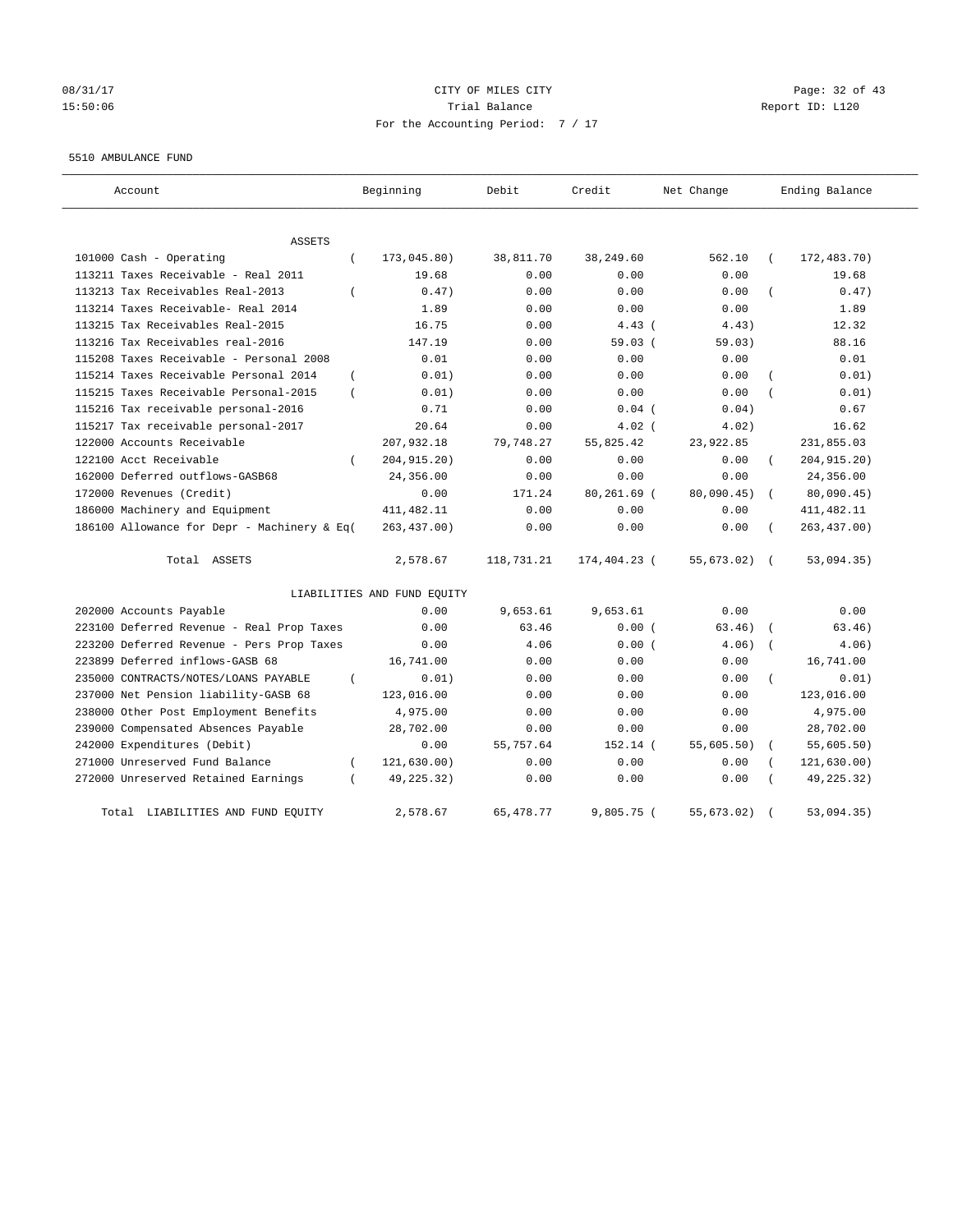# 08/31/17 Page: 33 of 43 15:50:06 Trial Balance Report ID: L120 For the Accounting Period: 7 / 17

#### 5610 AIRPORT OPERATING

| Account                                     | Beginning                   | Debit       | Credit       | Net Change   | Ending Balance          |
|---------------------------------------------|-----------------------------|-------------|--------------|--------------|-------------------------|
|                                             |                             |             |              |              |                         |
| ASSETS                                      |                             |             |              |              |                         |
| 101000 Cash - Operating                     | 33, 369. 37                 | 49,225.61   | 131,547.10 ( | 82, 321.49)  | 48,952.12)              |
| 102117 Airport Improvement                  | 56,055.12                   | 0.00        | 0.00         | 0.00         | 56,055.12               |
| 102230 Cash - Surplus/Credit Card Acct      | 0.00                        | 111,602.38  | 0.00         | 111,602.38   | 111,602.38              |
| 103000 Petty Cash                           | 100.00                      | 0.00        | 0.00         | 0.00         | 100.00                  |
| 113211 Taxes Receivable - Real 2011         | 11.57                       | 0.00        | 0.00         | 0.00         | 11.57                   |
| 113213 Tax Receivables Real-2013            | 0.74)                       | 0.00        | 0.00         | 0.00         | 0.74)                   |
| 113214 Taxes Receivable- Real 2014          | 2.85                        | 0.00        | 0.00         | 0.00         | 2.85                    |
| 113215 Tax Receivables Real-2015            | 25.17                       | 0.00        | $6.65$ (     | 6.65)        | 18.52                   |
| 113216 Tax Receivables real-2016            | 220.74                      | 0.00        | $88.55$ (    | 88.55)       | 132.19                  |
| 115208 Taxes Receivable - Personal 2008     | 0.02                        | 0.00        | 0.00         | 0.00         | 0.02                    |
| 115215 Taxes Receivable Personal-2015       | 0.01                        | 0.00        | 0.00         | 0.00         | 0.01                    |
| 115216 Tax receivable personal-2016         | 1.09                        | 0.00        | $0.07$ (     | 0.07)        | 1.02                    |
| 115217 Tax receivable personal-2017         | 30.95                       | 0.00        | 6.03(        | 6.03)        | 24.92                   |
| 141000 Prepaid Expense                      | 4,615.00                    | 0.00        | 0.00         | 0.00         | 4,615.00                |
| 162000 Deferred outflows-GASB68             | 6,871.00                    | 0.00        | 0.00         | 0.00         | 6,871.00                |
| 172000 Revenues (Credit)                    | 0.00                        | 650.00      | 161,459.99 ( | 160, 809.99) | 160, 809.99)            |
| 181000 Land                                 | 19,983.00                   | 0.00        | 0.00         | 0.00         | 19,983.00               |
| 182000 Buildings                            | 677,537.00                  | 0.00        | 0.00         | 0.00         | 677,537.00              |
| 182100 Allowance for Depr - Buildings (Cre( | 368,868.00)                 | 0.00        | 0.00         | 0.00         | 368,868.00)             |
| 184000 Improvements Other Than Buildings    | 13,017,833.11               | 0.00        | 0.00         | 0.00         | 13,017,833.11           |
| 184100 Allowance for Depr - Imp Other Than( | 2,810,394.00)               | 0.00        | 0.00         | 0.00         | 2,810,394.00)           |
| 186000 Machinery and Equipment              | 907,191.59                  | 0.00        | 0.00         | 0.00         | 907,191.59              |
| 186100 Allowance for Depr - Machinery & Eq( | 427,674.00)                 | 0.00        | 0.00         | 0.00         | 427,674.00)             |
| Total ASSETS                                | 11, 116, 910.85             | 161, 477.99 | 293,108.39 ( | 131,630.40)  | 10,985,280.45           |
|                                             | LIABILITIES AND FUND EQUITY |             |              |              |                         |
| 202000 Accounts Payable                     | 0.00                        | 114,516.94  | 114,516.94   | 0.00         | 0.00                    |
| 223100 Deferred Revenue - Real Prop Taxes   | 0.00                        | 95.20       | 0.00(        | 95.20)       | 95.20)                  |
| 223200 Deferred Revenue - Pers Prop Taxes   | 0.00                        | 6.10        | 0.00(        | 6.10)        | 6.10)                   |
| 223899 Deferred inflows-GASB 68             | 9,592.00                    | 0.00        | 0.00         | 0.00         | 9,592.00                |
| 235000 CONTRACTS/NOTES/LOANS PAYABLE        | 2,352.61                    | 0.00        | 0.00         | 0.00         | 2,352.61                |
| 235140 LTrm Pay/Intercap-Runway             | 14,757.13                   | 0.00        | 0.00         | 0.00         | 14,757.13               |
| 235150 LTrm Pay/MT Aeronautics              | 4,921.00                    | 0.00        | 0.00         | 0.00         | 4,921.00                |
| 235160 LTrm Pay/MT Aeronautics (2)          | 135,624.00                  | 0.00        | 0.00         | 0.00         | 135,624.00              |
| 237000 Net Pension liability-GASB 68        | 92,598.00                   | 0.00        | 0.00         | 0.00         | 92,598.00               |
| 238000 Other Post Employment Benefits       | 2,789.00                    | 0.00        | 0.00         | 0.00         | 2,789.00                |
| 239000 Compensated Absences Payable         | 14,631.00                   | 0.00        | 0.00         | 0.00         | 14,631.00               |
| 242000 Expenditures (Debit)                 | 0.00                        | 131,547.10  | $18.00$ (    | 131, 529.10) | 131,529.10)<br>$\left($ |
| 250600 Reserve for Replacement & Depreciat  | 18,913.67                   | 0.00        | 0.00         | 0.00         | 18,913.67               |
| 271000 Unreserved Fund Balance<br>$\left($  | 80,253.00)                  | 0.00        | 0.00         | 0.00         | 80,253.00)              |
| 272000 Unreserved Retained Earnings         | 10,900,985.44               | 0.00        | 0.00         | 0.00         | 10,900,985.44           |
| Total LIABILITIES AND FUND EQUITY           | 11, 116, 910.85             | 246,165.34  | 114,534.94 ( | 131,630.40)  | 10,985,280.45           |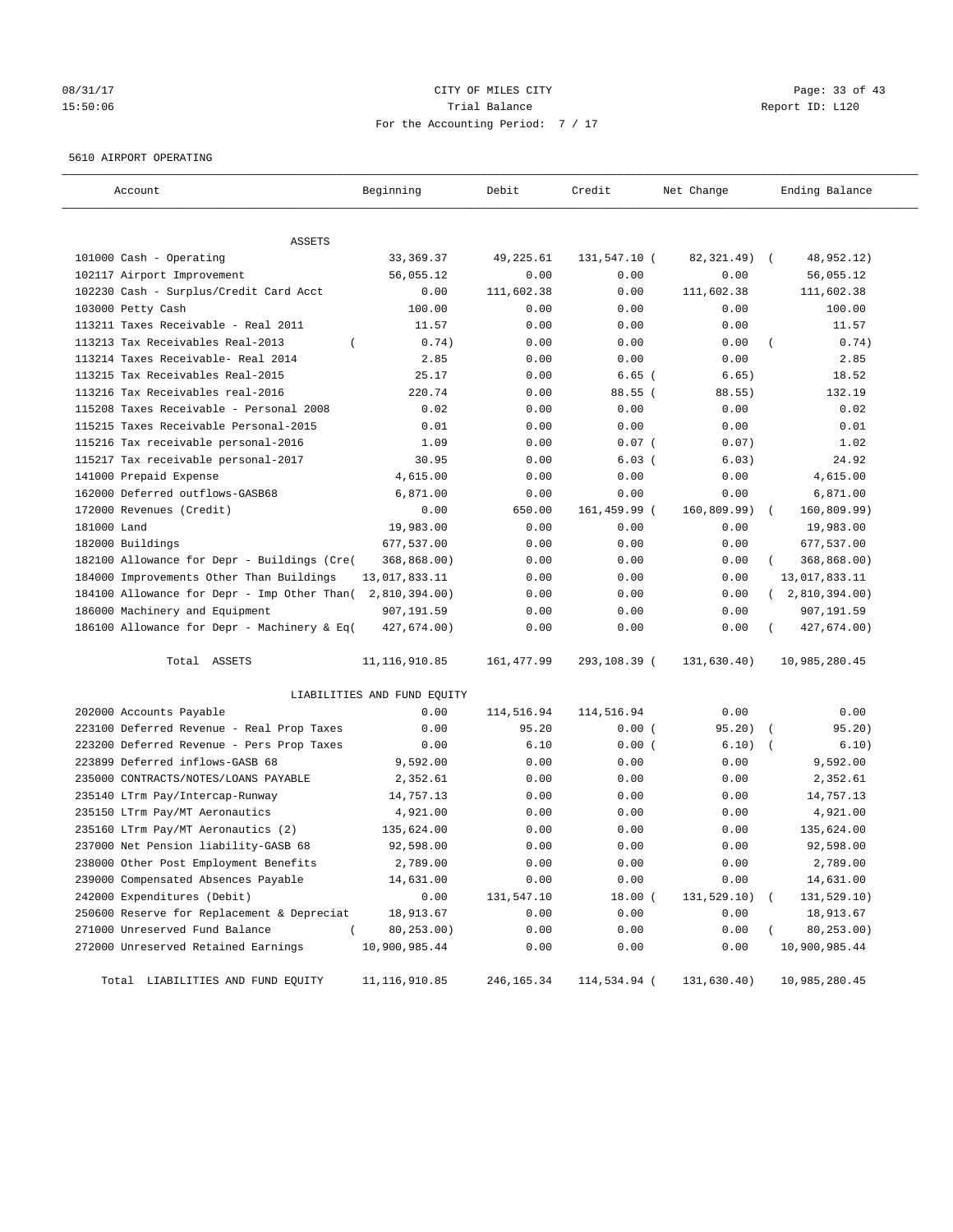## 08/31/17 Page: 34 of 43 15:50:06 Trial Balance Report ID: L120 For the Accounting Period: 7 / 17

### 6040 PUBLIC WORKS

| Account                              | Beginning                   | Debit      | Credit      | Net Change   | Ending Balance |
|--------------------------------------|-----------------------------|------------|-------------|--------------|----------------|
|                                      |                             |            |             |              |                |
| ASSETS                               |                             |            |             |              |                |
| 101000 Cash - Operating              | 45,022.57                   | 0.00       | 16,281.65 ( | 16,281.65)   | 28,740.92      |
|                                      |                             |            |             |              |                |
| Total ASSETS                         | 45,022.57                   | 0.00       | 16,281.65 ( | 16, 281.65)  | 28,740.92      |
|                                      |                             |            |             |              |                |
|                                      | LIABILITIES AND FUND EQUITY |            |             |              |                |
| 202000 Accounts Payable              | 0.00                        | 3,945.66   | 3,945.66    | 0.00         | 0.00           |
| 239000 Compensated Absences Payable  | 12,809.00                   | 0.00       | 0.00        | 0.00         | 12,809.00      |
| 242000 Expenditures (Debit)          | 0.00                        | 16,281.65  | 0.00(       | 16, 281, 65) | 16, 281.65)    |
| 271000 Unreserved Fund Balance       | 64,521.88)                  | 0.00       | 0.00        | 0.00         | 64,521.88)     |
| 272000 Unreserved Retained Earnings  | 96,735.45                   | 0.00       | 0.00        | 0.00         | 96,735.45      |
|                                      |                             |            |             |              |                |
| LIABILITIES AND FUND EQUITY<br>Total | 45,022.57                   | 20, 227.31 | 3,945.66 (  | 16,281.65)   | 28,740.92      |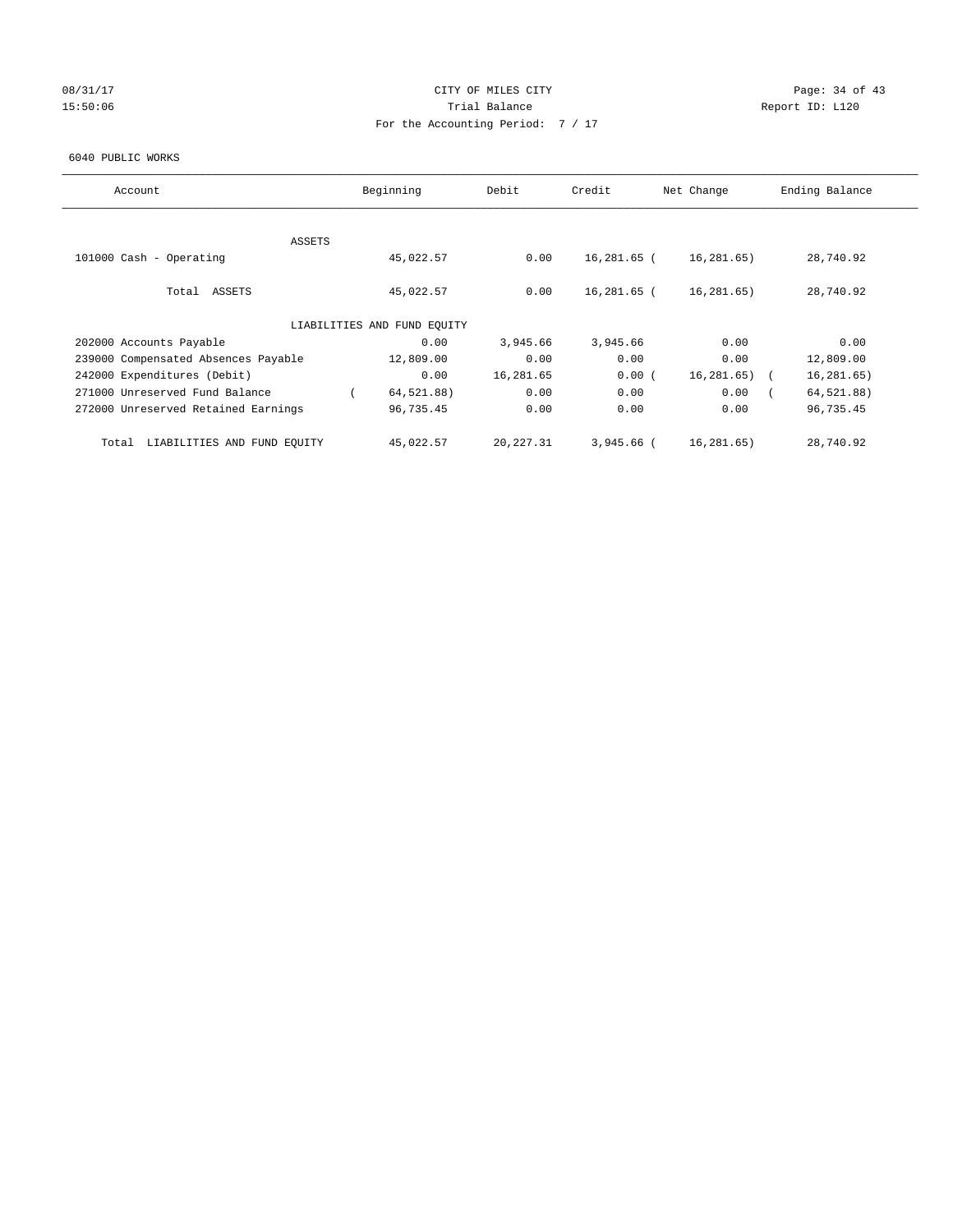## 08/31/17 Page: 35 of 43 15:50:06 Trial Balance Report ID: L120 For the Accounting Period: 7 / 17

## 7370 TBID

| Account                              | Beginning                   | Debit     | Credit    | Net Change | Ending Balance |
|--------------------------------------|-----------------------------|-----------|-----------|------------|----------------|
|                                      |                             |           |           |            |                |
|                                      | ASSETS                      |           |           |            |                |
| 101000 Cash - Operating              | 0.00                        | 7,178.00  | 7,178.00  | 0.00       | 0.00           |
| Total ASSETS                         | 0.00                        | 7,178.00  | 7,178.00  | 0.00       | 0.00           |
|                                      | LIABILITIES AND FUND EQUITY |           |           |            |                |
| 202000 Accounts Payable              | 0.00                        | 7,178.00  | 7,178.00  | 0.00       | 0.00           |
| 212500 Due to Others                 | 0.00                        | 7,178.00  | 7,178.00  | 0.00       | 0.00           |
| LIABILITIES AND FUND EQUITY<br>Total | 0.00                        | 14,356.00 | 14,356.00 | 0.00       | 0.00           |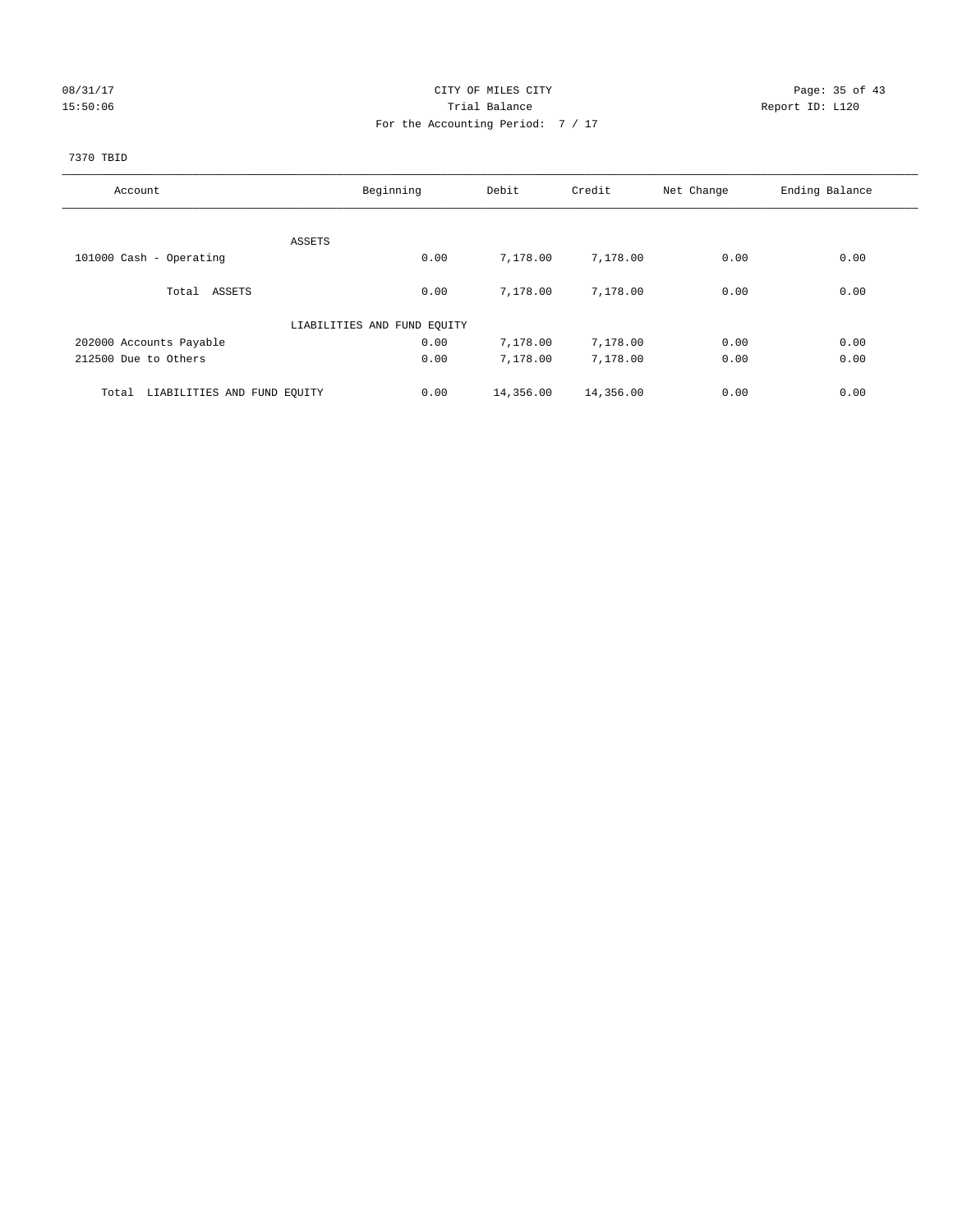# 08/31/17 Page: 36 of 43 15:50:06 Trial Balance Report ID: L120 For the Accounting Period: 7 / 17

7467 Law Enforcement Academy Surcharge

| Account                                   | Beginning                   | Debit | Credit | Net Change | Ending Balance |
|-------------------------------------------|-----------------------------|-------|--------|------------|----------------|
| ASSETS                                    |                             |       |        |            |                |
| 101000 Cash - Operating                   | 375.00                      | 0.00  | 0.00   | 0.00       | 375.00         |
| Total ASSETS                              | 375.00                      | 0.00  | 0.00   | 0.00       | 375.00         |
|                                           | LIABILITIES AND FUND EQUITY |       |        |            |                |
| 212200 Due to Federal, Soc Sec & Medicare | 375.00                      | 0.00  | 0.00   | 0.00       | 375.00         |
| LIABILITIES AND FUND EQUITY<br>Total      | 375.00                      | 0.00  | 0.00   | 0.00       | 375.00         |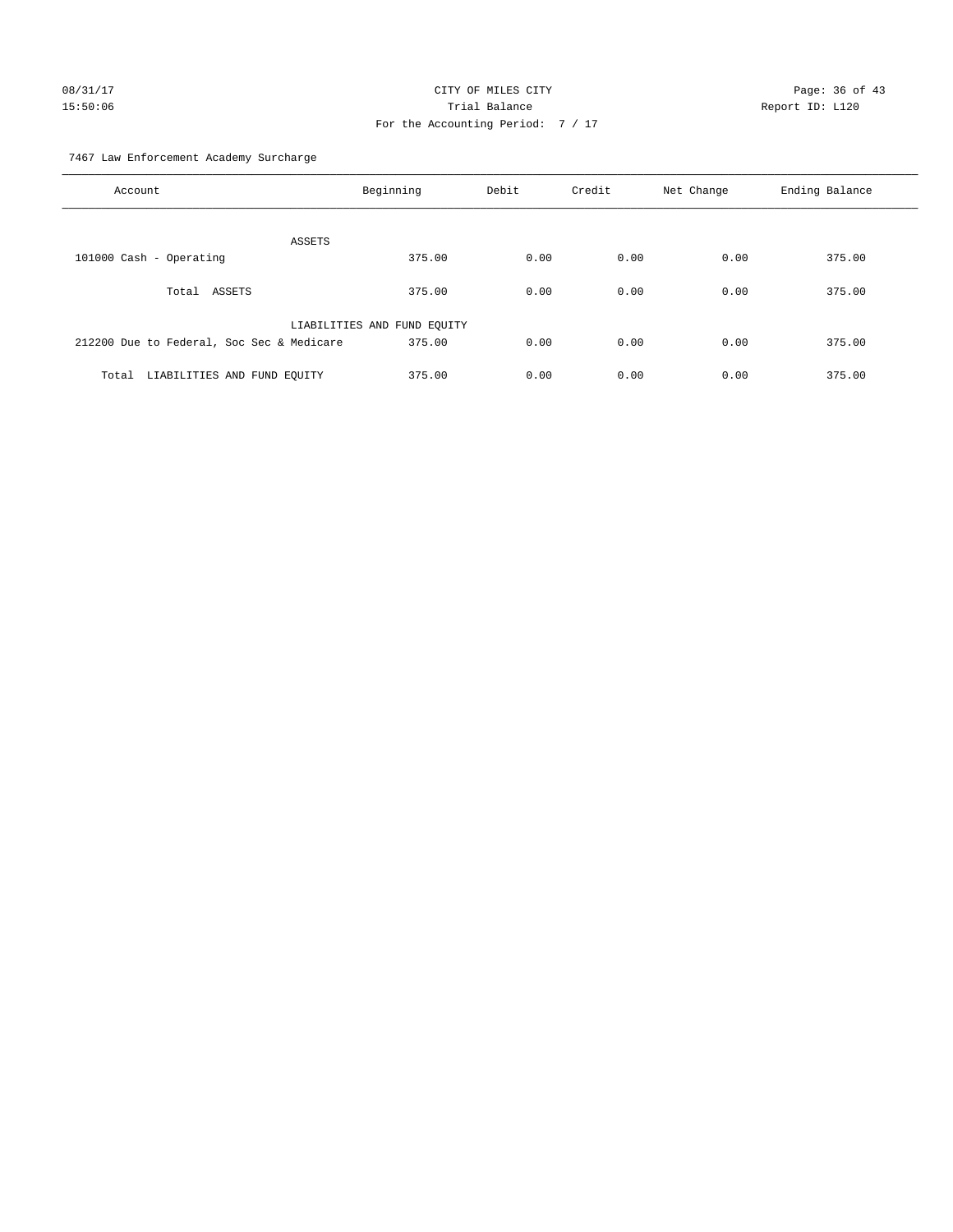## 7471 CIVIL LEGAL ASSIST/VICTIM DOM VIOLENCE PROG

| Account                              | Beginning                   | Debit | Credit | Net Change | Ending Balance |
|--------------------------------------|-----------------------------|-------|--------|------------|----------------|
|                                      |                             |       |        |            |                |
|                                      | ASSETS                      |       |        |            |                |
| 101000 Cash - Operating              | 851.00                      | 0.00  | 0.00   | 0.00       | 851.00         |
| Total ASSETS                         | 851.00                      | 0.00  | 0.00   | 0.00       | 851.00         |
|                                      | LIABILITIES AND FUND EQUITY |       |        |            |                |
| 212500 Due to Others                 | 851.00                      | 0.00  | 0.00   | 0.00       | 851.00         |
| LIABILITIES AND FUND EQUITY<br>Total | 851.00                      | 0.00  | 0.00   | 0.00       | 851.00         |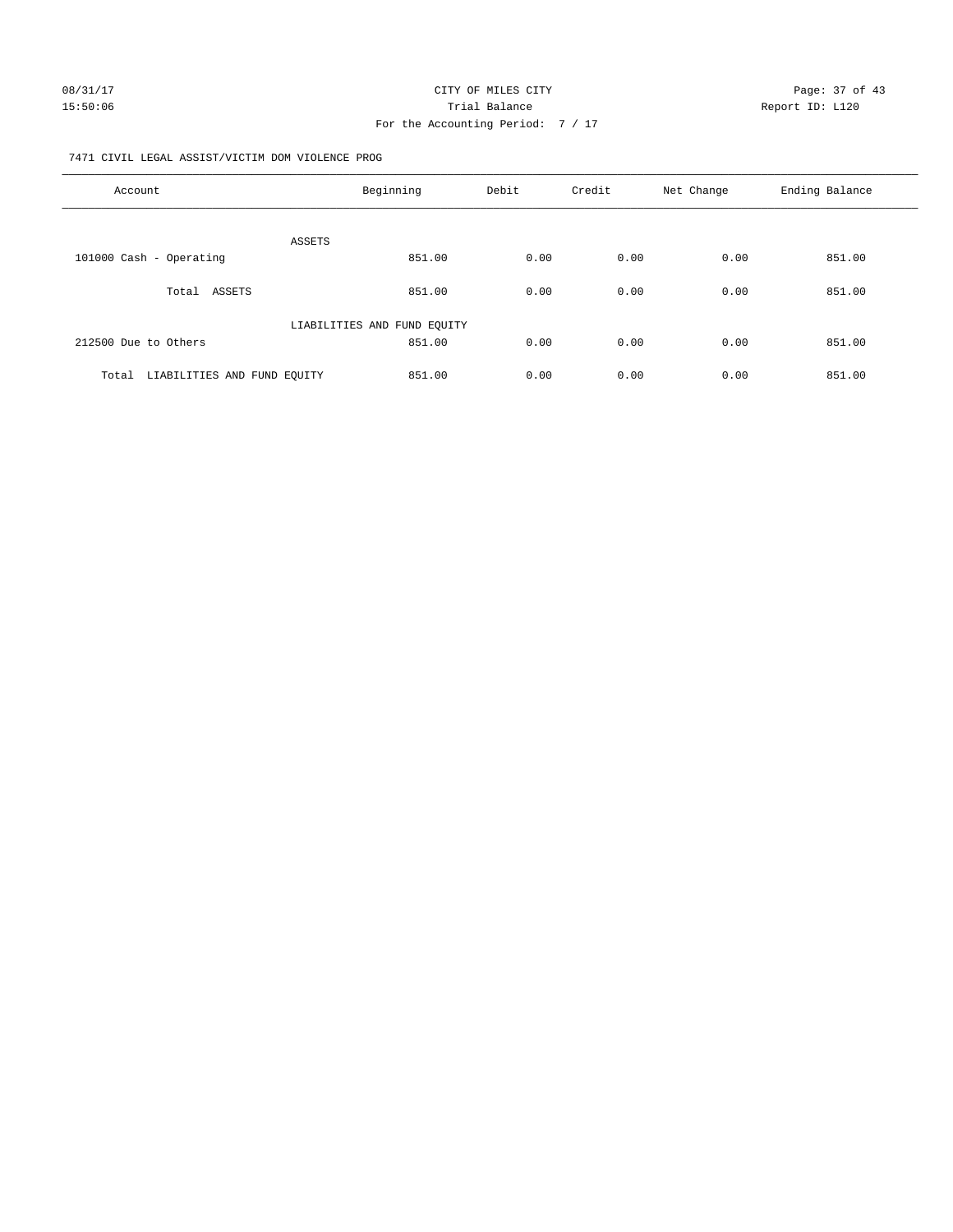## 08/31/17 Page: 38 of 43 15:50:06 Trial Balance Report ID: L120 For the Accounting Period: 7 / 17

#### 7910 PAYROLL FUND

| Account                                   | Beginning                   | Debit       | Credit       | Net Change  | Ending Balance |
|-------------------------------------------|-----------------------------|-------------|--------------|-------------|----------------|
|                                           |                             |             |              |             |                |
| <b>ASSETS</b>                             |                             |             |              |             |                |
| 101000 Cash - Operating                   | 151,334.35                  | 520, 316.58 | 567,042.88 ( | 46,726.30)  | 104,608.05     |
|                                           |                             |             |              |             |                |
| Total ASSETS                              | 151,334.35                  | 520, 316.58 | 567,042.88 ( | 46,726.30)  | 104,608.05     |
|                                           |                             |             |              |             |                |
|                                           | LIABILITIES AND FUND EQUITY |             |              |             |                |
| 201000 Warrants Payable                   | 150,989.28                  | 170,694.23  | 107,783.90 ( | 62,910.33)  | 88,078.95      |
| 212200 Due to Federal, Soc Sec & Medicare | 0.00                        | 77,899.78   | 77,882.26 (  | $17.52$ ) ( | 17.52)         |
| 212202 Due to State Unemployment          | 0.00                        | 0.00        | 958.15       | 958.15      | 958.15         |
| 212203 Due to Worker's Compensation       | 0.00                        | 0.00        | 15,280.79    | 15,280.79   | 15,280.79      |
| 212204 Due to State Income Tax            | 0.00                        | 16,296.00   | 16,296.00    | 0.00        | 0.00           |
| 212205 due to MPORS-GABA                  | 287.80                      | 14,399.44   | 14,399.44    | 0.00        | 287.80         |
| 212207 Due to AFLAC, AFLAC PRETAX         | 0.00                        | 471.40      | 471.40       | 0.00        | 0.00           |
| 212208 Due to Health Ins, Dental, Vision  | 0.00                        | 64,625.54   | 64,625.54    | 0.00        | 0.00           |
| 212209 Due to PERS Retirement             | 57.27                       | 34,917.61   | 34,880.22 (  | 37.39)      | 19.88          |
| 212210 Due to FURS-GABA Retirement        | 0.00                        | 13,756.52   | 13,756.52    | 0.00        | 0.00           |
| Total LIABILITIES AND FUND EQUITY         | 151, 334.35                 | 393,060.52  | 346,334.22 ( | 46,726.30)  | 104,608.05     |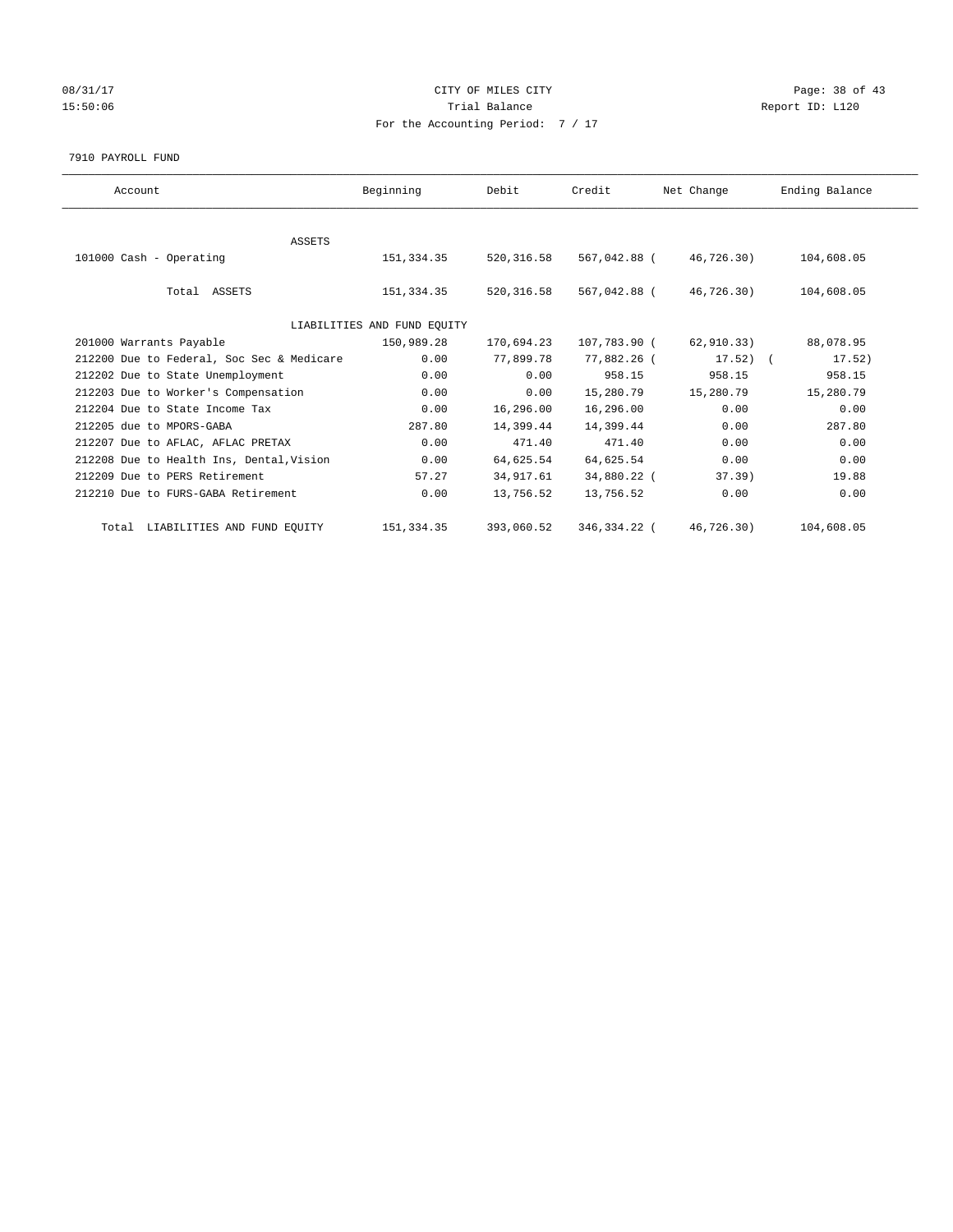| 08/31/17 |  |
|----------|--|
| 15:50:06 |  |

## CITY OF MILES CITY Page: 39 of 43<br>
Trial Balance Report ID: L120 15:50:06 Report ID: L120 For the Accounting Period: 7 / 17

## 7930 CLAIMS FUND

| Account                              | Beginning                   | Debit          | Credit                    | Net Change    | Ending Balance |
|--------------------------------------|-----------------------------|----------------|---------------------------|---------------|----------------|
|                                      |                             |                |                           |               |                |
| ASSETS                               |                             |                |                           |               |                |
| 101000 Cash - Operating              | 967,051.91                  |                | 644,833.08 1,217,240.38 ( | 572, 407, 30) | 394,644.61     |
| ASSETS<br>Total                      | 967,051.91                  |                | 644,833.08 1,217,240.38 ( | 572, 407, 30) | 394,644.61     |
|                                      | LIABILITIES AND FUND EQUITY |                |                           |               |                |
| 201000 Warrants Payable              | 967,051.91                  | 1, 217, 240.38 | 644,833.08 (              | 572, 407, 30) | 394,644.61     |
| LIABILITIES AND FUND EQUITY<br>Total | 967,051.91                  | 1,217,240.38   | 644,833.08 (              | 572,407.30)   | 394,644.61     |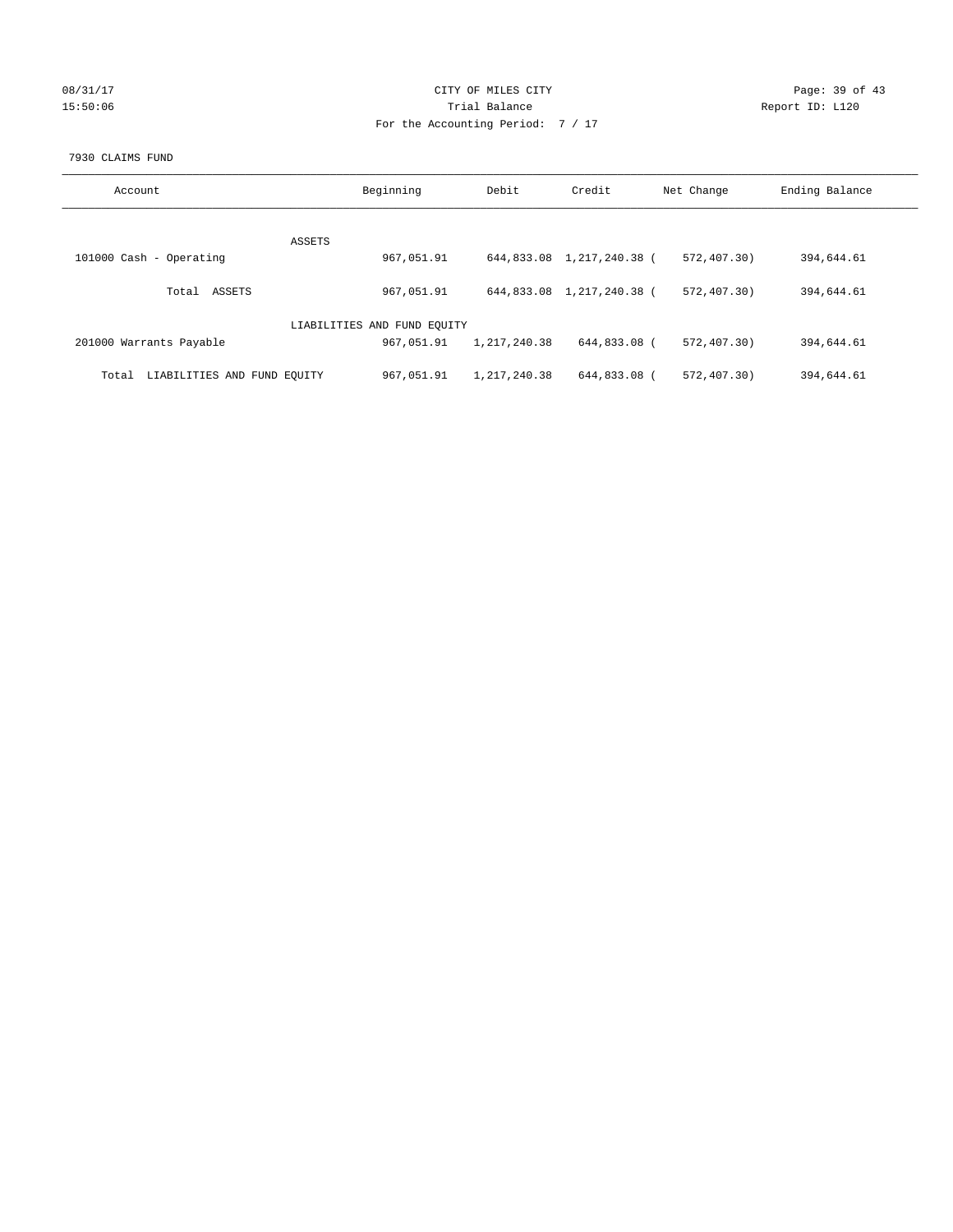# 08/31/17 Page: 40 of 43 15:50:06 Report ID: L120 For the Accounting Period: 7 / 17

7980 CUSTER CO WATER & SEWER DISTRICT

| Account                                 | Beginning                   | Debit     | Credit      | Net Change | Ending Balance |
|-----------------------------------------|-----------------------------|-----------|-------------|------------|----------------|
|                                         |                             |           |             |            |                |
|                                         | ASSETS                      |           |             |            |                |
| 101000 Cash - Operating                 | 0.00                        | 15,248.29 | 15,248.29   | 0.00       | 0.00           |
| 122000 Accounts Receivable              | 17,023.40                   | 14,684.60 | 15,248.29 ( | 563.69)    | 16,459.71      |
| Total ASSETS                            | 17,023.40                   | 29,932.89 | 30,496.58 ( | $563.69$ ) | 16,459.71      |
|                                         | LIABILITIES AND FUND EQUITY |           |             |            |                |
| 202000 Accounts Payable                 | 0.00                        | 15,248.29 | 15,248.29   | 0.00       | 0.00           |
| 211020 Due to Custer Water & Sewer Dist | 17,023.40                   | 15,248.29 | 14,684.60 ( | 563.69)    | 16,459.71      |
| LIABILITIES AND FUND EQUITY<br>Total    | 17,023.40                   | 30,496.58 | 29,932.89 ( | 563.69     | 16,459.71      |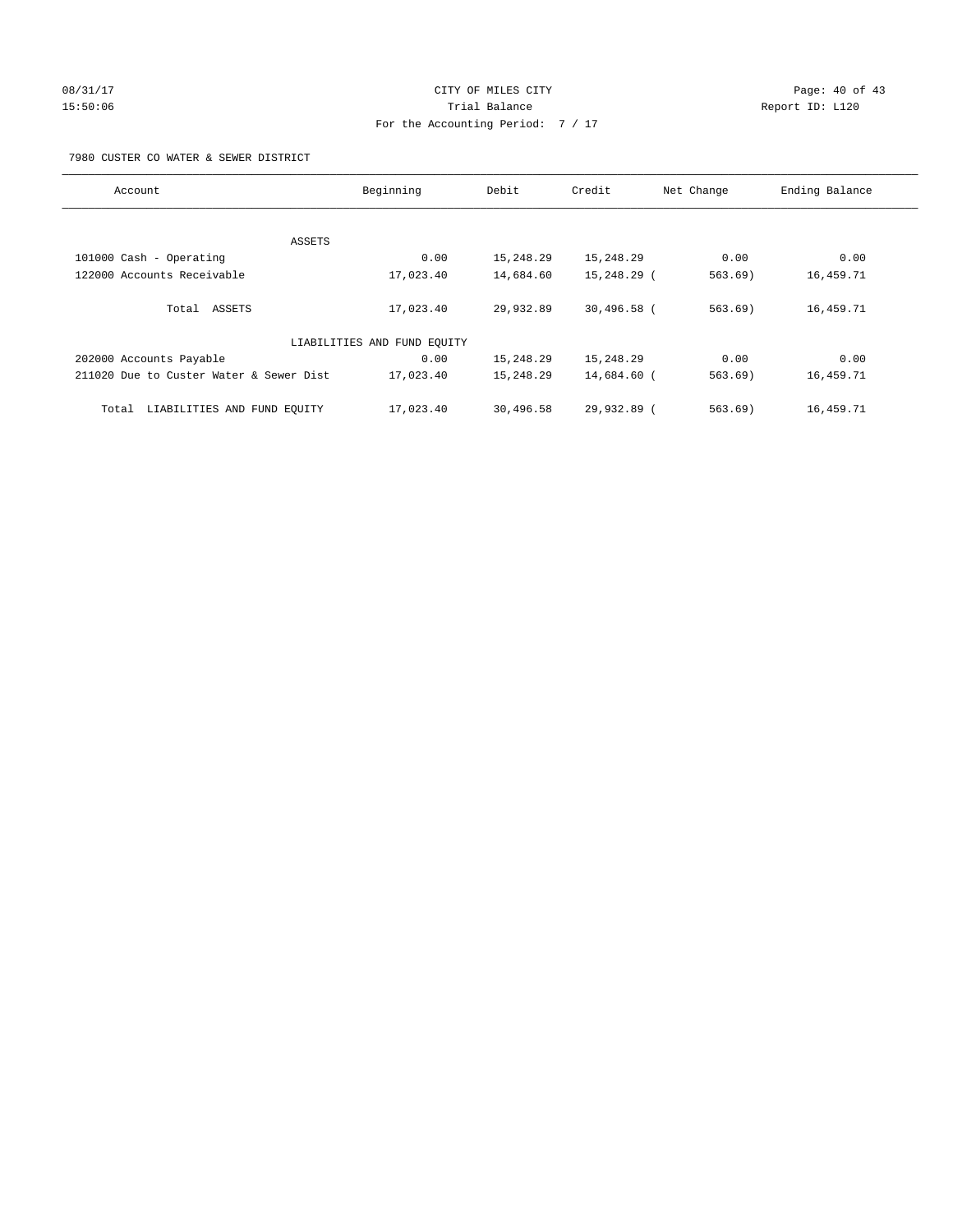# 08/31/17 Page: 41 of 43 15:50:06 Report ID: L120 For the Accounting Period: 7 / 17

7981 Interest Clearing

| Account                              | Beginning                   | Debit    | Credit   | Net Change | Ending Balance |
|--------------------------------------|-----------------------------|----------|----------|------------|----------------|
|                                      | ASSETS                      |          |          |            |                |
| 101000 Cash - Operating              | 0.00                        | 9,089.90 | 9,089.90 | 0.00       | 0.00           |
| Total ASSETS                         | 0.00                        | 9,089.90 | 9,089.90 | 0.00       | 0.00           |
|                                      | LIABILITIES AND FUND EQUITY |          |          |            |                |
| 212500 Due to Others                 | 0.00                        | 9,089.90 | 9,089.90 | 0.00       | 0.00           |
| LIABILITIES AND FUND EQUITY<br>Total | 0.00                        | 9,089.90 | 9,089.90 | 0.00       | 0.00           |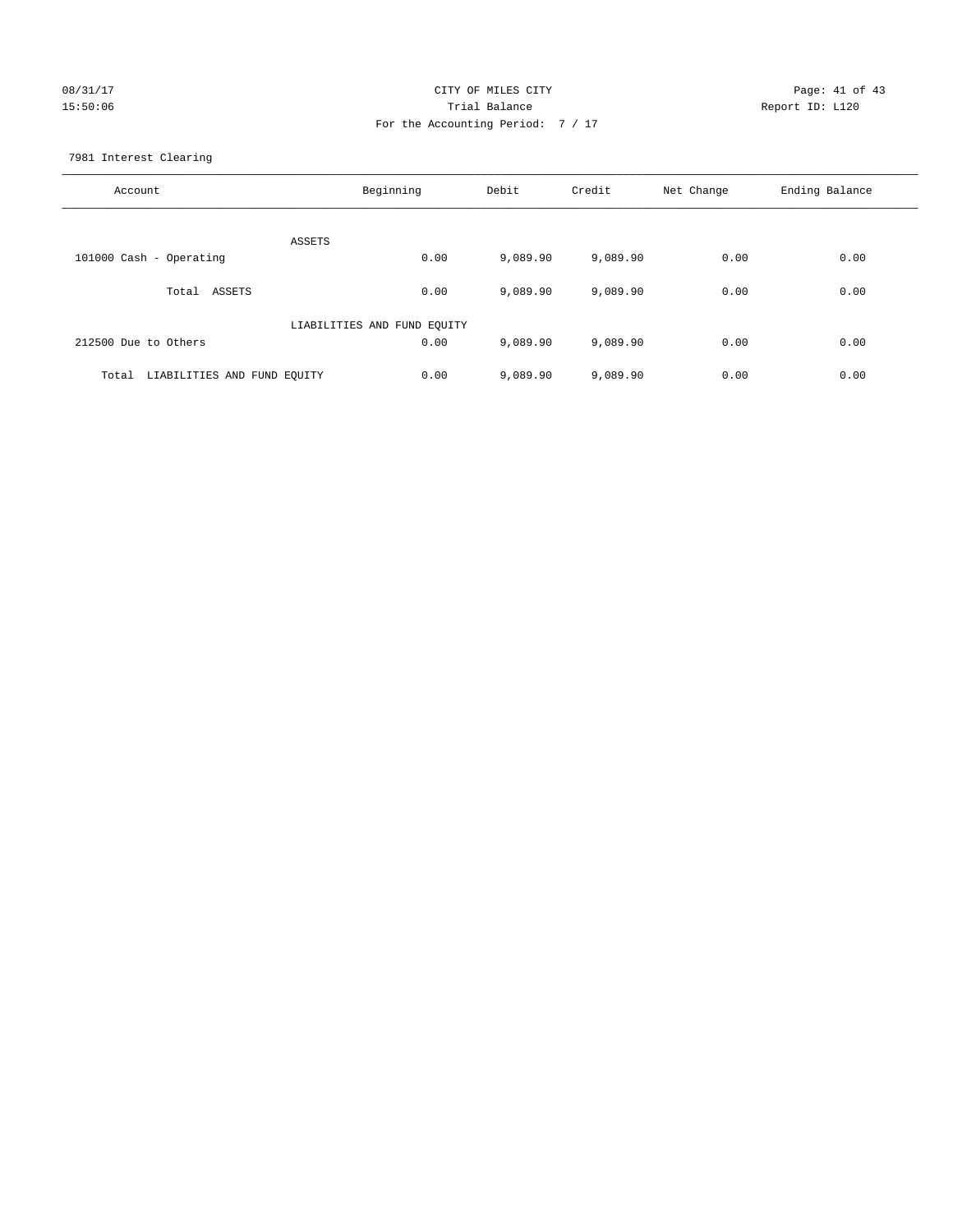# 08/31/17 Page: 42 of 43 15:50:06 Trial Balance Report ID: L120 For the Accounting Period: 7 / 17

## 9000 GENERAL FIXED ASSETS GROUP OF ACCOUNTS FUND

| Account                                                    | Beginning                   | Debit | Credit | Net Change | Ending Balance  |
|------------------------------------------------------------|-----------------------------|-------|--------|------------|-----------------|
| ASSETS                                                     |                             |       |        |            |                 |
| 181000 Land                                                | 526,599.00                  | 0.00  | 0.00   | 0.00       | 526,599.00      |
| 182000 Buildings                                           | 1,986,836.00                | 0.00  | 0.00   | 0.00       | 1,986,836.00    |
| 182100 Allowance for Depr - Buildings (Cre(                | 684,991.00)                 | 0.00  | 0.00   | 0.00       | 684,991.00)     |
| 186000 Machinery and Equipment                             | 3,038,732.00                | 0.00  | 0.00   | 0.00       | 3,038,732.00    |
| 186100 Allowance for Depr - Machinery & Eq(                | 1,463,750.00                | 0.00  | 0.00   | 0.00       | 1,463,750.00    |
| 187000 Infrastructure                                      | 33,670,108.00               | 0.00  | 0.00   | 0.00       | 33,670,108.00   |
| 187100 Allowance For Depreciation - Infras( 16,321,771.00) |                             | 0.00  | 0.00   | 0.00       | 16,321,771.00)  |
| Total ASSETS                                               | 20, 751, 763.00             | 0.00  | 0.00   | 0.00       | 20, 751, 763.00 |
|                                                            | LIABILITIES AND FUND EQUITY |       |        |            |                 |
| 280000 INVESTMENT IN GENERAL FIXED ASSETS                  | 20,751,763.00               | 0.00  | 0.00   | 0.00       | 20, 751, 763.00 |
| LIABILITIES AND FUND EQUITY<br>Total                       | 20,751,763.00               | 0.00  | 0.00   | 0.00       | 20, 751, 763.00 |